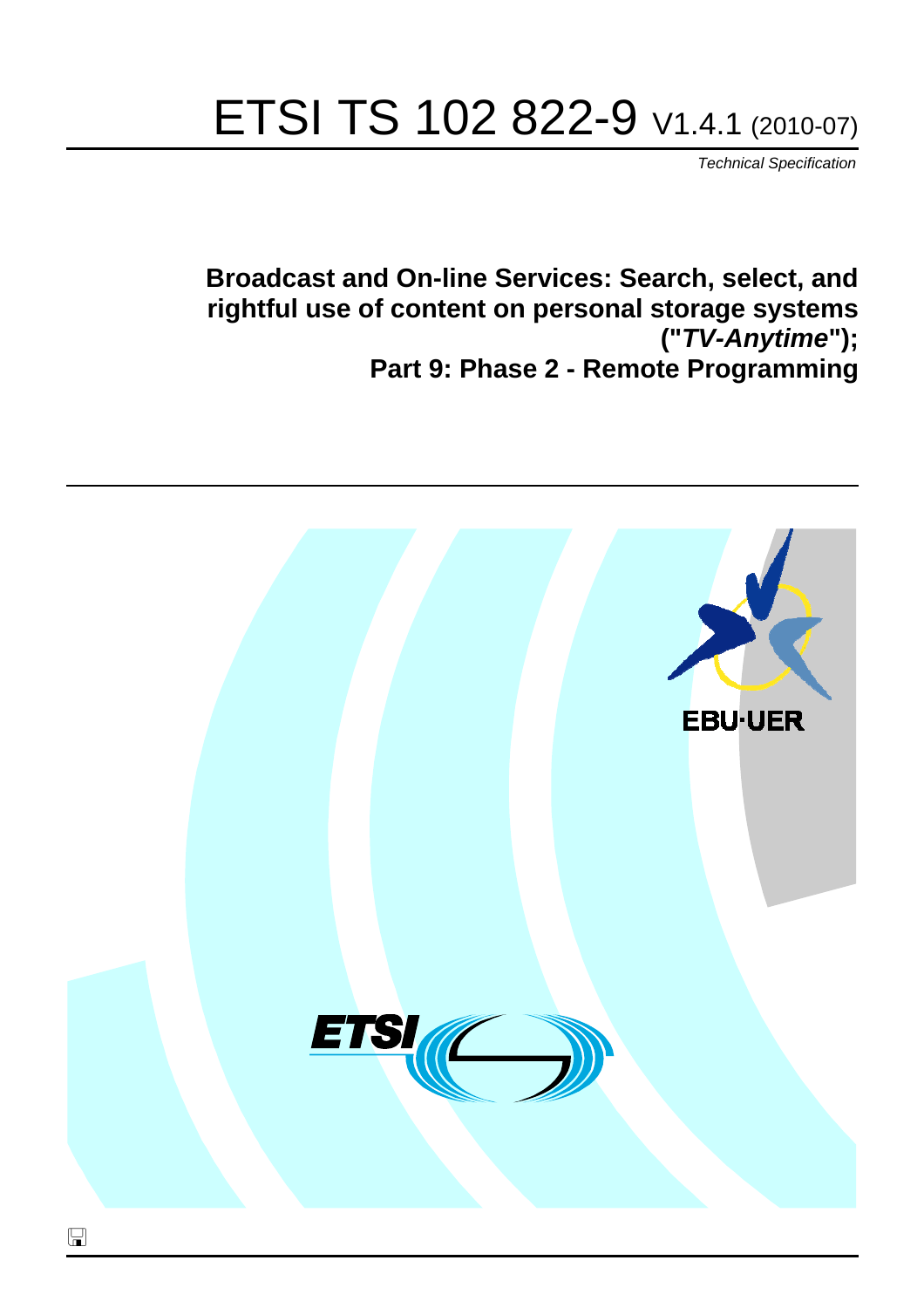Reference

RTS/JTC-TVA-PH2-54-09

Keywords broadcasting, content, system, TV, video

#### *ETSI*

#### 650 Route des Lucioles F-06921 Sophia Antipolis Cedex - FRANCE

Tel.: +33 4 92 94 42 00 Fax: +33 4 93 65 47 16

Siret N° 348 623 562 00017 - NAF 742 C Association à but non lucratif enregistrée à la Sous-Préfecture de Grasse (06) N° 7803/88

#### *Important notice*

Individual copies of the present document can be downloaded from: [http://www.etsi.org](http://www.etsi.org/)

The present document may be made available in more than one electronic version or in print. In any case of existing or perceived difference in contents between such versions, the reference version is the Portable Document Format (PDF). In case of dispute, the reference shall be the printing on ETSI printers of the PDF version kept on a specific network drive within ETSI Secretariat.

Users of the present document should be aware that the document may be subject to revision or change of status. Information on the current status of this and other ETSI documents is available at <http://portal.etsi.org/tb/status/status.asp>

If you find errors in the present document, please send your comment to one of the following services: [http://portal.etsi.org/chaircor/ETSI\\_support.asp](http://portal.etsi.org/chaircor/ETSI_support.asp)

#### *Copyright Notification*

No part may be reproduced except as authorized by written permission. The copyright and the foregoing restriction extend to reproduction in all media.

> © European Telecommunications Standards Institute 2010. © European Broadcasting Union 2010. All rights reserved.

**DECT**TM, **PLUGTESTS**TM, **UMTS**TM, **TIPHON**TM, the TIPHON logo and the ETSI logo are Trade Marks of ETSI registered for the benefit of its Members. **3GPP**TM is a Trade Mark of ETSI registered for the benefit of its Members and of the 3GPP Organizational Partners.

**LTE**™ is a Trade Mark of ETSI currently being registered

for the benefit of its Members and of the 3GPP Organizational Partners.

**GSM**® and the GSM logo are Trade Marks registered and owned by the GSM Association.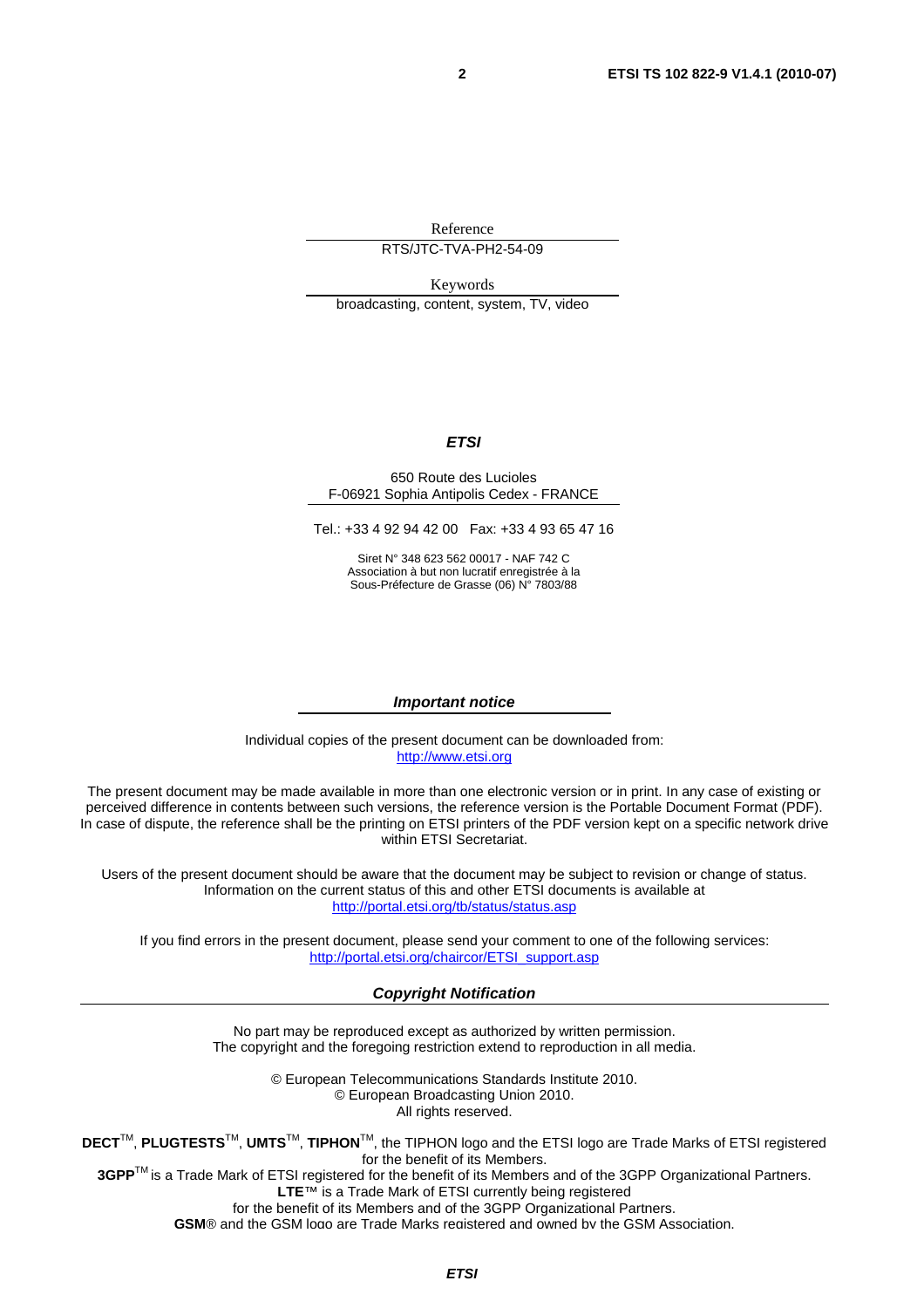# Contents

| 1                      |                             |  |
|------------------------|-----------------------------|--|
| $\overline{c}$         |                             |  |
| 2.1                    |                             |  |
| 2.2                    |                             |  |
| 3                      |                             |  |
| 3.1                    |                             |  |
| 3.2                    |                             |  |
| $\overline{4}$         |                             |  |
| 4.1                    |                             |  |
| 4.1.1                  |                             |  |
| 4.1.2                  |                             |  |
| 4.2                    |                             |  |
| 5                      |                             |  |
| 5.1                    |                             |  |
| 5.2                    |                             |  |
| 5.2.1                  |                             |  |
| 5.2.1.1                |                             |  |
| 5.2.1.2                |                             |  |
| 5.2.2                  |                             |  |
| 5.2.2.1                |                             |  |
| 5.2.2.2                |                             |  |
| 5.2.2.3                |                             |  |
| 5.2.2.3.1              |                             |  |
| 5.2.2.3.2              |                             |  |
| 5.2.2.3.3              |                             |  |
| 5.2.2.3.4              |                             |  |
| 5.2.2.4                |                             |  |
| 5.2.2.4.1              |                             |  |
| 5.2.2.4.2<br>5.2.2.4.3 |                             |  |
| 5.2.3                  |                             |  |
| 5.2.3.1                |                             |  |
| 5.2.3.2                |                             |  |
| 5.2.3.3                |                             |  |
| 5.2.4                  |                             |  |
| 5.3                    |                             |  |
| 5.3.1                  |                             |  |
| 5.3.2                  |                             |  |
| 5.4                    |                             |  |
| 5.4.1                  |                             |  |
| 5.4.1.1                |                             |  |
| 5.4.1.2                |                             |  |
| 5.4.1.2.1              |                             |  |
| 5.4.1.2.2              |                             |  |
| 5.4.1.3                |                             |  |
| 5.4.2                  |                             |  |
| 5.5                    |                             |  |
|                        | <b>Annex A (normative):</b> |  |
|                        |                             |  |

 $\mathbf{3}$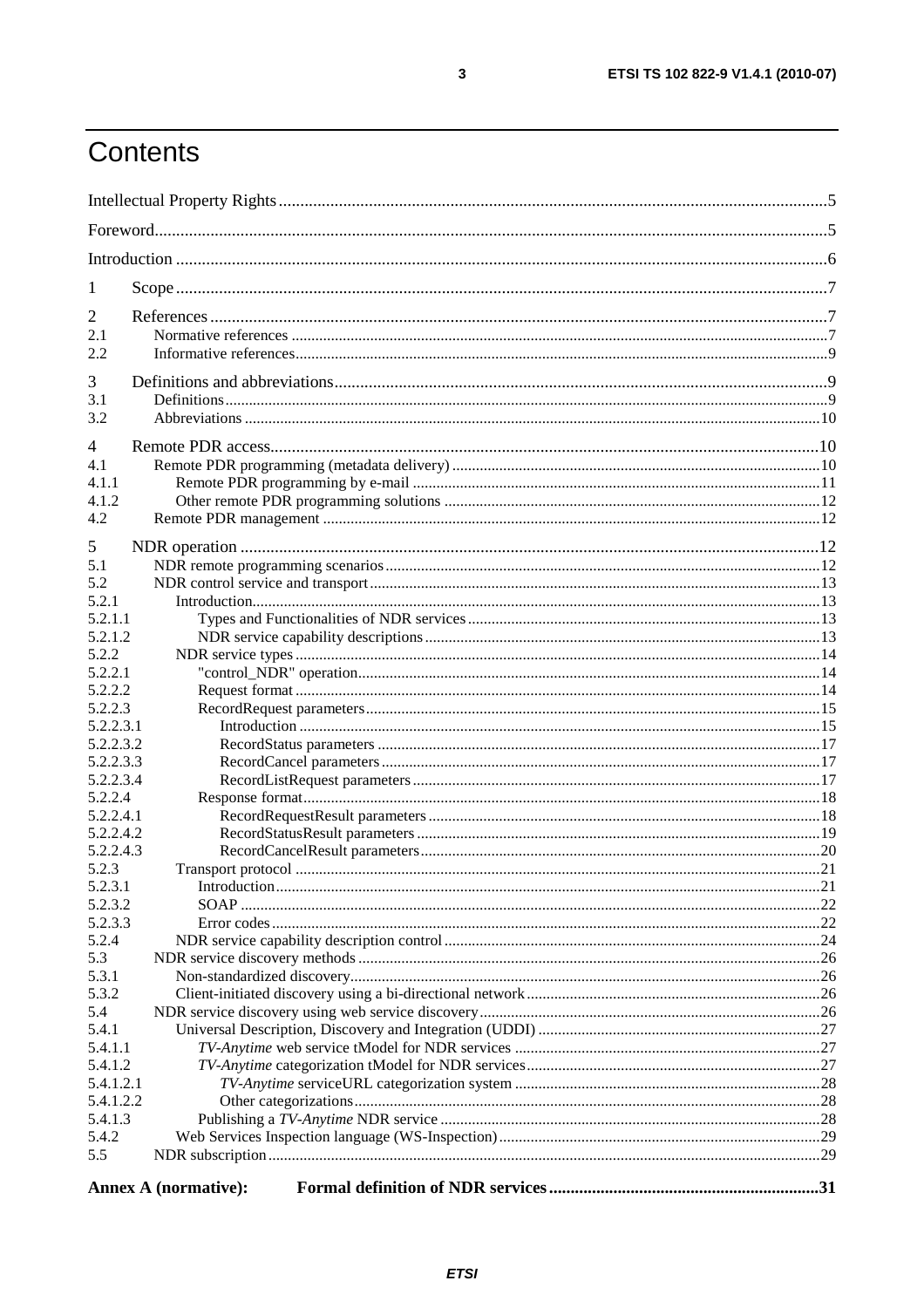|     | <b>Annex B</b> (informative): | <b>Examples of control_NDR operation's service capability descriptions 33</b>  |  |
|-----|-------------------------------|--------------------------------------------------------------------------------|--|
| B.1 |                               |                                                                                |  |
| B.2 |                               |                                                                                |  |
|     | <b>Annex C</b> (normative):   |                                                                                |  |
| C.1 |                               |                                                                                |  |
| C.2 |                               | Classification scheme for DeliveryProtocolType (DeliveryProtocolTypeCS.xml) 39 |  |
| C.3 |                               | Classification scheme for ControlProtocolType (ControlProtocolTypeCS.xml)39    |  |
|     | <b>Annex D</b> (informative): |                                                                                |  |
| D.1 |                               |                                                                                |  |
| D.2 |                               |                                                                                |  |
| D.3 |                               |                                                                                |  |
| D.4 |                               |                                                                                |  |
|     | <b>Annex E</b> (informative): |                                                                                |  |
| E.1 |                               |                                                                                |  |
| E.2 |                               |                                                                                |  |
|     | <b>Annex F</b> (informative): | Referencing a WSDL implementation description using                            |  |
|     | <b>Annex G (normative):</b>   | TV-Anytime description schemes and classification schemes45                    |  |
|     | <b>Annex H</b> (informative): |                                                                                |  |
|     |                               |                                                                                |  |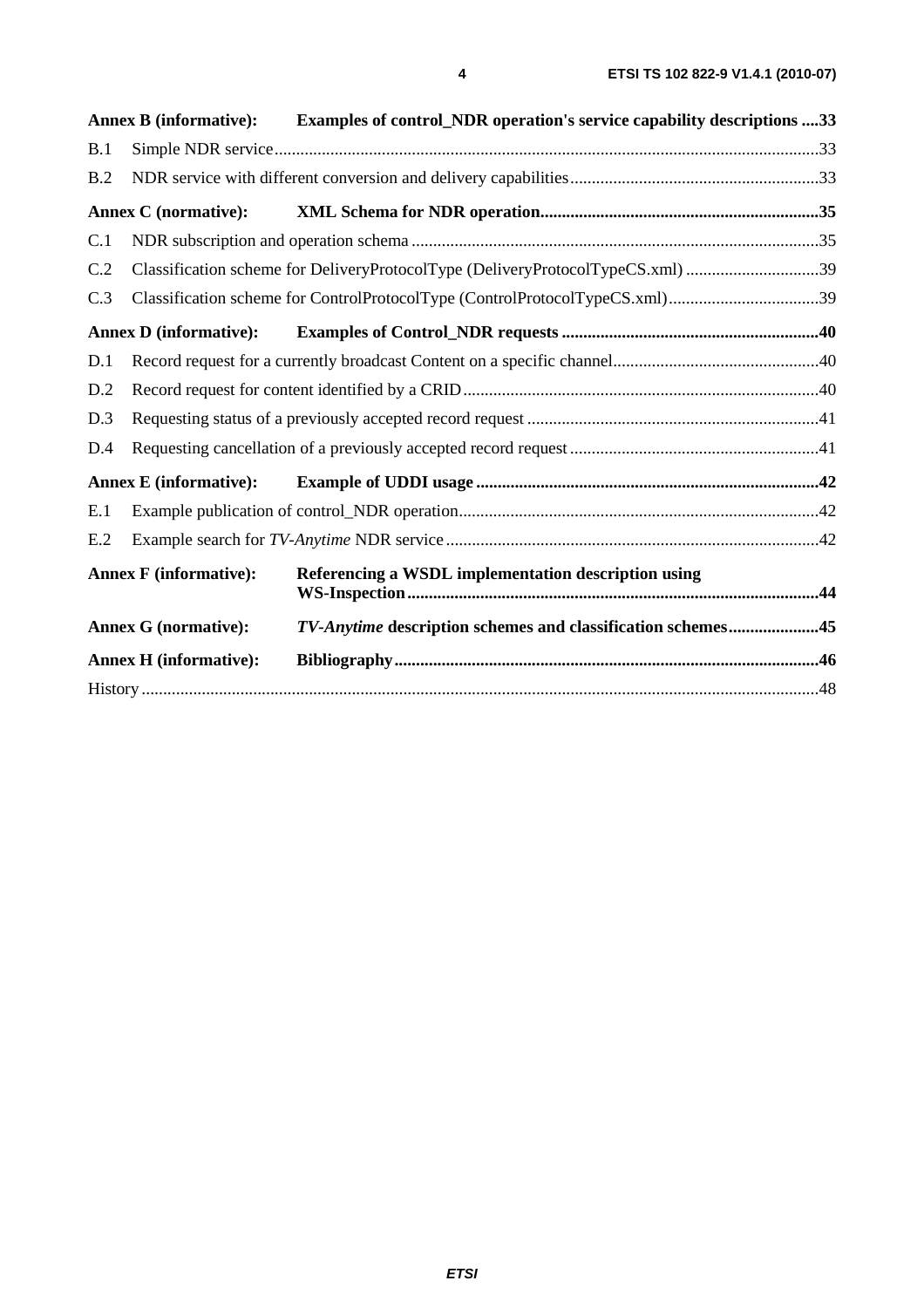# Intellectual Property Rights

IPRs essential or potentially essential to the present document may have been declared to ETSI. The information pertaining to these essential IPRs, if any, is publicly available for **ETSI members and non-members**, and can be found in ETSI SR 000 314: *"Intellectual Property Rights (IPRs); Essential, or potentially Essential, IPRs notified to ETSI in respect of ETSI standards"*, which is available from the ETSI Secretariat. Latest updates are available on the ETSI Web server [\(http://webapp.etsi.org/IPR/home.asp](http://webapp.etsi.org/IPR/home.asp)).

Pursuant to the ETSI IPR Policy, no investigation, including IPR searches, has been carried out by ETSI. No guarantee can be given as to the existence of other IPRs not referenced in ETSI SR 000 314 (or the updates on the ETSI Web server) which are, or may be, or may become, essential to the present document.

### Foreword

This Technical Specification (TS) has been produced by Joint Technical Committee (JTC) Broadcast of the European Broadcasting Union (EBU), Comité Européen de Normalisation ELECtrotechnique (CENELEC) and the European Telecommunications Standards Institute (ETSI).

NOTE: The EBU/ETSI JTC Broadcast was established in 1990 to co-ordinate the drafting of standards in the specific field of broadcasting and related fields. Since 1995 the JTC Broadcast became a tripartite body by including in the Memorandum of Understanding also CENELEC, which is responsible for the standardization of radio and television receivers. The EBU is a professional association of broadcasting organizations whose work includes the co-ordination of its members' activities in the technical, legal, programme-making and programme-exchange domains. The EBU has active members in about 60 countries in the European broadcasting area; its headquarters is in Geneva.

European Broadcasting Union CH-1218 GRAND SACONNEX (Geneva) Switzerland Tel: +41 22 717 21 11 Fax: +41 22 717 24 81

The present document is part 9 of a multi-part deliverable covering Broadcast and On-line Services: Search, select and rightful use of content on personal storage systems ("*TV-Anytime*"), as identified below:

- Part 1: "Benchmark Features";
- Part 2: "Phase 1 System description";
- Part 3: "Metadata";
- Part 4: "Phase 1 Content referencing":
- Part 5: "Rights Management and Protection (RMP)";
- Part 6: "Delivery of metadata over a bi-directional network";
- Part 7: "Bi-directional metadata delivery protection";
- Part 8: "Phase 2 Interchange Data Format";
- **Part 9: "Phase 2 Remote Programming".**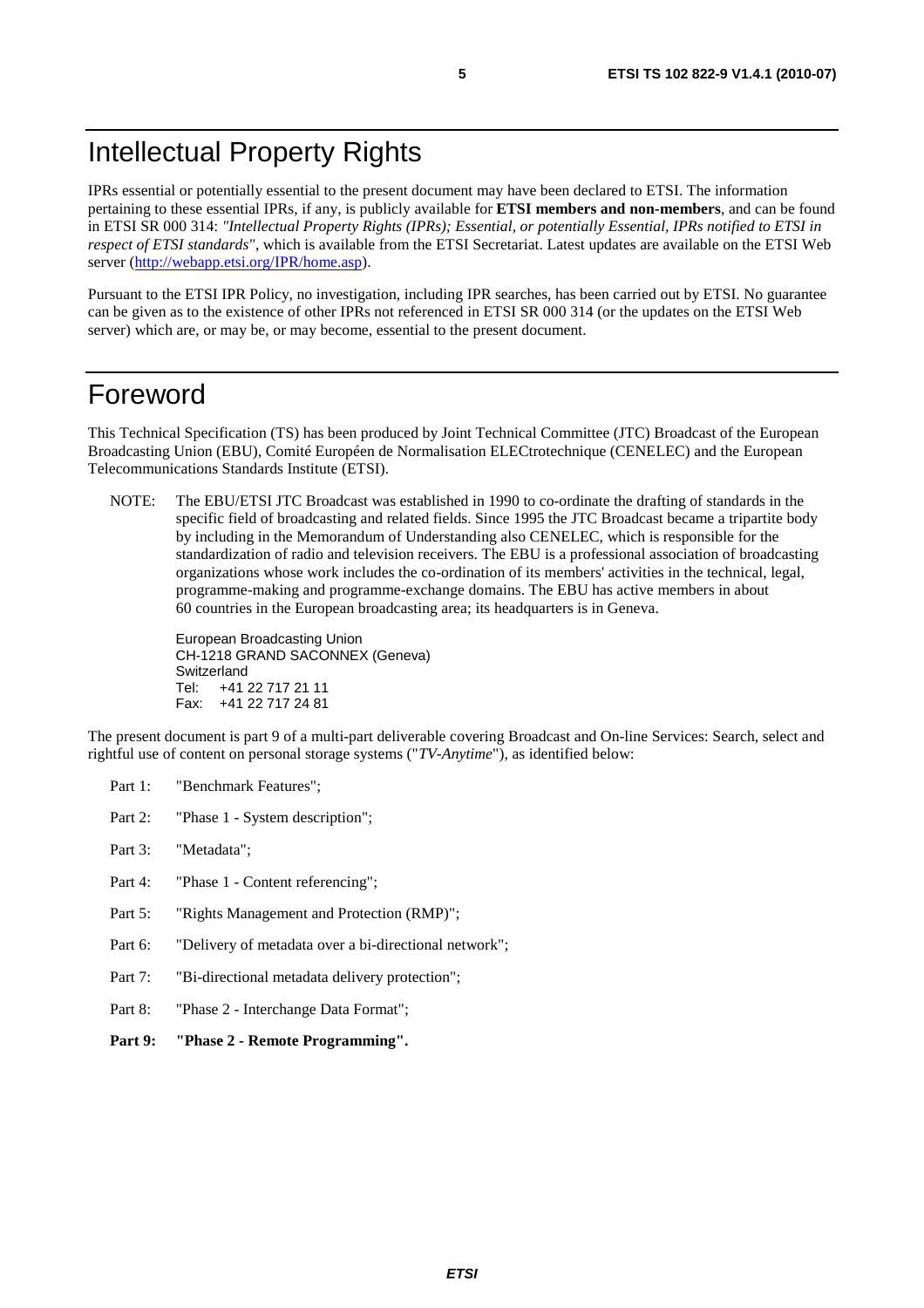### Introduction

The present document is based on a submission by the *TV-Anytime* forum [\(http://www.TV-Anytime.org](http://www.tv-anytime.org/)).

*"TV-Anytime"* (TVA) is a synchronized set of specifications established by the *TV-Anytime* Forum. TVA features enable the search, selection, acquisition and rightful use of content on local and/or remote personal storage systems from both broadcast and online services.

TS 102 822-1 [1] and TS 102 822-2 [2] set the context and system architecture in which the standards for Metadata, Content referencing, Bi-directional metadata and Metadata protection are to be implemented in the *TV-Anytime* environment. TS 102 822-1 [1] provides benchmark business models against which the *TV-Anytime* system architecture is evaluated to ensure that the specification enables key business applications. TS 102 822-2 [2] presents the *TV-Anytime* System Architecture. These two documents are placed ahead of the others for their obvious introductory value. Note that these first two documents are largely informative, while the remainder of the series is normative.

The features are supported and enabled by the specifications for Metadata (TS 102 822-3-1 [3], TS 102 822-3-2 [4], TS 102 822-3-3 [5] and TS 102 822-3-4 [6]), Content Referencing (TS 102 822-4 [7]), Rights Management (TS 102 822-5-1 [8] and TS 102 822-5-2 [9]), Bi-directional Metadata Delivery (TS 102 822-6-1 [10], TS 102 822-6-2 [11] and TS 102 822-6-3 [12]) and Protection (TS 102 822-7 [13]), Interchange Data Format (TS 102 822-8 [14]) and Remote Programming (TS 102 822-9). This list of Features is to be used as guidance to manufacturers, service providers and content providers regarding the implementation of the Phase 1 and Phase 2 *TV-Anytime* specifications.

Although each in the series of documents is intended to stand alone, a complete and coherent sense of the *TV-Anytime* system standard can be gathered by reading all the specification documents in numerical order.

The *TV-Anytime* Phase 1 metadata specification address a data model that allowed a broadcaster to describe the content available within the broadcast system and to therefore "attract" a user to acquire and consume the content.

The present document defines methods for remotely controlling personal and network digital recorders (PDRs and NDRs).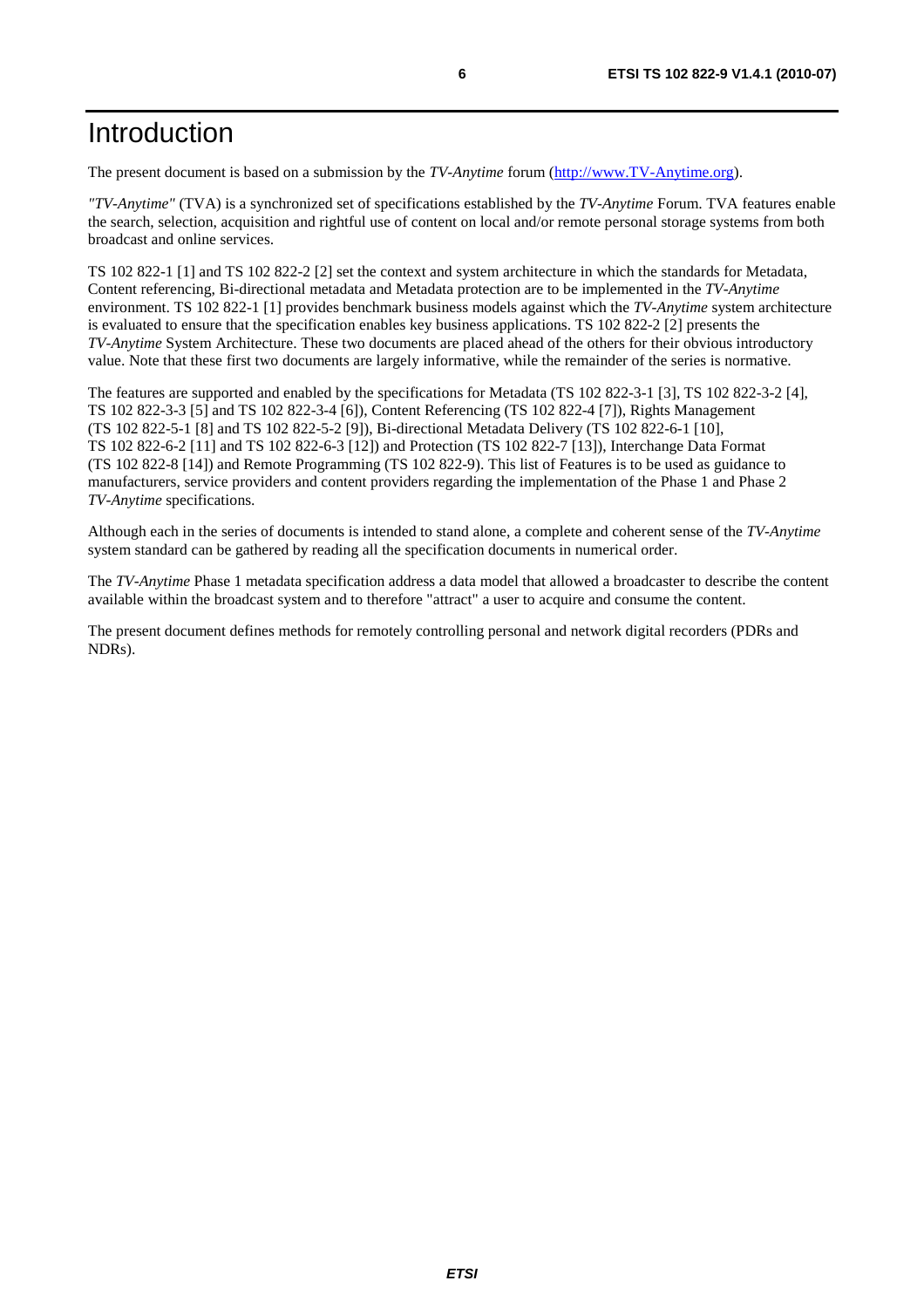### 1 Scope

The present document is one in a series of Technical Specification documents produced by the *TV-Anytime* Forum. These documents establish the fundamental specifications for the services, systems and devices that will conform to the *TV-Anytime* standard, to a level of detail that is implementable for compliant products and services.

TS 102 822-1 [1] and TS 102 822-2 [2] set the context and system architecture in which the standards for Metadata, Content referencing, Bi-directional metadata and Metadata protection are to be implemented in the *TV-Anytime* environment. TS 102 822-1 [1] provides benchmark business models against which the *TV-Anytime* system architecture is evaluated to ensure that the specification enables key business applications. TS 102 822-2 [2] presents the *TV-Anytime* System Architecture and the relationship between Phase 1 and Phase 2 technologies. These first two documents are largely informative, while the remainder of the series is normative.

The present document has been developed during the second phase of *TV-Anytime* and covers the definition of the interchange data format for the delivery of *TV-Anytime* metadata and content referencing information from different data sources.

The *TV-Anytime* Forum has defined a number of data types that can be exchanged between *TV-Anytime* devices. These include program metadata, content referencing information, and user-centric metadata.

There is an interest to remotely control a PDR from other devices and locations such as a personal computer in the office or a PDA on the move. The present document defines how a mailing service may be used to remotely control a home PDR from outside.

There is also an interest to make use of an NDR (Network Digital Recorder) when the home PDR is not in a position to record content the end-user wants to obtain. The present document defines how to declare an NDR service, how to discover it and how to make use of it to record content to be delivered to the end-user.

### 2 References

References are either specific (identified by date of publication and/or edition number or version number) or non-specific. For specific references, only the cited version applies. For non-specific references, the latest version of the reference document (including any amendments) applies.

Referenced documents which are not found to be publicly available in the expected location might be found at <http://docbox.etsi.org/Reference>.

NOTE: While any hyperlinks included in this clause were valid at the time of publication ETSI cannot guarantee their long term validity.

### 2.1 Normative references

The following referenced documents are necessary for the application of the present document.

- [1] ETSI TS 102 822-1: "Broadcast and On-line Services: Search, select, and rightful use of content on personal storage systems ("TV-Anytime"); Part 1: Benchmark Features".
- [2] ETSI TS 102 822-2: "Broadcast and On-line Services: Search, select, and rightful use of content on personal storage systems ("TV-Anytime"); Part 2: Phase 1 - System description".
- [3] ETSI TS 102 822-3-1: "Broadcast and On-line Services: Search, select, and rightful use of content on personal storage systems ("TV-Anytime"); Part 3: Metadata; Sub-part 1: Phase 1 - Metadata schemas".
- [4] ETSI TS 102 822-3-2: "Broadcast and On-line Services: Search, select, and rightful use of content on personal storage systems ("TV-Anytime"); Part 3: Metadata; Sub-part 2: System aspects in a uni-directional environment".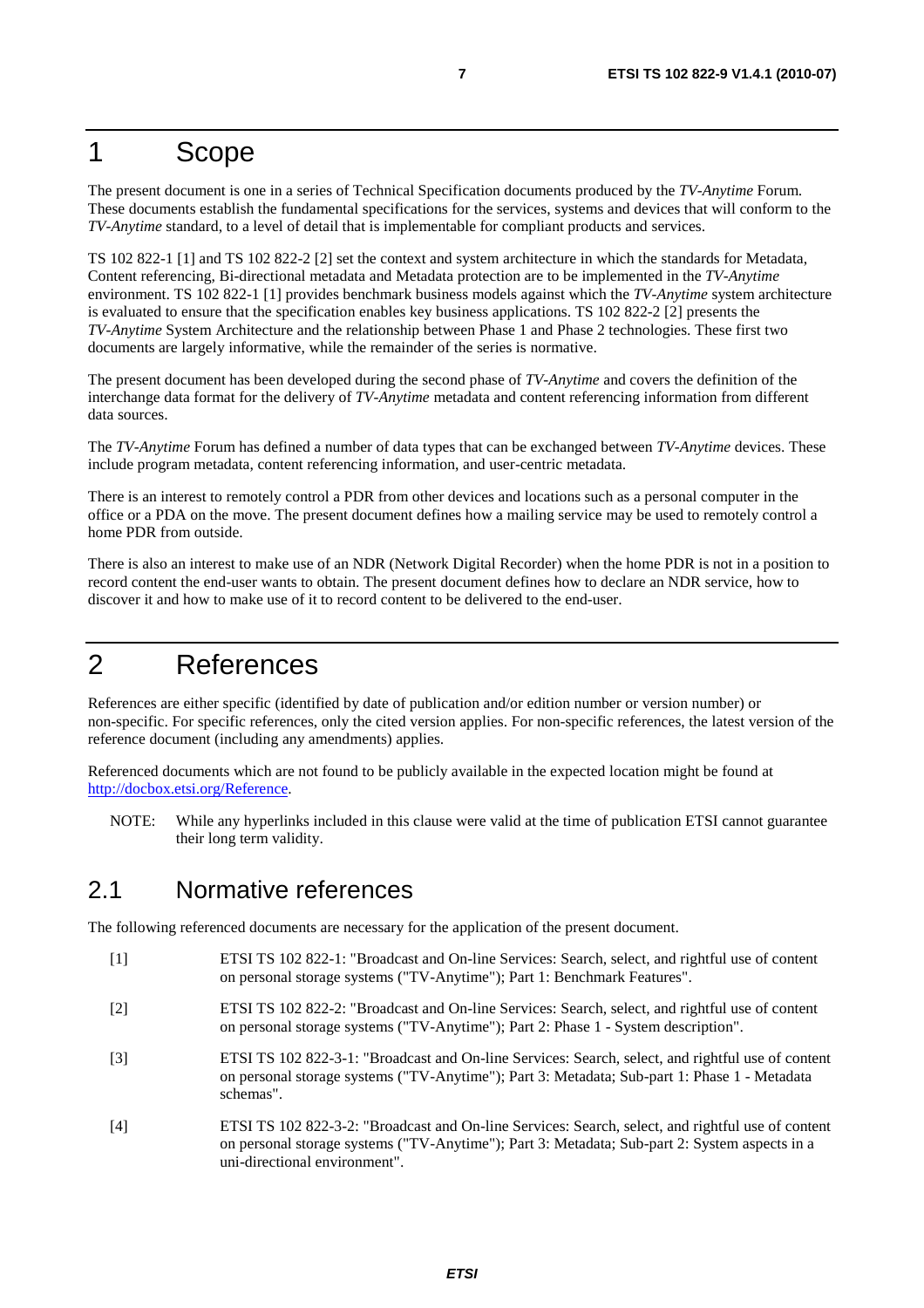- [5] ETSI TS 102 822-3-3: "Broadcast and On-line Services: Search, select, and rightful use of content on personal storage systems ("TV-Anytime"); Part 3: Metadata; Sub-part 3: Phase 2 - Extended Metadata Schema".
- [6] ETSI TS 102 822-3-4: "Broadcast and On-line Services: Search, select, and rightful use of content on personal storage systems ("TV-Anytime"); Part 3: Metadata; Sub-part 4: Phase 2 - Interstitial metadata".
- [7] ETSI TS 102 822-4: "Broadcast and On-line Services: Search, select, and rightful use of content on personal storage systems ("TV-Anytime"); Part 4: Phase 1 - Content referencing".
- [8] ETSI TS 102 822-5-1: "Broadcast and On-line Services: Search, select, and rightful use of content on personal storage systems ("TV-Anytime"); Part 5: Rights Management and Protection (RMP) Sub-part 1: Information for Broadcast Applications".
- [9] ETSI TS 102 822-5-2: "Broadcast and On-line Services: Search, select, and rightful use of content on personal storage systems ("TV-Anytime"); Part 5: Rights Management and Protection (RMP) Sub-part 2: RMPI binding".
- [10] ETSI TS 102 822-6-1: "Broadcast and On-line Services: Search, select, and rightful use of content on personal storage systems ("TV-Anytime"); Part 6: Delivery of metadata over a bi-directional network; Sub-part 1: Service and transport".
- [11] ETSI TS 102 822-6-2: "Broadcast and On-line Services: Search, select, and rightful use of content on personal storage systems ("TV-Anytime"); Part 6: Delivery of metadata over a bi-directional network; Sub-part 2: Phase 1 - Service discovery".
- [12] ETSI TS 102 822-6-3: "Broadcast and On-line Services: Search, select, and rightful use of content on personal storage systems ("TV-Anytime"); Part 6: Delivery of metadata over a bi-directional network; Sub-part 3: Phase 2 - Exchange of Personal Profile".
- [13] ETSI TS 102 822-7: "Broadcast and On-line Services: Search, select, and rightful use of content on personal storage systems ("TV-Anytime Phase 1"); Part 7: Bi-directional metadata delivery protection".
- [14] ETSI TS 102 822-8: "Broadcast and On-line Services: Search, select, and rightful use of content on personal storage systems ("TV-Anytime"); Part 8: Phase 2 - Interchange data format".
- [15] XML Schema, W3C Recommendations (version 20010502).
- NOTE: Available at: <http://www.w3.org/TR/2001/REC-xmlschema-0-20010502>, <http://www.w3.org/TR/2001/REC-xmlschema-1-20010502>, [http://www.w3.org/TR/2001/REC-xmlschema-2-20010502](http://www.w3.org/XML/Schema).
- [16] Namespaces in XML, W3C Recommendation, 14 January 1999 T. Bray, D. Hollander, A. Layman.
- NOTE: Available at: <http://www.w3.org/TR/1999/REC-xml-names-19990114>.
- [17] IETF RFC 1945: "Hypertext Transfer Protocol, HTTP/1.0".
- NOTE: Available at: [http://www.ietf.org/rfc/rfc1945.txt.](http://www.ietf.org/rfc/rfc1945.txt)
- [18] Simple Object Access Protocol (SOAP) 1.1, W3C Note, 8 May 2000.
- NOTE: Available at: [http://www.w3.org/TR/2000/NOTE-SOAP-20000508/.](http://www.w3.org/TR/2000/NOTE-SOAP-20000508/)
- [19] Universal Description Discovery & Integration (UDDI), Version 3.0.
- NOTE: Available at: [http://uddi.org/pubs/uddi-v3.00-published-20020719.htm.](http://uddi.org/pubs/uddi-v3.00-published-20020719.htm)
- [20] Web Services Description Language, Version 1.1, W3C Note 15 March 2001.
- NOTE: Available at: [http://www.w3.org/TR/2001/NOTE-wsdl-20010315.](http://www.w3.org/TR/2001/NOTE-wsdl-20010315)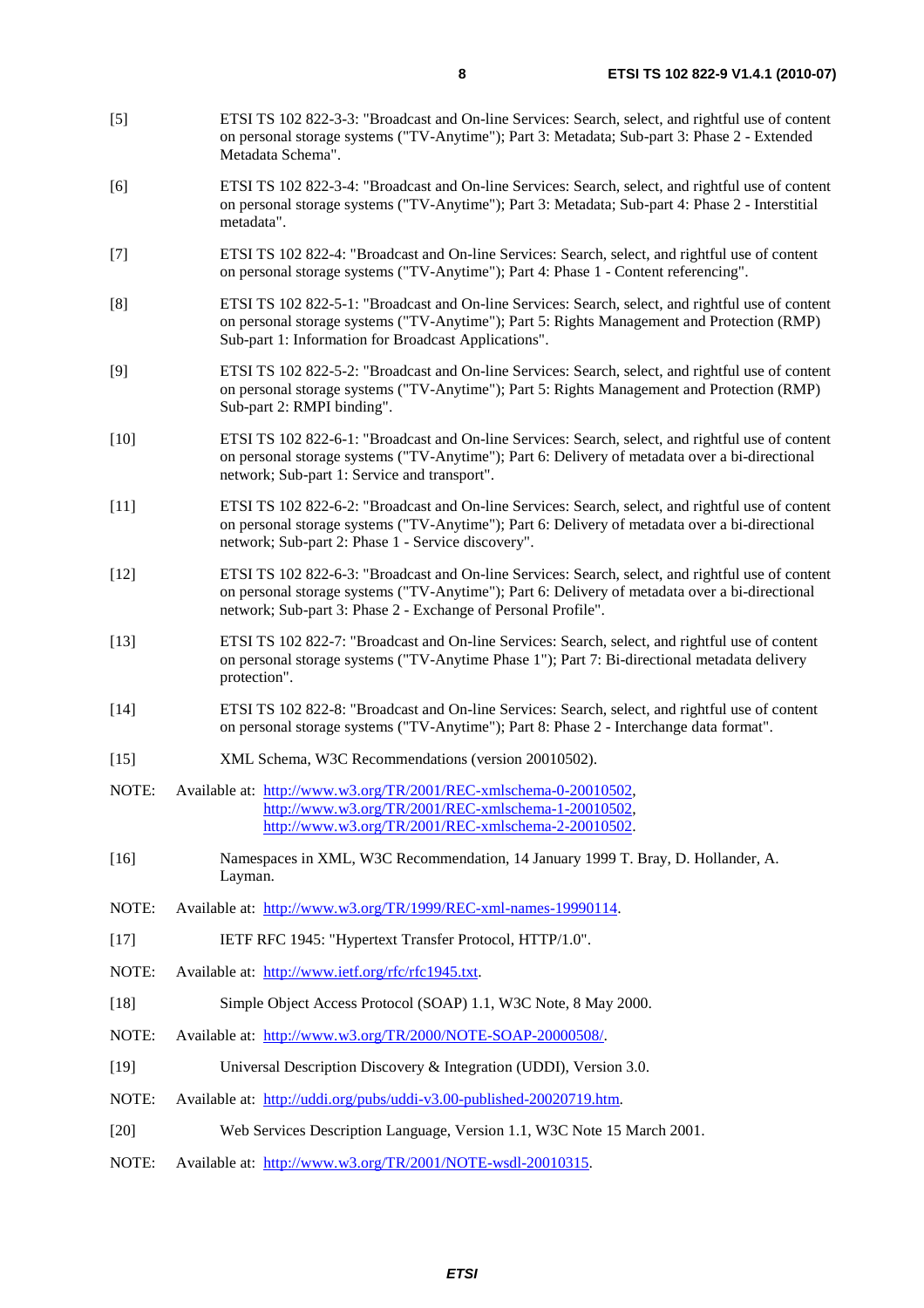[21] Web Services Inspection Language, Version 1.0.

NOTE: Available at: [http://www.ibm.com/developerworks/webservices/library/ws-wsilspec.htm](http://www.ibm.com/developerworks/webservices/library/ws-wsilspec.html)l.

[22] The WS-Inspection and UDDI Relationship.

NOTE: Available at: <http://www-106.ibm.com/developerworks/webservices/library/ws-wsiluddi.html>.

[23] IETF RFC 822: "ARPA Internet Text Messages".

NOTE: Available at: [http://www.faqs.org/rfcs/rfc822.html.](http://www.faqs.org/rfcs/rfc822.html)

### 2.2 Informative references

The following referenced documents are not necessary for the application of the present document but they assist the user with regard to a particular subject area.

Not applicable.

## 3 Definitions and abbreviations

### 3.1 Definitions

For the purposes of the present document, the following terms and definitions apply:

**acquisition:** process of retrieving selected content

**application:** specific set of functions running on the PDR

NOTE: Some applications use metadata, either automatically or under consumer control.

**authority:** organization that generates CRIDs

**bi-directional network:** network that supports two way, point-to-point, one-to-many, and many-to-many data delivery

NOTE: Internet is an example of such a network. A PDR may access a bi-directional network using its return path.

**capture:** process of storing the acquired content (e.g. to local storage)

**client:** personal digital recorder or any device connected to the Internet

**content:** audio, video or other types of material the viewer would like to access

NOTE: Movies, games, TV programmes, radio programmes, etc.

**content reference:** pointer to a specific content item

**location resolution:** process of establishing the address (location and time) of a specific content instance from its CRID

**locator:** time and place from where content can be acquired

**metadata:** data about content

EXAMPLE: The title, genre and summary of a television programme.

NOTE: In the context of *TV-Anytime*, metadata also includes consumer profile and history data.

**metadata service:** service that provides *TV-Anytime* data via a server on a bi-directional network using the data and protocols defined in the present document

**programme:** editorially coherent piece of content that is acquired by a PDR as a whole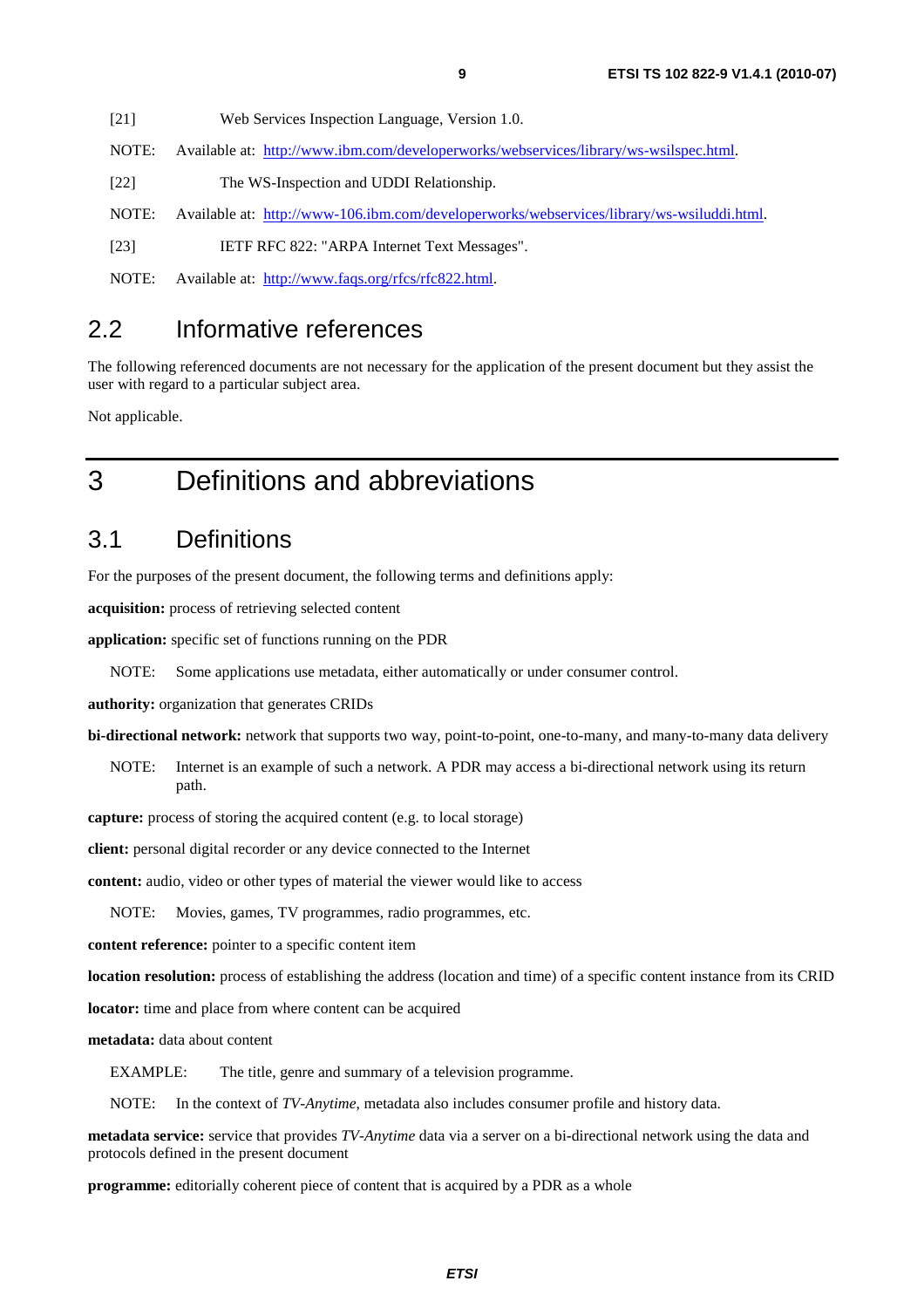**return path:** path of the bi-directional distribution system from a consumer to a service provider

**service provider:** aggregator and supplier of content or metadata which may include gateway and management roles

### 3.2 Abbreviations

For the purposes of the present document, the following abbreviations apply:

| <b>CRID</b>   | Content Reference IDentifier                                                                 |
|---------------|----------------------------------------------------------------------------------------------|
| NOTE:         | An identifier for content that is independent of its location specified by TS 102 822-4 [7]. |
| <b>HTTP</b>   | HyperText Transfer Protocol                                                                  |
| IMI.          | Instance Metadata Identifier                                                                 |
| IP            | <b>Internet Protocol</b>                                                                     |
| <b>MIME</b>   | Multipurpose Internet Mail Extension                                                         |
| <b>NDR</b>    | Network Digital Recorder                                                                     |
| PС            | Personal Computer                                                                            |
| PDA.          | Personal Digital Assistant                                                                   |
| <b>PDR</b>    | Personal Digital Recorder                                                                    |
| <b>SOAP</b>   | Simple Object Access Protocol                                                                |
| <b>TVA</b>    | TV-Anytime                                                                                   |
| <b>UDDI</b>   | Universal Description Discovery and Integration                                              |
| <b>URI</b>    | Uniform Resource Identifier                                                                  |
| URL           | Uniform Resource Locator                                                                     |
| W3C           | World Wide Web Consortium                                                                    |
| <b>WSDL</b>   | Web Services Description Language                                                            |
| WS-Inspection | Web Services Inspection                                                                      |
| XML           | eXtensible Markup Language                                                                   |

4 Remote PDR access

### 4.1 Remote PDR programming (metadata delivery)

There is a desire to be able to remotely control a PDR, primarily to allow remote booking of recordings.

Remote booking will enable a user to program their PDR from their office PC, from their mobile, whilst on holiday etc. In addition it will also provide a mechanism for a metadata provider to recommend programs to be booked. This could be achieved by a PDR user subscribing to a recommendation engine. The recommendation engine would then periodically mail the PDR to book content to be recorded depending on the user's profile.

The namespace for *TV-Anytime* remote PDR programming has been defined as:

urn:tva:ndr:2010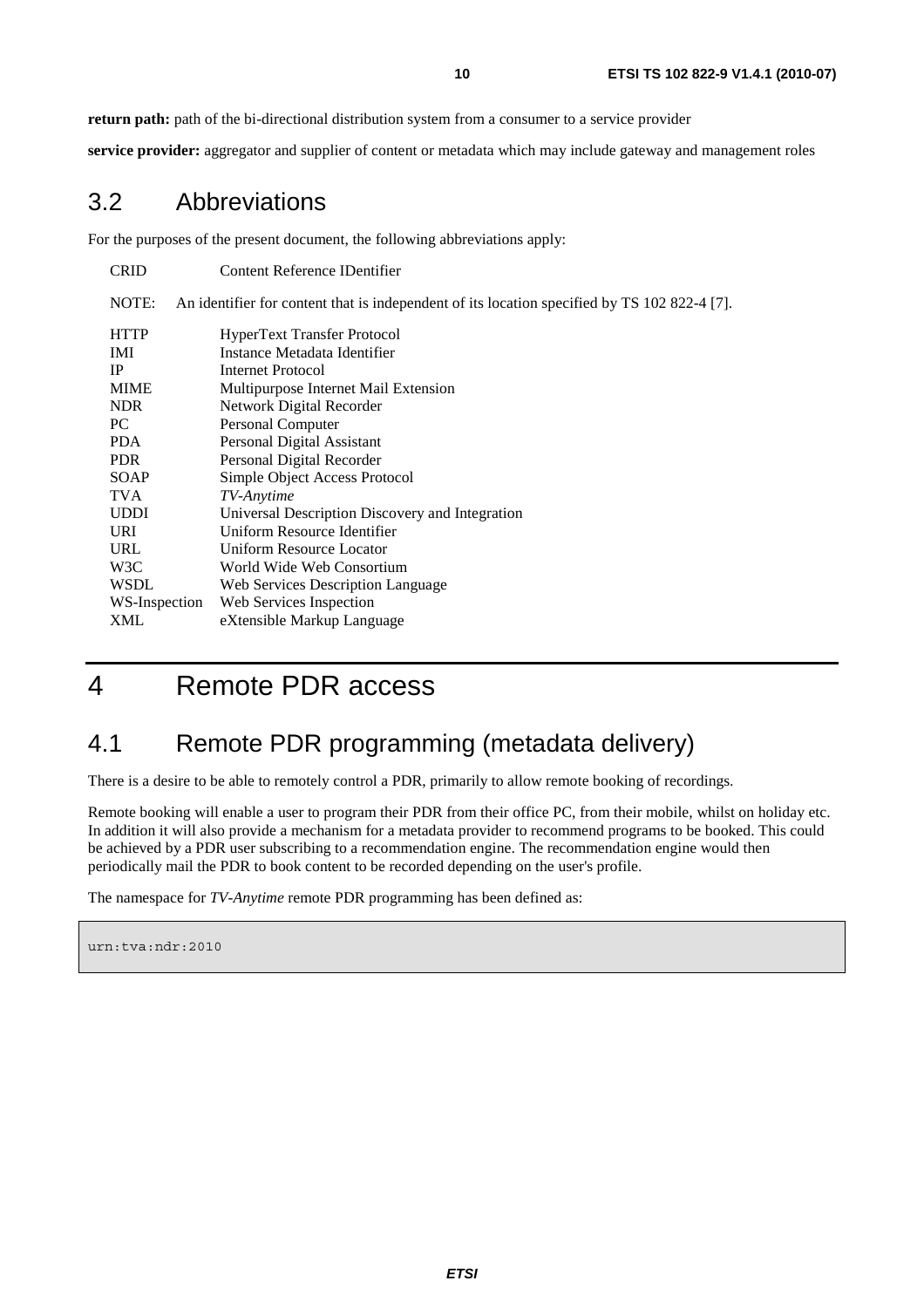

**Figure 1: Architecture** 

The e-mail shall conform to RFC 822 (ARPA Internet Text Messages) [23].

The Subject line shall contain the CRID [7] or CRIDs to be recorded. When multiple CRIDs are provided they shall be separated by one or more space characters e.g. CRID://foo.co.uk/Westenders.

Optionally the e-mail message body may contain an XML instance as specified in TS 102 822-8 [14]. When included the Content-Type parameter within the e-mail header shall be set to "text/xml".

The "core\_data" instance allows you to define the CRIDs to be booked. When these are included they take precedence over those contained within the subject line of the e-mail message header.

The actual RemoteBooking message shall form the "body" of the message.

The following is an example of an e-mail using only the Subject line.

```
From: user@mailserver.com
To: Bookings.user2pdr@pdr.com
Subject: CRID://foo.co.uk/Westenders 
Date: Thu, 3 Feb 2009 13:20:00 
Message-Id: 
The following is an example of an e-mail using the message body:
From: user@mailserver.com
To: Bookings.user2pdr@pdr.com
Subject: Recommended content 
Date: Thu, 3 Feb 2009 13:20:00 
Message-Id: 
Content-Type: text/xml; charset=UTF-8 
<?xml version="1.0" encoding="UTF-8"?> 
<CoreData xmlns="urn:tva:CoreData:2010" xmlns:tva="urn:tva:metadata:2010" 
xmlns:CR="urn:tva:ContentReferencing:2010" 
xmlns:xsi:schemaLocation="urn:tva:CoreData:2010 tva_core_data_8_v141.xsd"> 
   <SelectedContent id="CRID://foo.co.uk/Westenders"> 
     <tva:TVAMain version="03" xml:lang="en" publisher="..." publicationTime="2001-04- 
     05T21:00:00.00+01:00"> 
      <tva:CopyrightNotice>...</tva:CopyrightNotice> 
      <tva:ProgramDescription> 
         <tva:ProgramInformationTable> 
          <tva:ProgramInformation programId="CRID://foo.co.uk/Westenders">
```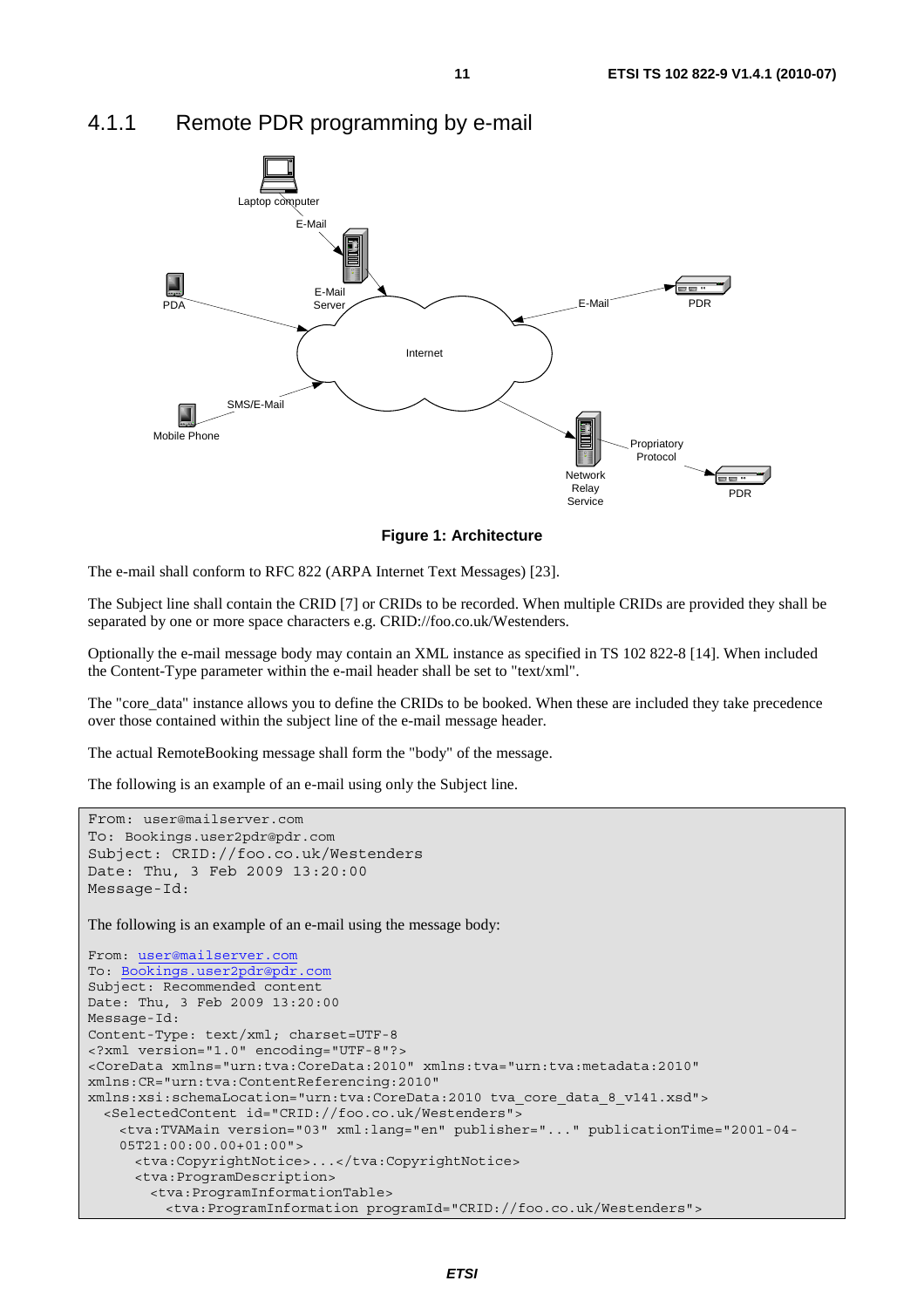```
 <tva:BasicDescription> 
              <tva:Title>Eastenders</tva:Title> 
              <tva:Keyword>Soap</tva:Keyword> 
            </tva:BasicDescription> 
          </tva:ProgramInformation> 
        </tva:ProgramInformationTable> 
      </tva:ProgramDescription> 
    </tva:TVAMain> 
    <WSIFServerAddress>http://www.TV-AllChannels.com</WSIFServerAddress> 
    <Action> 
      <Type href="urn:tva:CoreData:cs:CoreDataActionTypeCS:2005:5"> 
       <tva:Name xml:lang="en">recommend</tva:Name>
        <tva:Definition xml:lang="en">preselection coming from me or suggestion coming 
       from any user</tva:Definition>
      </Type> 
    </Action> 
  </SelectedContent> 
</CoreData>
```
### 4.1.2 Other remote PDR programming solutions

Other mechanisms may be considered to program a PDR from a remote device and location (e.g. a Web site or an SMS service) that are not defined in the present document.

### 4.2 Remote PDR management

Although certain remote PDR management functions such as "list content", "search", "delete", "show recording list", "transfer content to and from another device" are useful, the present document only defines the "recording request" function and the "related status request" function.

# 5 NDR operation

### 5.1 NDR remote programming scenarios

The use of an NDR is of interest in a number of situations where:

- the end-user is outside their home with no possibility to access his home PDR;
- content the end-user is interested in, is out of reach of his PDR (content broadcast on a channel not delivered to the end-user's receiver, conflict between recording requests, conflict between live event viewing and a recording request on a limited reception resource, etc.).

Different NDR usage scenarios illustrated in figure 2:

- recording request from a PDR for a content to be delivered to the PDR;
- recording request from a PDR for a content to be delivered to a PC or PDA;
- recording request from a PC or PDA for a content to be delivered to a PDR;
- recording request from a PC or PDA for a content to be delivered to the same equipment.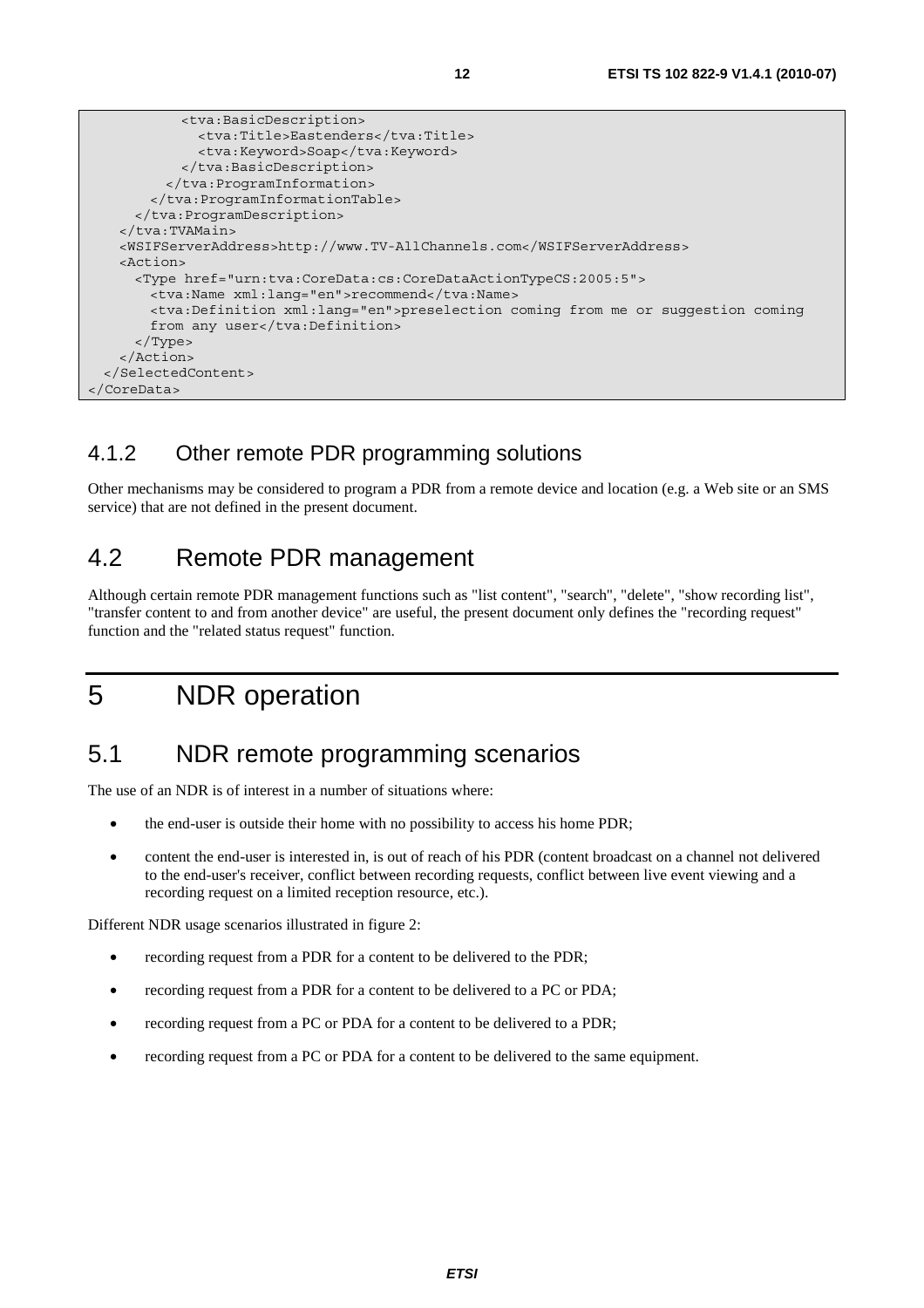

**Figure 2: Remote programming scenarios** 

### 5.2 NDR control service and transport

### 5.2.1 Introduction

The following service description is based on the "NDR Service operation and transport" structure defined in TS 102 822-6-1 [10], and on the "NDR Service discovery" mechanisms defined in TS 102 822-6-2 [11].

#### 5.2.1.1 Types and Functionalities of NDR services

*TV-Anytime* NDR services specified are all request-response based. The network transaction is always point-to-point (client to server), and the transaction is always initiated by the client.

#### **NDR control:**

NDR control occurs when a client wishes to record broadcast content.

For the *TV-Anytime* control NDR operation that is provided, there is a corresponding operation, describe\_control\_NDR. These two operations (an operation, *X*, and its corresponding *describe*\_*X* operation) together form a port (see annex A). Since a port always has a single binding and endpoint, the URL of the operation, *X*, and its corresponding *describe\_X* operation must be the same. A "describe" operation is responsible for returning a capability description for the corresponding operation of the same port. A "describe" operation has no input parameters.

#### 5.2.1.2 NDR service capability descriptions

In order to exploit usefully the NDR service described in the previous clause, the client needs information about the nature of the NDR service being offered. This is because different NDR services will provide different functionalities and optional features. For example, some NDR services may offer just content recording, whilst others may provide transrating or transcoding.

To address this issue, each NDR service provides, on request from a client, a capability description. This capability description allows a client to know about the features supported by the NDR service.

Furthermore, it allows NDR service providers to introduce new features and to make this known by end users.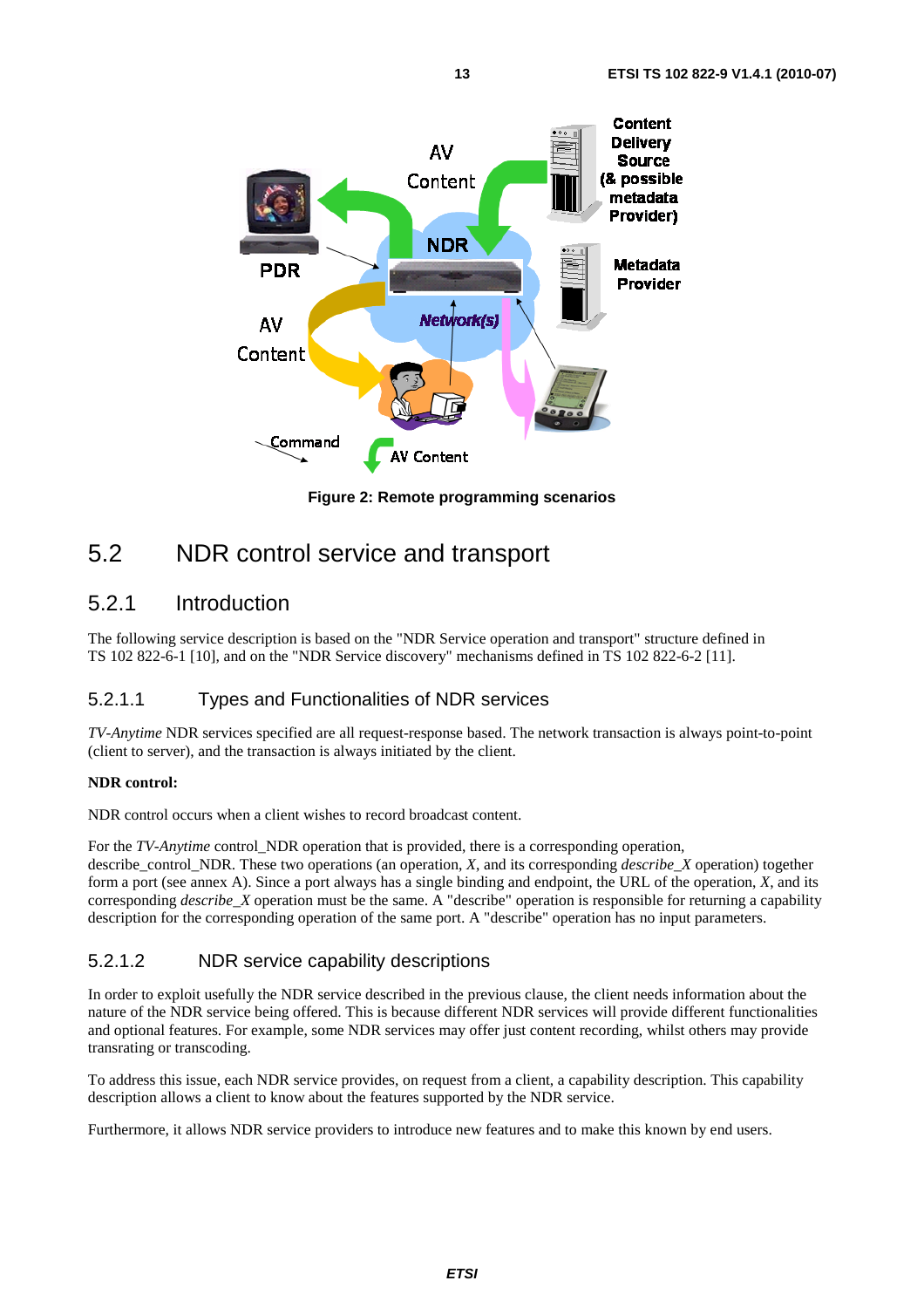### 5.2.2 NDR service types

*TV-Anytime* defines one type of NDR web service, which can be thought of as a remote procedure with a well-defined set of inputs and outputs and a well-defined behaviour. In WSDL [20] terminology, this remote procedure is known as an "operation" (see annex A). The NDR control operation is called the control\_NDR operation.

The types used in the requests and responses to *TV-Anytime* NDR services are defined in the target namespace [16]: "urn:tva:ndr:2005". This allows Schema aware tools to validate the various messages. The types defined in the metadata specification TS 102 822-3-1 [3] and content referencing specification TS 102 822-4 [7] schemas are referenced in the transport namespace (using XML Schema's import mechanism [15]).

The schema fragments in clause 5.2.2 are all defined within this namespace. The corresponding namespace qualifier used in these schema fragments is "ndr". The complete XML schema file (tva\_ndr\_9\_v111.xsd) may be found attached in annex C.

#### 5.2.2.1 "control\_NDR" operation

The control NDR operation allows a client to query a server in order to control the hosted NDR function. The following list gives a few examples of the types of functionality that a *TV-Anytime* NDR provider can offer using a control\_NDR operation:

- operation that takes a certain channel and a command Record to get the content currently broadcast on this channel recorded from now on till the end and returns a positive response;
- operation that takes a certain channel and a command Record to get the content currently broadcast on this channel recorded from now until the end and returns a negative response (unknown channel);
- operation that takes a CRID and an IMI and a command Record to get the corresponding content recorded and returns an availability date and time to ask for content availability;
- operation that takes an accepted requestId and a command Cancel to cancel a previously accepted record request;
- operation that takes an accepted requestId and a command Status and returns the availability of the content or the date and time to ask again for content availability if the content is not yet available.

A control\_NDR operation can support all these types of queries.

#### 5.2.2.2 Request format

The request format allows the client to specify four types of commands. The semantics and structure of these commands are explained in more detail in clause 5.2.2.3.

```
 <complexType name="Control_NDRType"> 
  <choice> 
    <element name="RecordRequest" type="ndr:RecordRequestType"/> 
    <element name="RecordStatus" type="ndr:RecordStatusType"/> 
    <element name="RecordCancel" type="ndr:RecordCancelType"/> 
     <element name="RecordListRequest" type="ndr:RecordListRequestType"/> 
  </choice> 
 </complexType> 
 <element name="Control_NDR" type="ndr:Control_NDRType"/>
```

| <b>Name</b>         | <b>Definition</b>                                                              |
|---------------------|--------------------------------------------------------------------------------|
| Control_NDRType     | A complex type to describe all the requests which can be sent to an NDR.       |
| RecordRequest       | An element used to request the recording of a specific content currently       |
|                     | broadcast or to be broadcast.                                                  |
| RecordStatus        | An element used to ask for the status of a previously accepted Record Request. |
| <b>RecordCancel</b> | An element used to cancel a previously accepted record request.                |
| RecordListRequest   | An element used to ask for the list of previously accepted record requests     |
|                     | arisen by a user.                                                              |
| Control_NDR         | An element used to contain a request to an NDR.                                |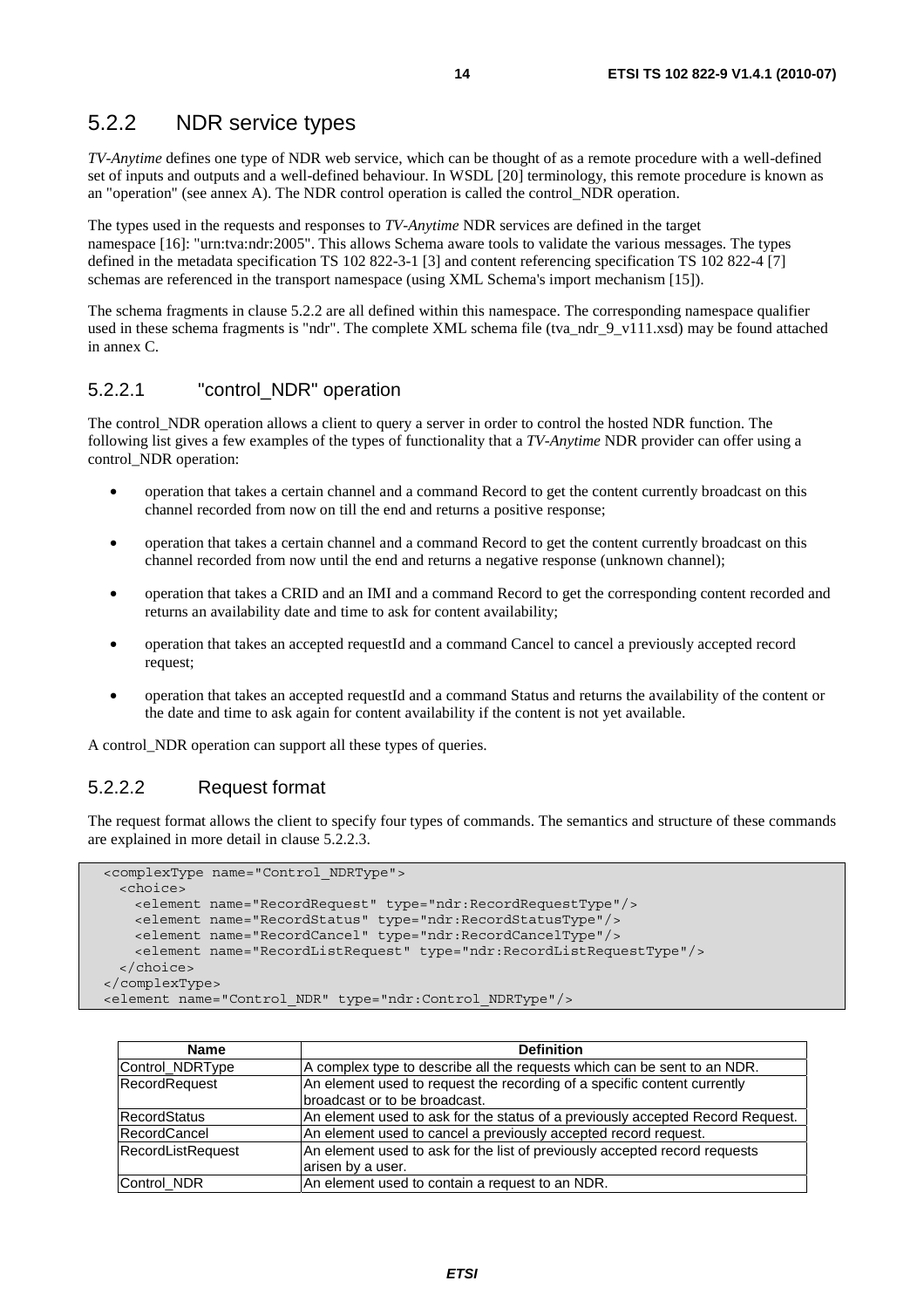#### 5.2.2.3 RecordRequest parameters

#### 5.2.2.3.1 Introduction

The RecordRequest command may contain a number of parameters to allow several types of record request:

- a record request for the content currently broadcast on a channel (no ContentId element);
- a record request for future broadcast content (all elements may be needed);
- any record request may include a request for format conversion, bit rate conversion or use of a specific delivery protocol as allowed by the NDR capability description.

If a CRID is supplied, it is a request for a complete recording and allows the NDR to resolve it.

A partial locator contains only the serviceURL.

A full locator contains a serviceURL, start time and duration.

We do not allow for a mix of partial and full locators in a record request.

- Case A: A partial locator (immediate recording and results in partial recording).
- Case B: CRID plus a list of partial locators (results in complete recording).
- Case C: A full locator (partial or complete recording).
- Case D: A list of full locators (partial or complete recording).
- Case E: A CRID plus a list of full locators (complete recording).
- Case F: A CRID plus a list of IMI(s) (complete recording).

A Record request is defined as follows.

```
 <complexType name="ContentIdType"> 
   <sequence> 
    <element name="InstanceMetadataId" type="tva:InstanceMetadataIdType" 
    minOccurs="0" maxOccurs="unbounded"/> 
  </sequence> 
   <attribute name="CRID" type="tva:CRIDType" use="required"/> 
 </complexType> 
 <complexType name="DeliveryProtocolType"> 
  <complexContent> 
     <extension base="tva:ControlledTermType"> 
       <attribute name="version" type="float" use="optional"/> 
    </extension> 
  </complexContent> 
 </complexType> 
 <complexType name="ControlProtocolType"> 
  <complexContent> 
    <extension base="tva:ControlledTermType"> 
      <attribute name="version" type="float" use="optional"/> 
    </extension> 
  </complexContent> 
 </complexType> 
 <complexType name="ProtocolSetType"> 
  <sequence> 
     <element name="DeliveryProtocol" type="ndr:DeliveryProtocolType" minOccurs="0"/> 
    <element name="ControlProtocol" type="ndr:ControlProtocolType" minOccurs="0"/> 
  </sequence> 
 </complexType> 
 <complexType name="RecordRequestType"> 
  <sequence> 
    <element name="SubscriptionId" type="string"/> 
    <element name="ContentId" type="ndr:ContentIdType" minOccurs="0"/> 
    <element name="Locator" type="cr:LocatorType" minOccurs="0" maxOccurs="unbounded"/> 
     <element name="DeliveryMediaFormat" type="tva:AVAttributesType" minOccurs="0"/>
```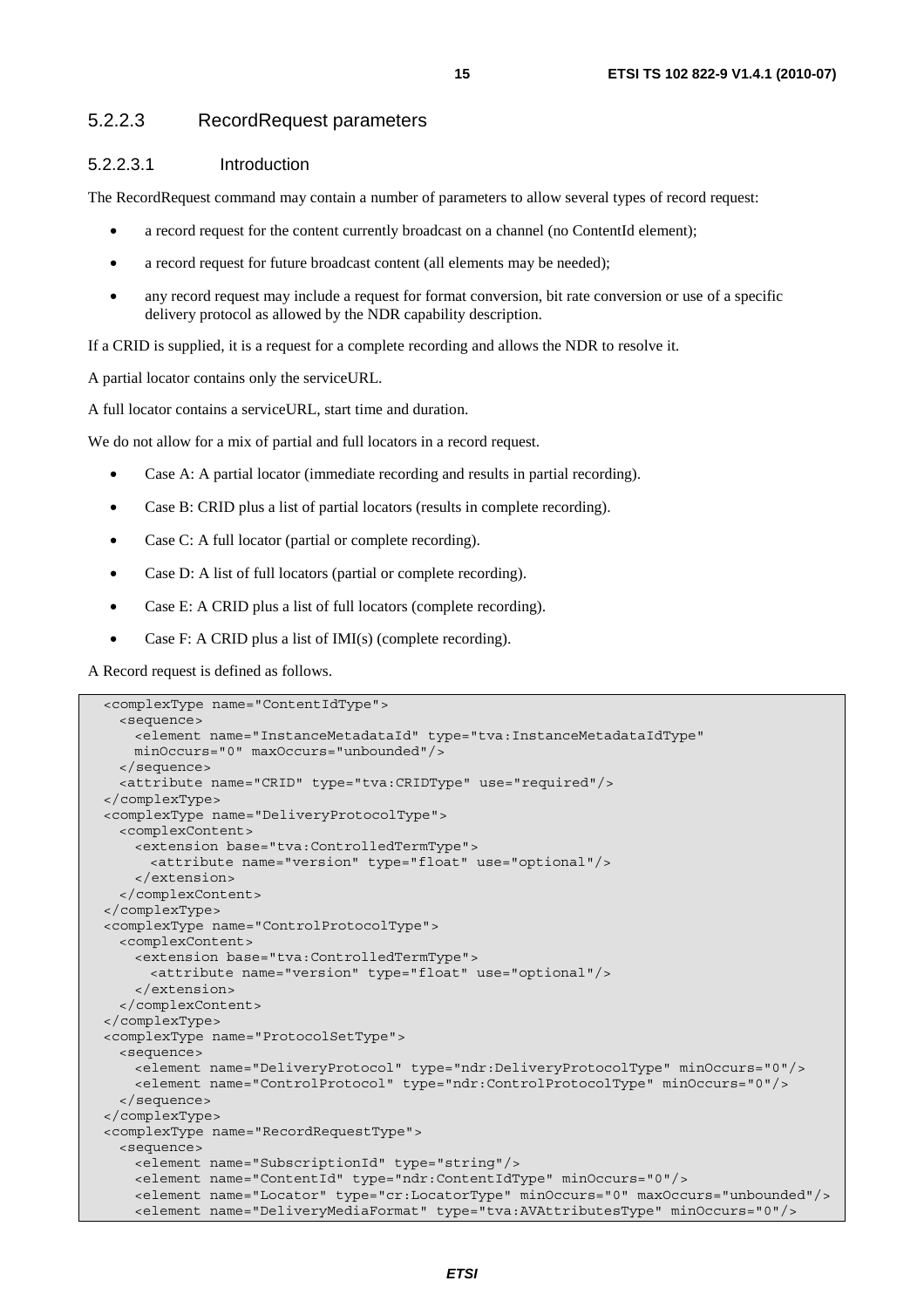```
 <element name="ProtocolSet" type="ndr:ProtocolSetType" minOccurs="0"/> 
 <element name="StartTime" type="dateTime" minOccurs="0"/> 
 <element name="EndTime" type="dateTime" minOccurs="0"/> 
      <element name="FilteringAndSearchPreferences" 
      type="mpeg7:FilteringAndSearchPreferencesType" minOccurs="0"/> 
    </sequence>
```
</complexType>

| <b>Name</b>                   | <b>Definition</b>                                                                                                                                                                                                                                                                                                                                                                                                  |
|-------------------------------|--------------------------------------------------------------------------------------------------------------------------------------------------------------------------------------------------------------------------------------------------------------------------------------------------------------------------------------------------------------------------------------------------------------------|
| ContentIdType                 | A complex type identifying content to be recorded.                                                                                                                                                                                                                                                                                                                                                                 |
| InstanceMetadataId            | This element containing a reference to a specific instance of the<br>content to be recorded.                                                                                                                                                                                                                                                                                                                       |
| <b>CRID</b>                   | An attribute containing the Content Reference IDentifier (CRID [7]) of<br>the selected content to be recorded.                                                                                                                                                                                                                                                                                                     |
| <b>DeliveryProtocolType</b>   | A complex type to identify a delivery protocol supported by the NDR.                                                                                                                                                                                                                                                                                                                                               |
| version                       | An optional attribute to identify the version of the delivery protocol. The                                                                                                                                                                                                                                                                                                                                        |
|                               | default value is the initial version of the delivery protocol.                                                                                                                                                                                                                                                                                                                                                     |
| ControlProtocolType           | A complex type to identify a control protocol supported by the NDR.                                                                                                                                                                                                                                                                                                                                                |
| version                       | An optional attribute to identify the version of the supported control<br>protocol. The default value is the initial version of the control protocol.                                                                                                                                                                                                                                                              |
| ProtocolSetType               | A complex type to develop a delivery protocol and the associated<br>control protocol if any.                                                                                                                                                                                                                                                                                                                       |
| DeliveryProtocol              | An element providing the identification of a delivery protocol supported<br>by the NDR.                                                                                                                                                                                                                                                                                                                            |
| ControlProtocol               | An element providing the identification of the control protocol<br>supported by the NDR associated to the delivery protocol if any.<br>E.g. There is no control protocol associated with the FTP delivery<br>protocol. The RTSP control protocol can be associated to RTP, UDP<br>or HTTP.                                                                                                                         |
| RecordRequestType             | A complex type used to define an NDR record request.                                                                                                                                                                                                                                                                                                                                                               |
| SubscriptionId                | This element identifies the subscription made by the end-user. This<br>SubscriptionId is obtained by the end-user as the result of subscription<br>made over the Internet with the subscription server indicated by the<br>"SubscriptionURL" element located in the NDR service capability<br>description.                                                                                                         |
| ContentId                     | This element identifies the content to be recorded. If this element is<br>missing, the content to be recorded is the content currently broadcast<br>on the channel indicated by the element "Locator".                                                                                                                                                                                                             |
| Locator                       | This element defined in TS 102 822-4 [7] identifies the channel from<br>which the selected content should be recorded. It might include in<br>addition date and time and IMI.                                                                                                                                                                                                                                      |
| DeliveryMediaFormat           | An optional element allowing to specify content to be recorded in an<br>encoding format different than the one used by the broadcaster and/or<br>a different bit rate for the encoding of the recorded content before<br>delivery to the end-user. Default value is delivery media format<br>identical to source media format.                                                                                     |
| ProtocolSet                   | An optional element indicating the protocols to be used for the delivery<br>and the control of the content to be recorded, among all values defined<br>in the DeliveryProtocolType classification scheme given in clause C.2.<br>(DeliveryProtocolTypeCS.xml) and in the ControlProtocolType<br>classification scheme given in clause C.3<br>(ControlProtocolTypeCS.xml). The default values are "rtp" and "rtsp". |
| <b>StartTime</b>              | An optional element indicating the time at which the recording should<br>start.                                                                                                                                                                                                                                                                                                                                    |
| EndTime                       | An optional element indicating the time at which the recording should<br>end.                                                                                                                                                                                                                                                                                                                                      |
| FilteringAndSearchPreferences | An element indicating the presence of FilteringAndSearchPreferences<br>to be used by the NDR Service, in case there is a need to resolve a<br>CRID.                                                                                                                                                                                                                                                                |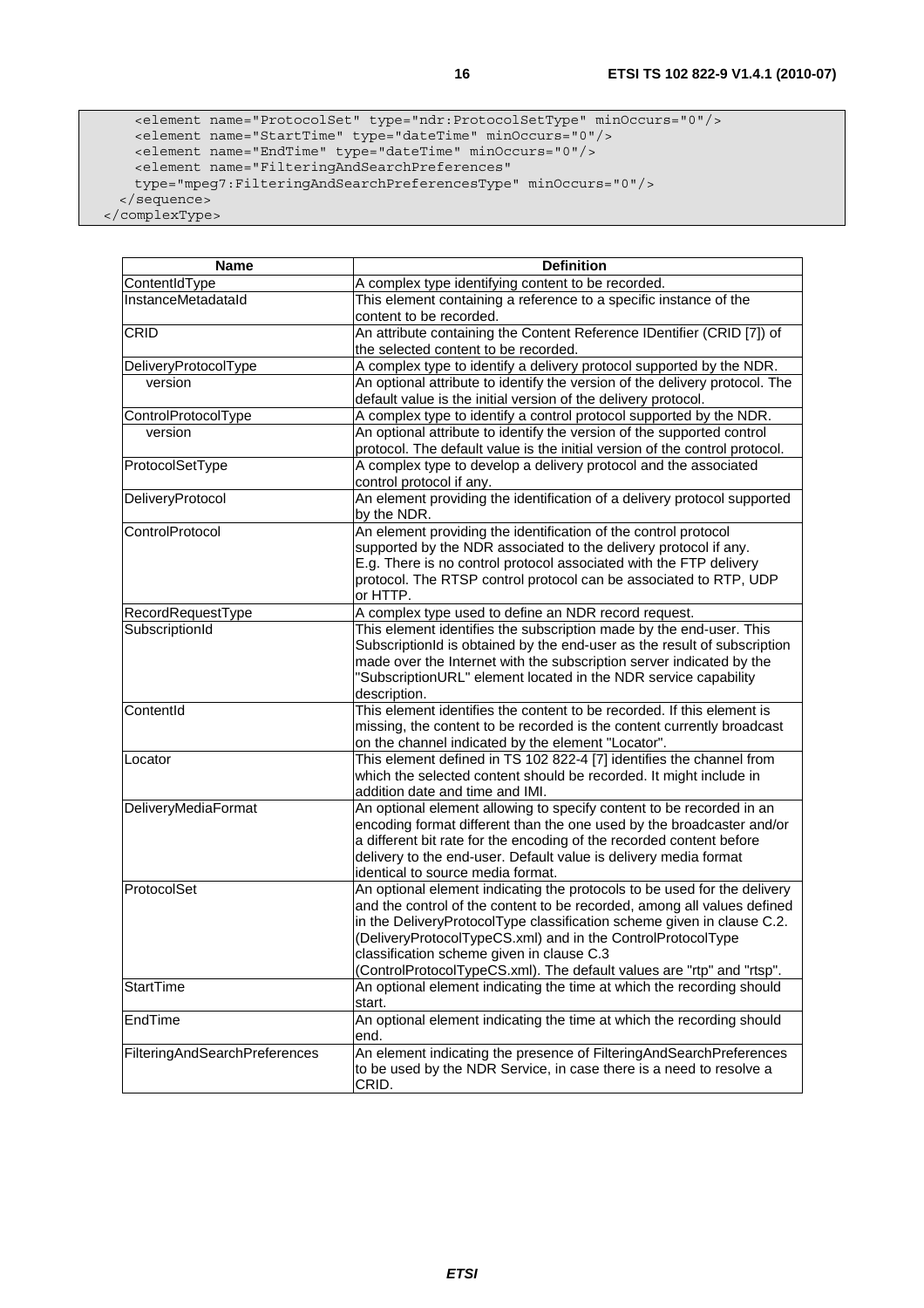#### 5.2.2.3.2 RecordStatus parameters

When a PDR or end-user wants to know if a previously accepted record request is completed or not, it issues a RecordStatus command, as follows.

```
<!-- ########### Schema of the status of a record request ########### --> 
  <complexType name="RecordStatusType"> 
   <attribute name="requestId" type="string" use="required"/> 
  </complexType>
```

| <b>Name</b>      | <b>Definition</b>                                                                                                       |
|------------------|-------------------------------------------------------------------------------------------------------------------------|
| RecordStatusType | A complex describing a record status.                                                                                   |
| requestid        | An attribute containing the record request identifier returned by the NDR<br>service when a record Request is accepted. |

#### 5.2.2.3.3 RecordCancel parameters

When a PDR or end-user wants to cancel a previously accepted record request, it issues a RecordCancel command as follows.

```
<!-- ########### Schema of the cancel of a record request ########### --> 
  <complexType name="RecordCancelType"> 
   <attribute name="requestId" type="string" use="required"/> 
  </complexType> 
</schema>
```

| <b>Name</b>      | <b>Definition</b>                                                         |
|------------------|---------------------------------------------------------------------------|
| RecordCancelType | A complex type describing a record cancel request.                        |
| requestId        | An attribute containing the record request identifier returned by the NDR |
|                  | service when a record request is accepted.                                |

#### 5.2.2.3.4 RecordListRequest parameters

When a PDR or end-user wants to know the list of previously accepted record requests which he generated, it issues a RecordListRequest command, as follows.

```
<!-- ######## Schema of the list of previously accepted record requests ######## --> 
  <complexType name="RecordListRequestType"> 
    <sequence> 
      <element name="SubscriptionId" type="string"/> 
    </sequence> 
  </complexType>
```

| <b>Name</b>           | <b>Definition</b>                                                                                                                                                                                                                                                                                          |
|-----------------------|------------------------------------------------------------------------------------------------------------------------------------------------------------------------------------------------------------------------------------------------------------------------------------------------------------|
| RecordListRequestType | A complex type used to define an NDR record list request. As a result, it<br>provides the list of previously accepted record requests arisen by the<br>user with ID, SubscriptionId.                                                                                                                       |
| SubscriptionId        | This element identifies the subscription made by the end-user. This<br>SubscriptionId is obtained by the end-user as the result of subscription<br>made over the Internet with the subscription server indicated by the<br>"SubscriptionURL" element located in the NDR service capability<br>description. |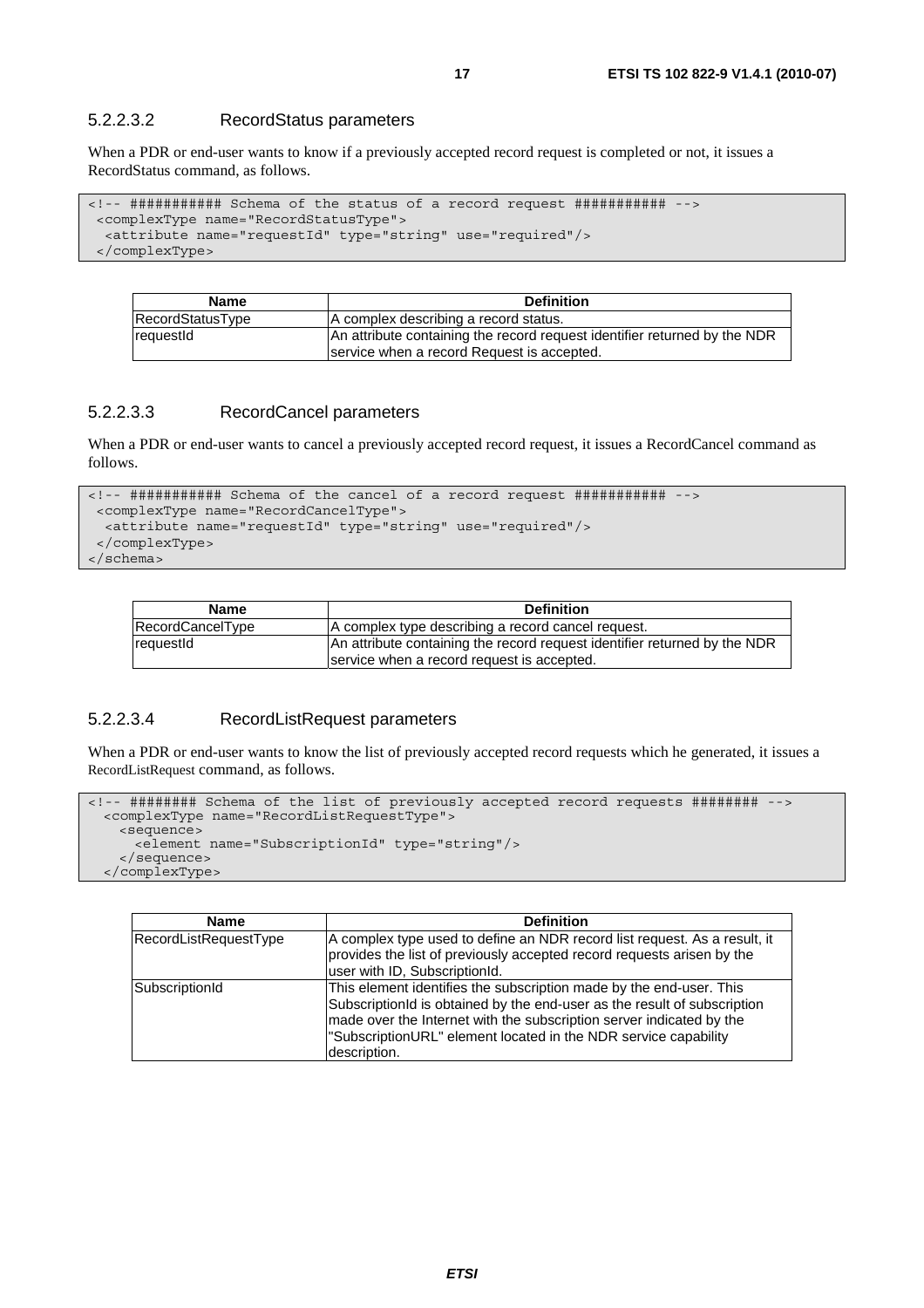#### 5.2.2.4 Response format

A control\_NDR response to a request contains a TVAMain XML instance document specific to each request.

```
 <complexType name="ControlNDRResultType"> 
    <choice> 
      <element name="RecordRequestResult" type="ndr:RecordRequestResultType"/> 
 <element name="RecordStatusResult" type="ndr:RecordStatusResultType"/> 
 <element name="RecordCancelResult" type="ndr:RecordCancelResultType"/> 
      <element name="RecordListRequestResult" type="ndr:RecordListRequestResultType"/> 
    </choice> 
  </complexType> 
  <element name="Control_NDR_Result" type="ndr:ControlNDRResultType"/>
```

| Name                      | <b>Definition</b>                                                            |
|---------------------------|------------------------------------------------------------------------------|
| ControlNDRResultType      | A complex type that defines the responses to the different requests that can |
|                           | be sent to an NDR service provider.                                          |
| RecordRequestResult       | An element provided by the NDR Service that contains the response to a       |
|                           | record request command.                                                      |
| <b>RecordStatusResult</b> | An element provided by the NDR Service that contains the response to a       |
|                           | record status command.                                                       |
| <b>RecordCancelResult</b> | An element provided by the NDR Service that contains the response to a       |
|                           | record cancel command.                                                       |
| RecordListRequestResult   | An element to collect the results of a request to identify a record list.    |
| Control_NDR_Result        | An element describing an NDR response to a request.                          |

#### 5.2.2.4.1 RecordRequestResult parameters

```
 <!-- ########### Description of the response to a record request ########### --> 
 <complexType name="RecordRequestOKType"> 
  <sequence> 
    <element name="RequestId" type="string"/> 
    <element name="Time2Call" type="dateTime"/> 
    <element name="RecordingCharge" type="tva:PriceType" minOccurs="0"/> 
    <element name="ConservationDelay" type="duration" minOccurs="0"/> 
  </sequence> 
 </complexType> 
 <simpleType name="RecordRequestErrorType"> 
   <restriction base="string"> 
    <enumeration value="unknownSubscriptionId"/> 
    <enumeration value="unknownCRID"/> 
    <enumeration value="unavailableServiceURL"/> 
    <enumeration value="unavailableNDRService"/> 
    <enumeration value="unknownDeliveryProtocol"/> 
    <enumeration value="unknownControlProtocol"/> 
    <enumeration value="unsupportedDeliveryProtocol"/> 
    <enumeration value="unsupportedControlProtocol"/> 
    <enumeration value="unknownOriginalMediaFormat"/> 
    <enumeration value="unsupportedOriginalMediaFormat"/> 
    <enumeration value="unknownDeliveryMediaFormat"/> 
    <enumeration value="unsupportedDeliveryMediaFormat"/> 
  </restriction> 
 </simpleType> 
 <complexType name="RecordRequestResultType"> 
  <sequence> 
    <choice> 
      <element name="RecordRequestOK" type="ndr:RecordRequestOKType"/> 
      <element name="RecordRequestError" type="ndr:RecordRequestErrorType"/> 
    </choice> 
  </sequence> 
   <attribute name="serviceVersion" type="unsignedInt" use="required"/> 
 </complexType>
```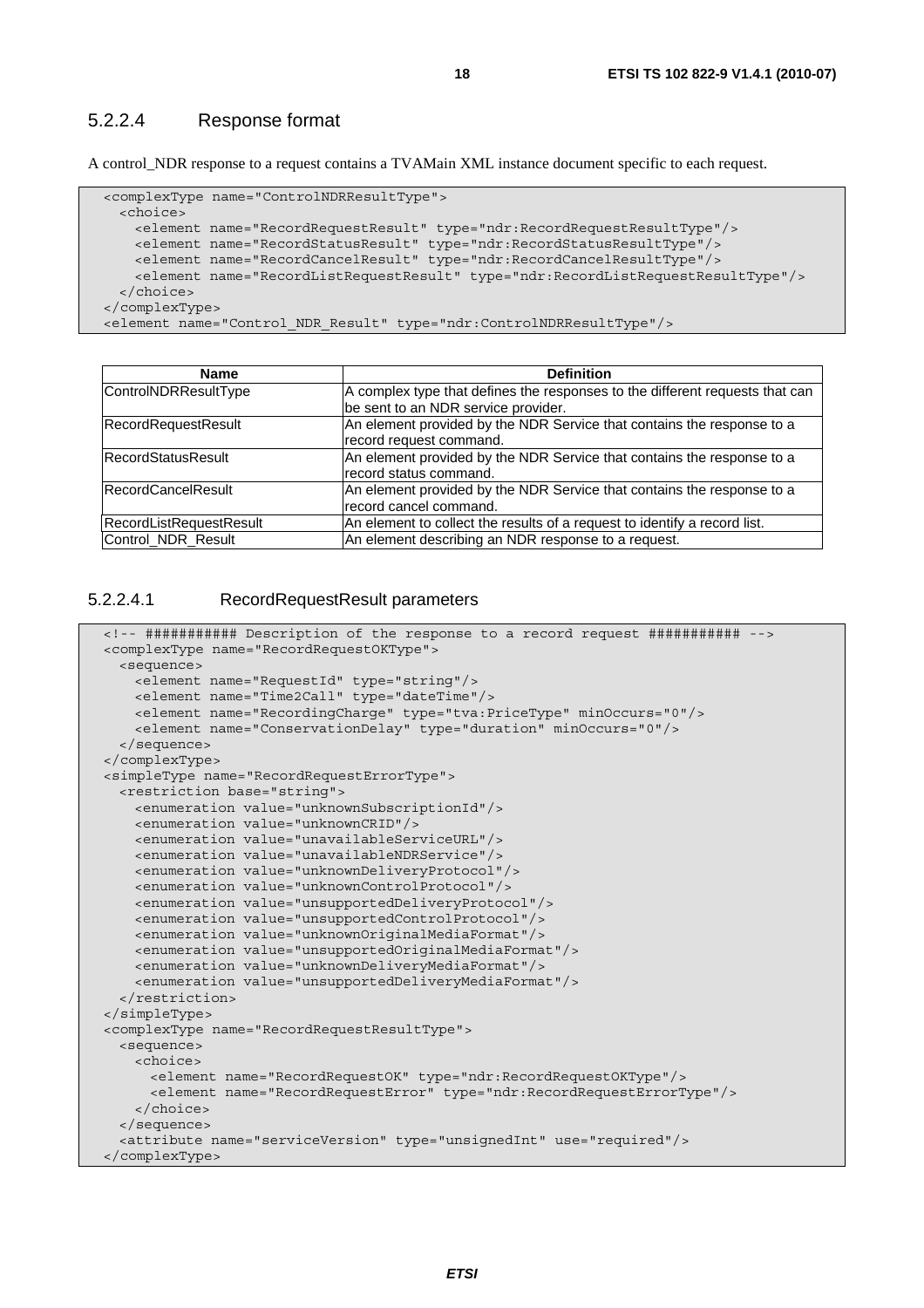| <b>Name</b>                | <b>Definition</b>                                                                                                                                                                                                                                                                                                                                                                                                                                                                                  |
|----------------------------|----------------------------------------------------------------------------------------------------------------------------------------------------------------------------------------------------------------------------------------------------------------------------------------------------------------------------------------------------------------------------------------------------------------------------------------------------------------------------------------------------|
| <b>RecordRequestOKType</b> | A complex type providing additional information when the request<br>can be fulfilled.                                                                                                                                                                                                                                                                                                                                                                                                              |
| RequestId                  | An element containing the record request identifier returned by<br>the NDR service when a record request is accepted.                                                                                                                                                                                                                                                                                                                                                                              |
| Time2Call                  | This element provided by the NDR service contains the date and<br>time at which it is likely that the selected content will be available<br>for delivery to the end-user using the selected delivery protocol.                                                                                                                                                                                                                                                                                     |
| RecordingCharge            | This element provided by the NDR service contains the charge to<br>be applied to the requested recording.                                                                                                                                                                                                                                                                                                                                                                                          |
| ConservationDelay          | This element provided by the NDR service contains the life time of<br>the selected content recording.                                                                                                                                                                                                                                                                                                                                                                                              |
| RecordRequestErrorType     | A simple type describing possible error messages to be returned<br>when a record request cannot be fulfilled:<br>unknownCRID: this error appears when the CRID provided in the<br>record request does not exist;<br>unavailableServiceURL: this error appears when the NDR Service<br>has no access to the TV Channel indicated by "ServiceURL";<br>unavailableNDRService: this error appears when the NDR<br>Service is not able to accept the request at this time.                              |
| RecordRequestResultType    | A complex type describing the results of a record request.                                                                                                                                                                                                                                                                                                                                                                                                                                         |
| <b>RecordRequestOK</b>     | When the record request is accepted by the NDR service, an<br>element provides the necessary information about the progress of<br>the recording, to the attention of the user.                                                                                                                                                                                                                                                                                                                     |
| RecordRequestError         | An element providing the reason why a record request could not<br>be fulfilled.                                                                                                                                                                                                                                                                                                                                                                                                                    |
| serviceVersion             | An attribute also available in the NDR service capability<br>description. It indicates the version of the NDR service capability<br>description. When the NDR service makes a modification to the<br>NDR service capability description, it increases the<br>service Version. This allows the client to discover that a new<br>version of the NDR service capability description is available. It<br>should make a request to update its own version of the NDR<br>service capability description. |

#### 5.2.2.4.2 RecordStatusResult parameters

```
 <!-- ########### Description of the response to a record status request ######### --> 
 <simpleType name="FailureType"> 
  <restriction base="string"> 
    <enumeration value="unknownRequest"/> 
    <enumeration value="cancelledBroadcast"/> 
    <enumeration value="cancelledByNDR"/> 
  </restriction> 
 </simpleType> 
 <complexType name="RecordStatusResultType"> 
  <choice> 
    <element name="Running"> 
      <complexType> 
        <sequence> 
          <element name="Time2Call" type="dateTime"/> 
        </sequence> 
      </complexType> 
    </element> 
    <element name="ContentAvailable"> 
       <complexType> 
        <sequence> 
          <element name="ContentURL" type="anyURI"/> 
          <element name="ConservationDeadline" type="dateTime" minOccurs="0"/> 
        </sequence> 
       </complexType> 
    </element> 
    <element name="Failure" type="ndr:FailureType"/> 
  </choice> 
   <attribute name="requestId" type="string" use="required"/> 
 </complexType>
```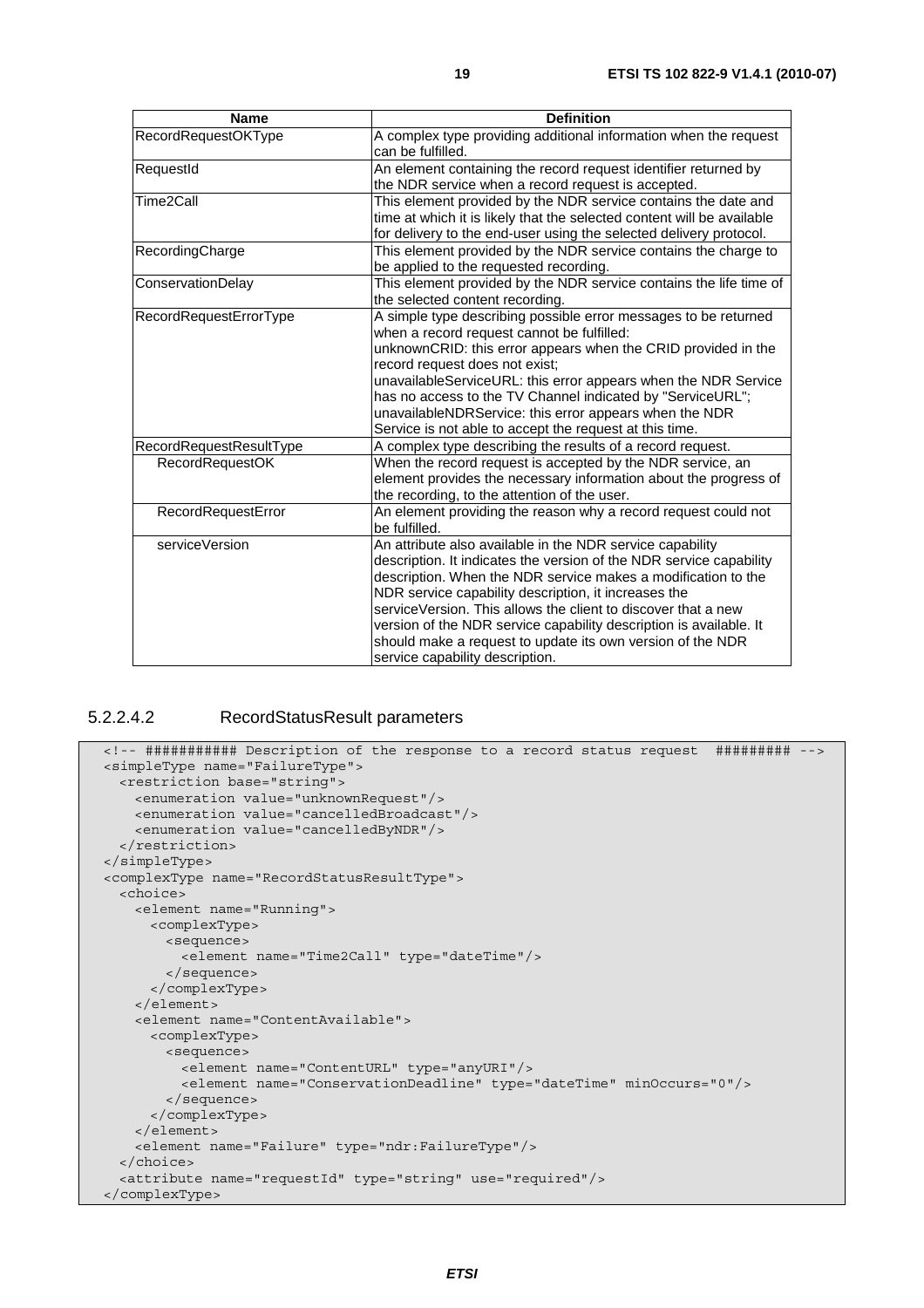| Name                        | <b>Definition</b>                                                     |
|-----------------------------|-----------------------------------------------------------------------|
| FailureType                 | A simple type to express the reason why the record request            |
|                             | referred by the record status request has failed.                     |
| RecordStatusResultType      | A complex type describing the status of a record request.             |
| Running                     | The presence of this element indicates that the content is not yet    |
|                             | recorded.                                                             |
| Time2Call                   | An element indicating at what time the content is likely to be        |
|                             | available for delivery to the end user.                               |
| ContentAvailable            | The presence of this element indicates that the content is available  |
|                             | but maybe not yet completely recorded. This depends on the            |
|                             | protocols to be used for control and delivery to the end-user.        |
| ContentURL                  | This element contains the URI to be used to get the recorded          |
|                             | content from the NDR Service.                                         |
| <b>ConservationDeadline</b> | This element provided by the NDR Service contains the deadline to     |
|                             | get the selected content recording.                                   |
| Failure                     | This optional element contains the reason why the referred record     |
|                             | request has failed.                                                   |
| requestId                   | An attribute containing the record request identifier returned by the |
|                             | NDR service when a record request is accepted.                        |

#### 5.2.2.4.3 RecordCancelResult parameters

```
 <!-- ########### Description of the response to a cancel request ########### --> 
 <simpleType name="RecordCancelResultType"> 
  <restriction base="string"> 
    <enumeration value="unknownRequest"/> 
    <enumeration value="OK"/> 
    <enumeration value="removedAfterRecording"/> 
   </restriction> 
 </simpleType>
```

| <b>Name</b>                   | <b>Definition</b>                                                     |
|-------------------------------|-----------------------------------------------------------------------|
| <b>RecordCancelResultType</b> | A complex type used to describe the result of a cancellation request. |

#### 5.2.2.4.4 RecordListRequestResult parameters

```
<complexType name="RecordListRequestResultType"> 
    <sequence> 
      <element name="RecordRequestStatus" 
      type="ndr:RecordStatusResultType" minOccurs="0" maxOccurs="unbounded"/> 
    </sequence> 
    <attribute name="serviceVersion" type="unsignedInt" use="required"/> 
</complexType>
```

| <b>Name</b>                 | <b>Definition</b>                                                                                                                                                                                                                                                                                                                                                                                                                                                                              |
|-----------------------------|------------------------------------------------------------------------------------------------------------------------------------------------------------------------------------------------------------------------------------------------------------------------------------------------------------------------------------------------------------------------------------------------------------------------------------------------------------------------------------------------|
| RecordListRequestResultType | A complex type describing the results of a record list request.                                                                                                                                                                                                                                                                                                                                                                                                                                |
| <b>RecordRequestStatus</b>  | An element containing information on the status of a request.                                                                                                                                                                                                                                                                                                                                                                                                                                  |
| serviceVersion              | An attribute also available in the NDR service capability description. It<br>indicates the version of the NDR service capability description. When<br>the NDR service makes a modification to the NDR service capability<br>description, it increases the serviceVersion. This allows the client to<br>discover that a new version of the NDR service capability description is<br>available. It should make a request to update its own version of the<br>NDR service capability description. |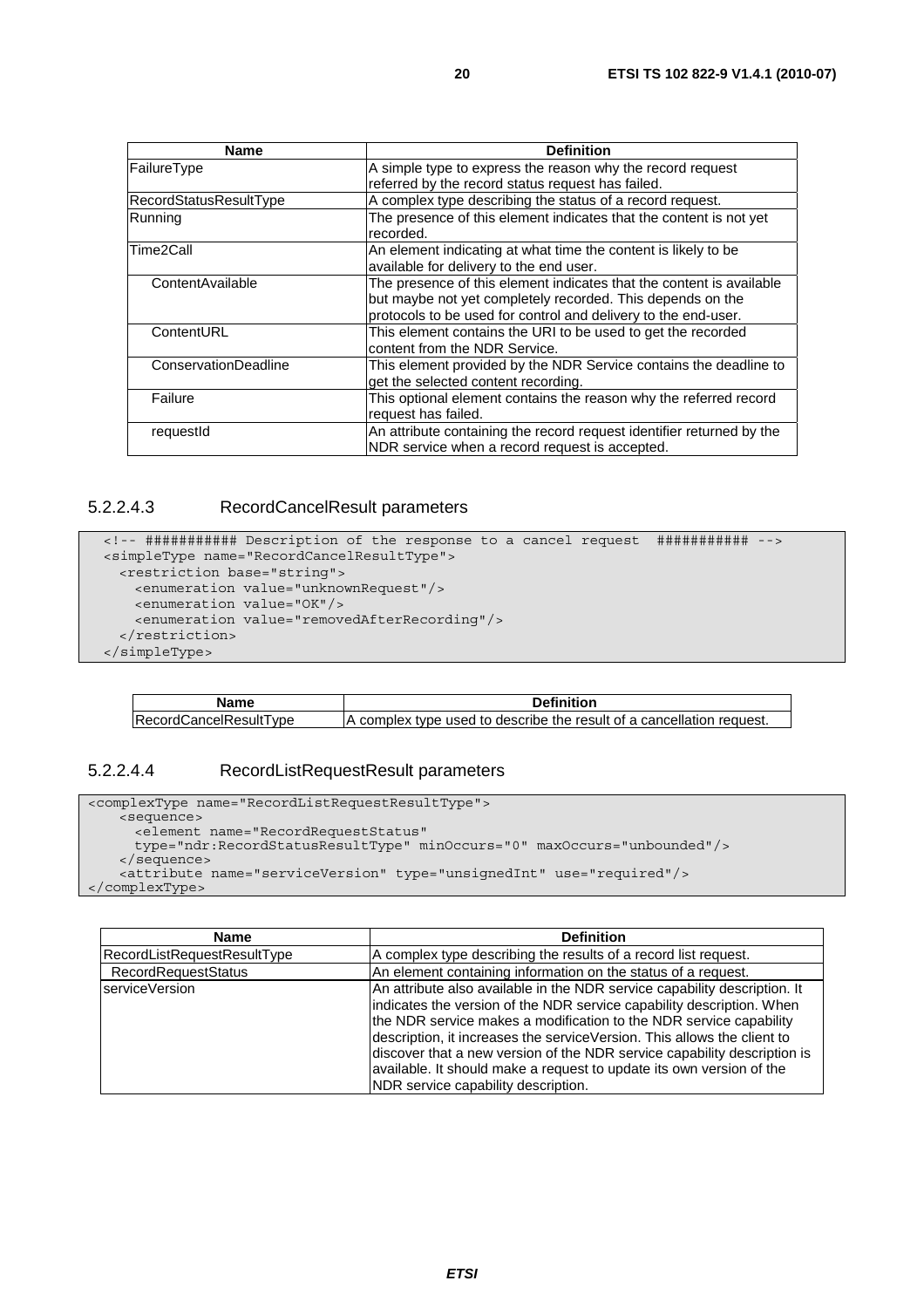### 5.2.3 Transport protocol

#### 5.2.3.1 Introduction

SOAP [18] and HTTP [17] are used for delivering *TV-Anytime* XML data over the IP networks, since this combination is very well suited to the point-to-point, request-response nature of the *TV-Anytime* operations. The exact usage of SOAP and HTTP is given in the next two clauses. Figure 3 provides a semantic representation of the network stack.



#### **Figure 3: The bi-directional network transport stack**

The architecture depicted in figure 3 results in HTTP requests of the following form.

```
POST /tva/md-service HTTP/1.0 
Host: www.example.com 
Content-Type: text/xml; charset="utf-8" 
Content-Length: nnnn 
Accept-Encoding: deflate 
SOAPAction: "control_NDR" 
<?xml version="1.0" encoding="UTF-8"?> 
<Envelope xmlns="http://schemas.xmlsoap.org/soap/envelope/"> 
   <Body> 
    <ndr:Control_NDR xmlns:NDR="urn:tva:ndr:2010" xmlns:tva="urn:tva:metadata:2010" 
xmlns:mpeg7="urn:tva:mpeg7:2008" xmlns:xsi="http://www.w3.org/2001/XMLSchema-instance" 
xsi:schemaLocation="urn:tva:ndr:2010 tva_ndr_9_v141.xsd"> 
     <RecordRequest> 
      <SubscriptionId>3456-4567-5677-4321</SubscriptionId> 
      <ContentId CRID="crid://www.broadcaster.com/ajcnd"/> 
      <Locator>dvb://1.4ee2.3fa;4f5</Locator> 
      <ProtocolSet> 
       <DeliveryProtocol href="urn:tva:ndr:cs:DeliveryProtocolTypeCS:2005:ftp"/> 
      </ProtocolSet> 
     </RecordRequest> 
    </ndr:Control_NDR> 
   </Body> 
</Envelope>
```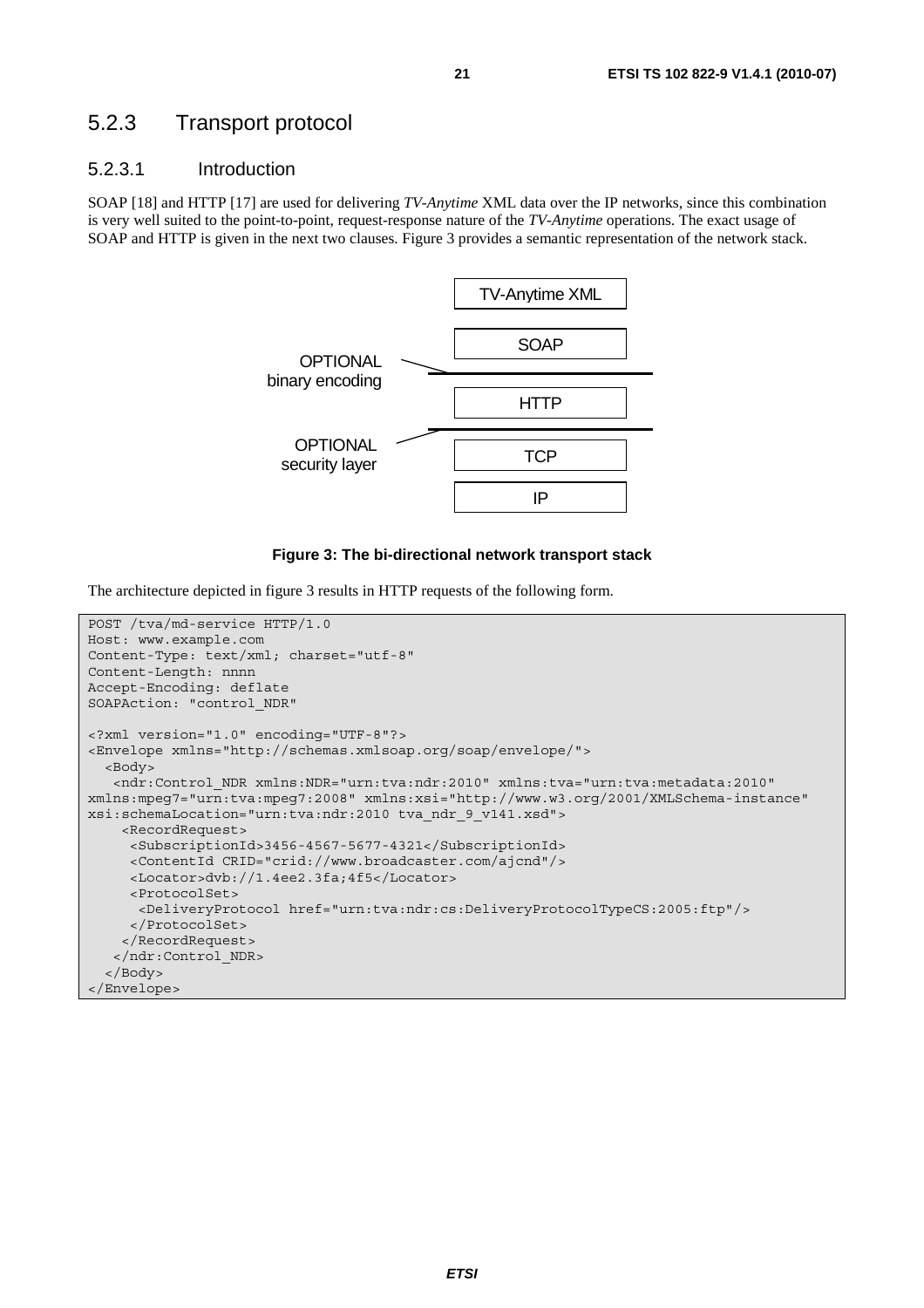The architecture depicted in figure 3 results in HTTP responses of the following form.

```
HTTP/1.1 200 OK 
Content-Type: text/xml; charset="utf-8" 
Content-Length: nnnn 
Content-Encoding: deflate 
<?xml version="1.0" encoding="UTF-8"?> 
<Envelope xmlns="http://www.w3.org/2002/06/soap-envelope"> 
   <Body> 
<ndr:Control_NDR_Result xmlns:NDR="urn:tva:ndr:2010" xmlns:tva="urn:tva:metadata:2010" 
xmlns:mpeg7="urn:tva:mpeg7:2008" xmlns:xsi="http://www.w3.org/2001/XMLSchema-instance" 
xsi:schemaLocation="urn:tva:ndr:2010 tva_ndr_9_v141.xsd"> 
   <RecordRequestResult serviceVersion="12"> 
    <RecordRequestOK> 
       <RequestId>45U753-452</RequestId> 
       <Time2Call>2009-07-15T20:35:00.00</Time2Call> 
      <RecordingCharge currency="EUR">2</RecordingCharge> 
      <ConservationDelay>PT12H</ConservationDelay> 
    </RecordRequestOK> 
   </RecordRequestResult> 
</ndr:Control_NDR_Result> 
  </Body> 
</Envelope>
```
#### 5.2.3.2 SOAP

The following usage of SOAP [18] is mandated:

- *TV-Anytime* metadata services will provide an HTTP binding, and may support other transport bindings where appropriate.
- SOAP supports different messaging styles, but is most commonly used for remote procedure calls. *TV-Anytime* does not use remote procedure call messaging style, since this implies that every parameter must be included in a procedure call, which is not appropriate for *TV-Anytime* operations that have several optional parameter types. However, the remote procedure call convention of naming the root element in the SOAP body according to the name of the operation is followed.
- SOAP encoding is not used in the request or the response (i.e. the element in the root of the SOAP body will belong to the *TV-Anytime* transport types namespace (urn:tva:transport:2005). Servers will reject any request that arrives with a SOAP encoding attribute with the appropriate SOAP Fault.
- The SOAP Actor feature is not supported and servers will reject any request that arrives with a SOAP Actor attribute in the SOAP Header with the appropriate SOAP Fault.
- The following clause defines application specific fault conditions to be used in the SOAP Fault element.

This usage of SOAP is more formally defined using the WSDL [20] interface definition that can be found in annex A.

#### 5.2.3.3 Error codes

The first line of error reporting is governed by the SOAP specification [18]. SOAP fault reporting and fault codes will be returned for most invalid requests or any request where the intent of the caller cannot be determined.

In a manner consistent with the SOAP processing rules, HTTP [17] status codes will be used for communicating status information in HTTP. As is the case for SOAP, success reporting will use a 200-status code to indicate that the client's request including the SOAP component was successfully processed.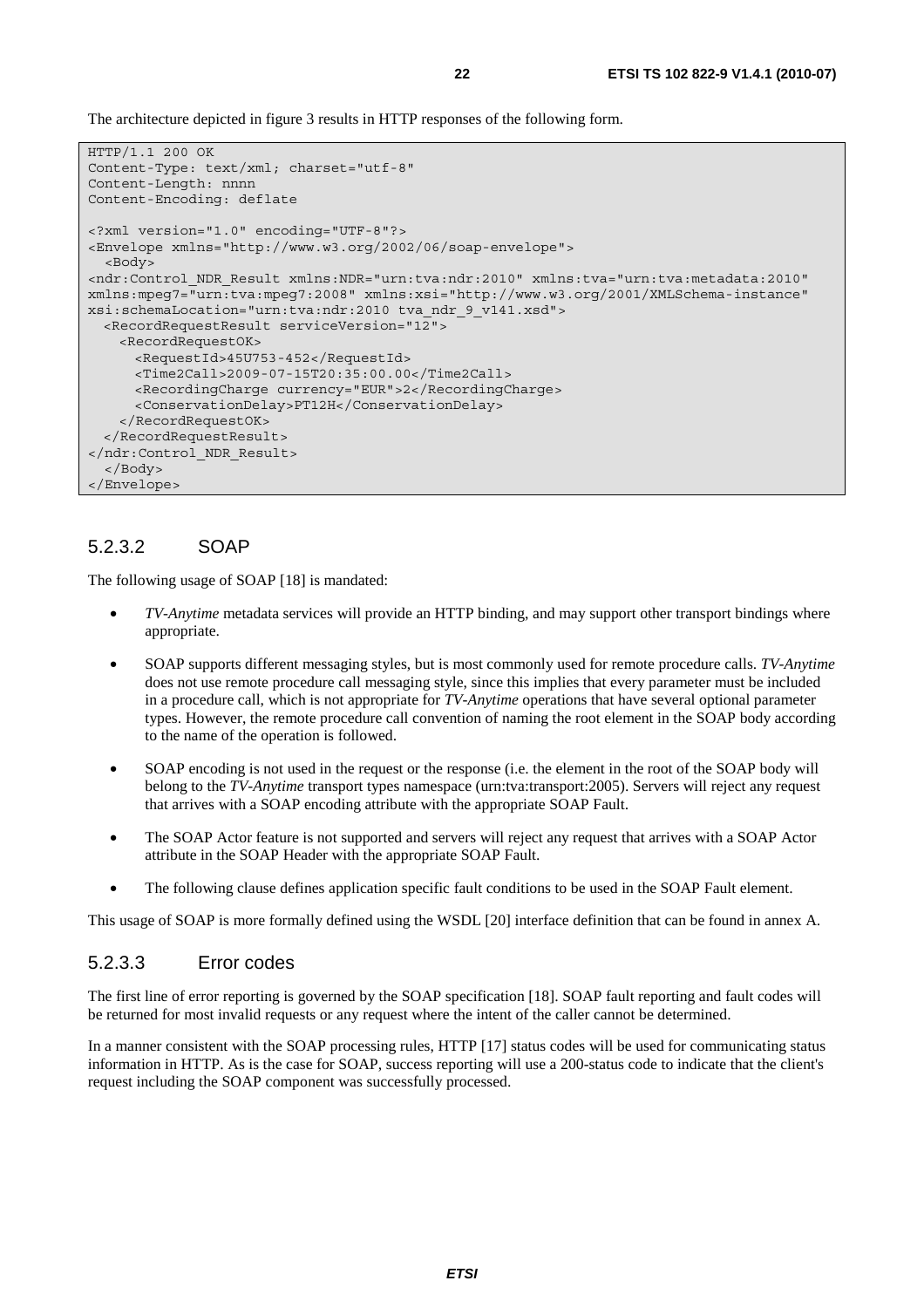The ErrorReport element is defined to allow servers to report application-level errors that are specific to *TV-Anytime* metadata services. In accordance with the SOAP specification, if the content of the SOAP message's body cannot be processed successfully, the SOAP fault must contain a detail element (which in turn contains an ErrorReport). The inability to process a well-formed Body element is also termed an "application-level error", since the error cannot be detected by the SOAP processor and instead relies on application-level knowledge. The error report contains error information that includes descriptions and a code that can be used to determine the cause of the error. Errors that arise due to problems with in the HTTP layer or SOAP layer (e.g. the SOAP message does not conform to the SOAP specification) should be reported using the error mechanisms provided by those layers and MUST NOT be reported inside a SOAP fault's detail element.

*TV-Anytime* application-level errors should be conveyed using standard HTTP status codes, where a 500-level code indicates a server-induced error. In such cases, the metadata service must issue an HTTP 500 "Internal Server Error" response and return an ErrorReport inside a SOAP fault report.

Any errors detected in the request will invalidate the entire request, and cause an ErrorReport to be generated within a SOAP fault as described below. A server may report multiple errors, although there is no requirement for the metadata service to continue processing the request after detecting the first error. In accordance with the SOAP specification, additional application response elements should not be included in the Body of the SOAP request. In other words, it is not possible for the server to indicate an error condition and also make a best-effort at providing a response.

The ErrorReport element takes the following form.

```
 <!-- ########### Description of the error reports ########### --> 
 <simpleType name="errorCodeType"> 
  <restriction base="string"> 
    <enumeration value="FatalError"/> 
    <enumeration value="InvalidRequest"/> 
    <enumeration value="Unsupported"/> 
    <enumeration value="UnrecognizedVersion"/> 
     <enumeration value="UnspecifiedError"/> 
  </restriction> 
 </simpleType> 
 <complexType name="ErrorReportType"> 
   <sequence> 
     <element name="Error" type="ndr:ErrorType" maxOccurs="unbounded"/> 
  </sequence> 
 </complexType> 
 <complexType name="ErrorType"> 
  <sequence> 
    <element name="Reason" type="mpeg7:TextualType" minOccurs="0" 
    maxOccurs="unbounded"/> 
  </sequence> 
   <attribute name="errorCode" type="ndr:errorCodeType" use="required"/> 
 </complexType> 
 <element name="ErrorReport" type="ndr:ErrorReportType"/>
```

| <b>Name</b>      | <b>Definition</b>                                                                                                      |
|------------------|------------------------------------------------------------------------------------------------------------------------|
| errorCodeType    | A simple type defining a required string that precisely defines<br>the nature of the error.                            |
| ErrorReportType  | A complex type to enumerate the application level errors that<br>have occurred as a result of invoking an NDR service. |
| Error            | This element describes a single NDR-level error.                                                                       |
| ErrorType        | A complex type defining the type of the error reported in the<br>error report.                                         |
| Reason           | An optional human meaningful description of the error.                                                                 |
| <b>errorCode</b> | An attribute describing the error.                                                                                     |
| ErrorReport      | An element describing errors when sending requests to an<br>NDR service.                                               |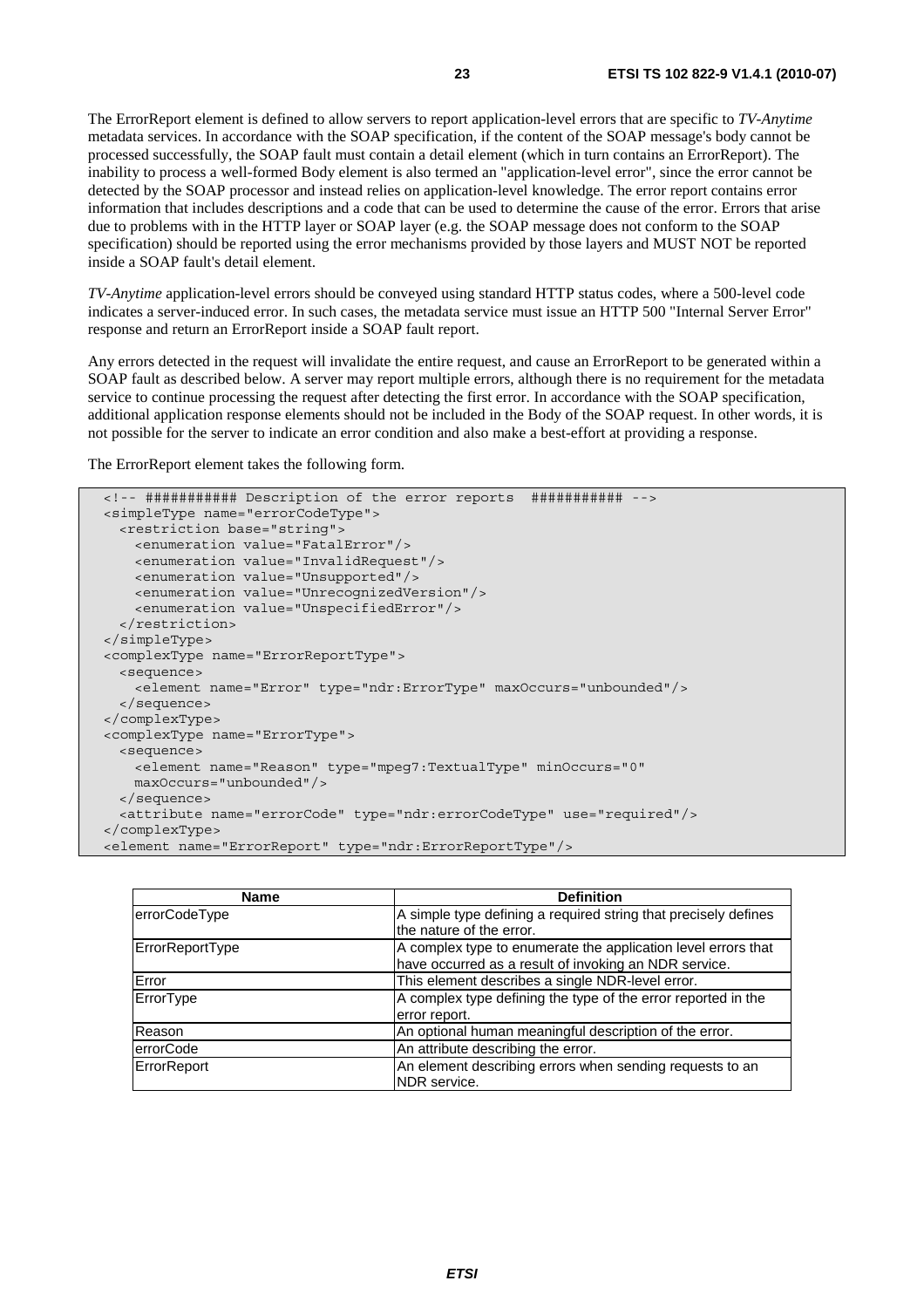The following general error conditions are defined as error codes that may be returned by invoking any of the operations defined in the present document:

- **FatalError:** Signifies that a serious technical error has occurred whilst processing the request.
- **InvalidRequest:** The query is well-formed but not valid according to the schema defined by the present document.
- **Unsupported:** Signifies that the NDR service does not support an optional feature that is required in order to correctly process the request. A possible reason for this error is that the client has assumed a functionality that is at odds with the functionality described in the capability description.
- **UnrecognizedVersion:** Signifies that the namespace of the child element inside the Body element of the request (e.g. urn:tva:ndr:2004 instead of urn:tva:ndr:2005) is not supported by this NDR service.
- **UnspecifiedError:** Signifies any other error.

### 5.2.4 NDR service capability description control

For each *TV-Anytime* Control\_NDR operation that is provided, there is a corresponding operation, describe control NDR. This operation (an operation, *X*, and its corresponding *describe* X operation) together form a port (see annex A). Since a port always has a single binding and endpoint, the URL of the operation, *X*, and its corresponding *describe\_X* operation must be the same. A "describe" operation is responsible for returning a service capability description for the corresponding operation of the same port. A "describe" operation has no input parameters.

The describe control NDR service capability description provides the following type of information about the operation:

- Human-readable descriptive information about the operation.
- If media bit rate conversion capability is available.
- If media format conversion capability is available.
- If several delivery and control protocols are available.

The definition of the NDR service capability description is as follows.

```
 <complexType name="ServiceURLListType"> 
   <sequence> 
    <element name="ServiceURL" type="anyURI" maxOccurs="unbounded"/> 
   </sequence> 
 </complexType> 
 <complexType name="ConversionOfferType"> 
  <sequence> 
    <element name="OriginalMediaFormat" type="tva:AVAttributesType" minOccurs="0"/> 
     <element name="DeliveryMediaFormat" type="tva:AVAttributesType" minOccurs="0"/> 
   </sequence> 
 </complexType> 
 <complexType name="ConversionListType"> 
  <sequence> 
    <element name="ConversionOffer" type="ndr:ConversionOfferType" 
    maxOccurs="unbounded"/> 
  </sequence> 
 </complexType> 
 <complexType name="ProtocolSetListType"> 
  <sequence> 
    <element name="ProtocolSet" type="ndr:ProtocolSetType" maxOccurs="unbounded"/> 
  </sequence> 
 </complexType> 
 <complexType name="describe_control_NDR_ResultType"> 
   <sequence> 
    <element name="Name" type="mpeg7:TextualType" minOccurs="0" maxOccurs="unbounded"/>
```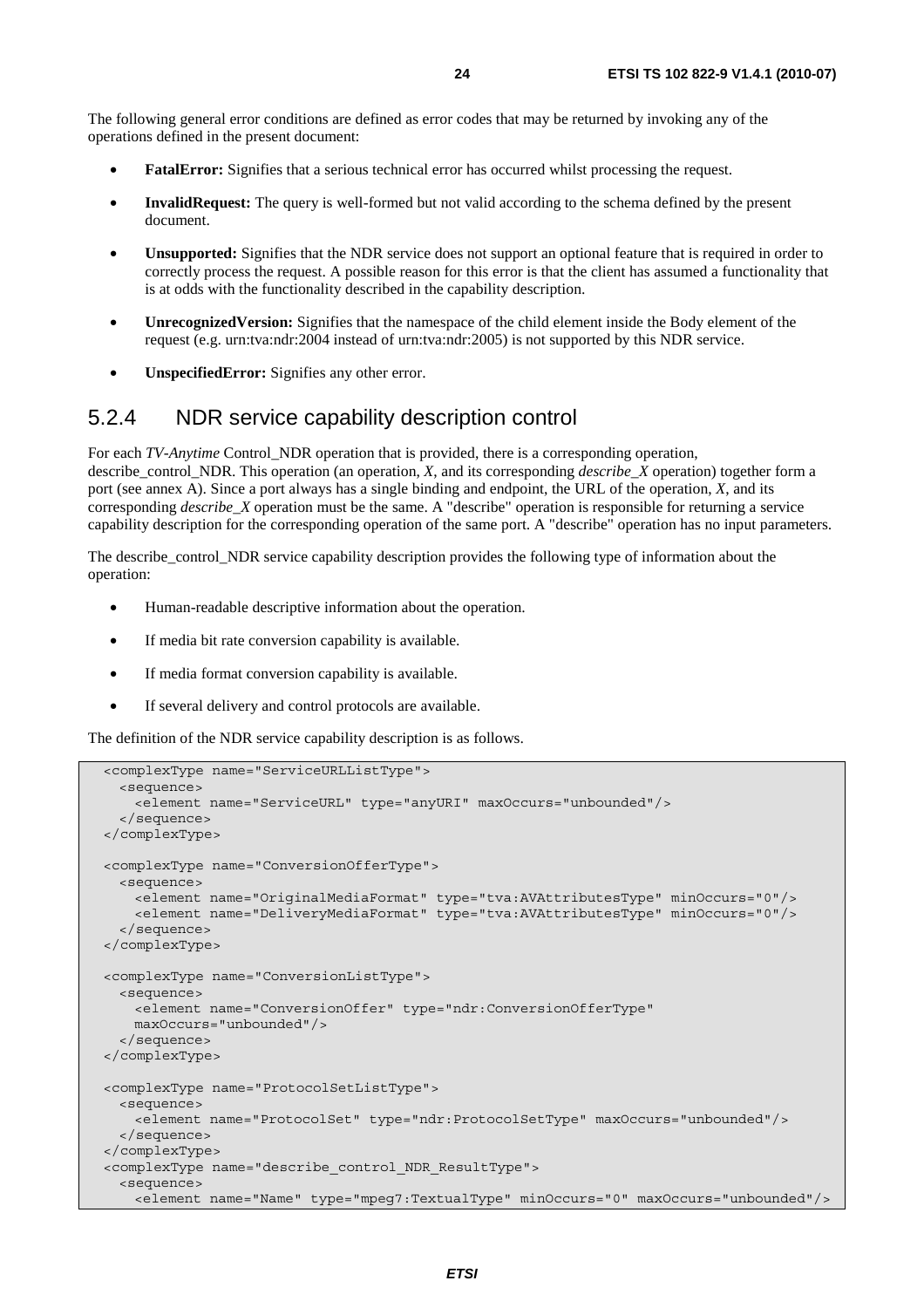```
 <element name="Description" type="mpeg7:TextualType" minOccurs="0" 
      maxOccurs="unbounded"/> 
      <element name="SubscriptionURL" type="anyURI" minOccurs="0"/> 
      <element name="ServiceURLList" type="ndr:ServiceURLListType"/> 
 <element name="ConversionList" type="ndr:ConversionListType" minOccurs="0"/> 
 <element name="ProtocolSetList" type="ndr:ProtocolSetListType" 
      minOccurs="0"/> 
      <element name="PlayWhileRecording" type="boolean" minOccurs="0"/> 
      <element name="SupportForFilteringAndSearchPreferences" type="boolean" 
      minOccurs="0"/> 
    </sequence> 
    <attribute name="serviceVersion" type="unsignedInt" use="required"/> 
  </complexType> 
  <element name="describe_control_NDR_Result"
```

```
 type="ndr:describe_control_NDR_ResultType"/>
```

| <b>Name</b>                     | <b>Definition</b>                                                                                                                                                                                                                                                                                                                                                                                                                |
|---------------------------------|----------------------------------------------------------------------------------------------------------------------------------------------------------------------------------------------------------------------------------------------------------------------------------------------------------------------------------------------------------------------------------------------------------------------------------|
| ServiceURLListType              | A complex type to develop a list of service URLs.                                                                                                                                                                                                                                                                                                                                                                                |
| ServiceURL                      | This element contains an URL which allows the receiver<br>to identify the associated physical service. This element<br>should be consistent with the possible BroadcastURL in<br>events that reference this ServiceInformation element.                                                                                                                                                                                          |
| ConversionOfferType             | A complex type describing a conversion mode that can be<br>performed by an NDR.                                                                                                                                                                                                                                                                                                                                                  |
| OriginalMediaFormat             | An optional element describing the original media format<br>in which content is broadcast by the source.                                                                                                                                                                                                                                                                                                                         |
| DeliveryMediaFormat             | An optional element describing the media format for<br>delivery if the NDR is able to convert the source<br>broadcast media format in this other format.                                                                                                                                                                                                                                                                         |
| ConversionListType              | A complex type to develop a list of conversions that an<br>NDR can perform.                                                                                                                                                                                                                                                                                                                                                      |
| ConversionOffer                 | Description of a media conversion the NDR is able to do.                                                                                                                                                                                                                                                                                                                                                                         |
| ProtocolSetListType             | A complex type to develop a list of possible delivery and<br>control protocols from the NDR.                                                                                                                                                                                                                                                                                                                                     |
| ProtocolSet                     | An element providing the identification of an association<br>of a control protocol and a delivery protocol that can be<br>used by the NDR for later delivery of the recorded<br>content, e.g. rtsp with http, ftp, rtsp with rtp, etc. All the<br>possible values are identified in the protocol type<br>classification schemes (DeliveryProtocolTypeCS.xml and<br>ControlProtocolTypeCS.xml) located in<br>clauses C.2 and C.3. |
| describe_control_NDR_ResultType | A complex type defining the relevant parameters<br>describing NDR service capability.                                                                                                                                                                                                                                                                                                                                            |
| Name                            | An optional element giving the name of the NDR service,<br>in a human readable form.                                                                                                                                                                                                                                                                                                                                             |
| Description                     | An optional element giving a textual description of the<br>NDR service, in a human readable form. This allows an<br>application exploiting the NDR service to indicate to the<br>user information about the NDR service that he is using<br>(e.g. "Record all French channels").                                                                                                                                                 |
| SubscriptionURL                 | An optional element with a URL from where the user can<br>obtain information on subscription conditions to a NDR<br>service.                                                                                                                                                                                                                                                                                                     |
| ServiceURLList                  | A required element with a list of serviceURL the NDR is<br>able to record for the user.                                                                                                                                                                                                                                                                                                                                          |
| ConversionList                  | An optional element providing a list of conversion<br>capabilities. This element can be omitted if no conversion<br>is provided.                                                                                                                                                                                                                                                                                                 |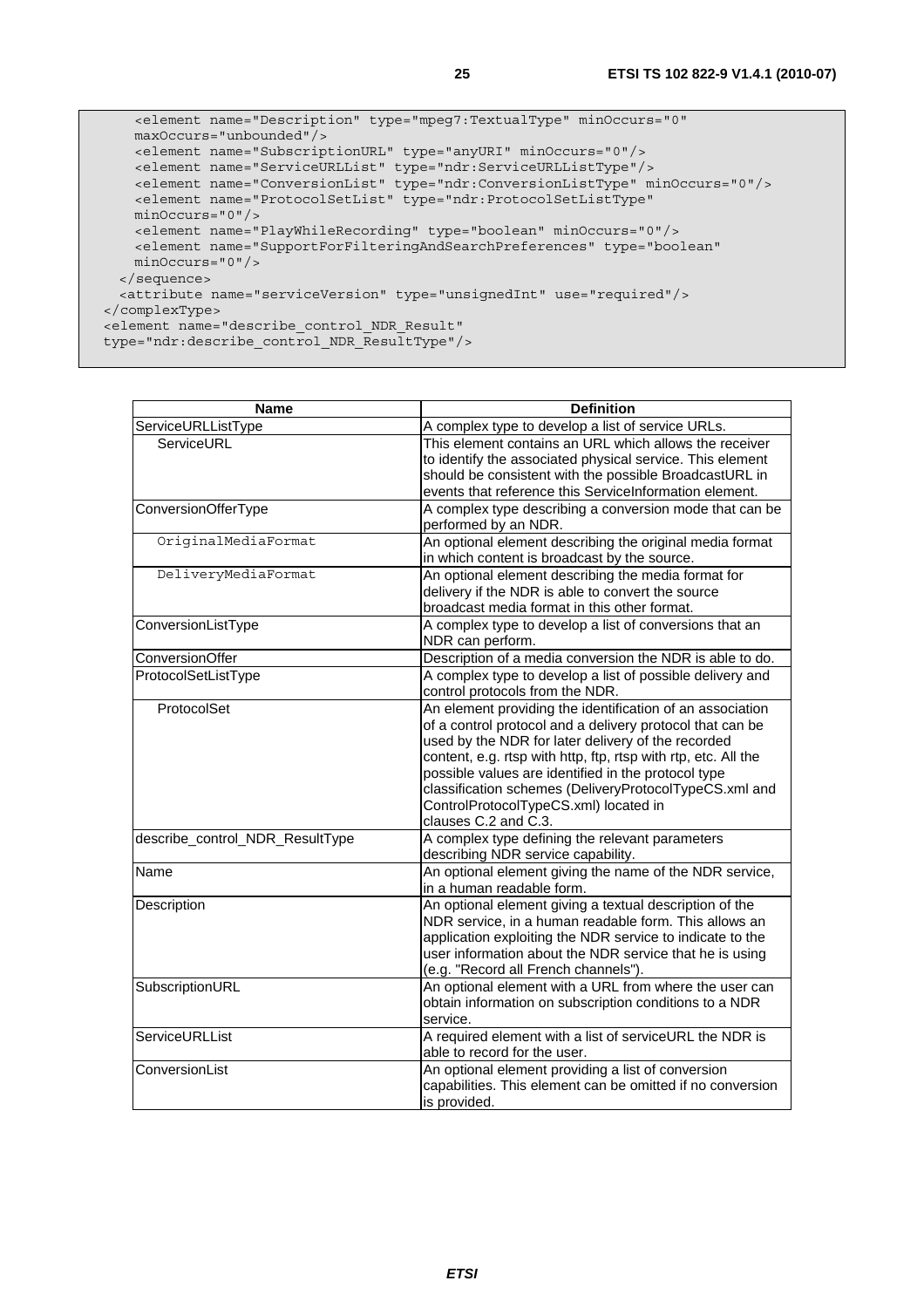| <b>Name</b>                             | <b>Definition</b>                                                                                                     |
|-----------------------------------------|-----------------------------------------------------------------------------------------------------------------------|
| ProtocolSetList                         | An optional element providing a list of protocols that can<br>be used for later delivery of the recorded content. The |
|                                         | default value is "rtp with rtsp".                                                                                     |
| PlayWhileRecording                      | An optional element allowing the NDR to declare that it is                                                            |
|                                         | able to deliver the content while the content is still                                                                |
|                                         | broadcast. Default value is "false".                                                                                  |
| SupportForFilteringAndSearchPreferences | An optional element This allows the NDR to declare that it                                                            |
|                                         | is able to support Filtering And Search preferences to select                                                         |
|                                         | a specific instance of the content to be recorded. Default                                                            |
|                                         | value is "false".                                                                                                     |
| serviceVersion                          | A required attribute containing a number that must equal                                                              |
|                                         | the version number returned as part of the corresponding                                                              |
|                                         | operation's result. The intention of this number is to make                                                           |
|                                         | the client aware when an operation has been upgraded                                                                  |
|                                         | (e.g. can be searched on new channels or for new                                                                      |
|                                         | features) and to refresh the cached capability description                                                            |
|                                         | information (if any).                                                                                                 |
| describe control NDR Result             | An element providing information on the NDR service                                                                   |
|                                         | capability.                                                                                                           |

### 5.3 NDR service discovery methods

NDR service discovery is the process by which a client establishes a URL where a *TV-Anytime* NDR service can be found. There are a number of ways this process can occur, but only the last method (clause 5.4) is addressed by the present document.

### 5.3.1 Non-standardized discovery

A number of methods exist for discovering the URLs of NDR services that are not standardized by *TV-Anytime*. The following list gives some examples:

- the client might be pre-programmed with a set of URLs that refer to one or more NDR services. This will typically be useful in a vertical market, or tightly controlled horizontal market;
- a user might manually enter a URL of a new NDR service he is interested in, using some means of text input;
- a client software may be updated using software updates delivered via a unidirectional broadcast, or over the return channel.

### 5.3.2 Client-initiated discovery using a bi-directional network

This mode of NDR service discovery involves using the bi-directional network to access a "Yellow Pages" of *TV-Anytime* NDR services. The mechanism is based upon W3C standards for web service discovery (UDDI [19] and WS*-*Inspection [21]), the use of which is standardized by *TV-Anytime*, according to the rules given in clause 5.4. Support for these discovery techniques by clients and servers is optional.

### 5.4 NDR service discovery using web service discovery

The present document describes how standard web service discovery techniques can be used to allow PDRs and other *TV-Anytime* clients to discover *TV-Anytime* NDR services. The relevant standards are UDDI [19] and WS*-*Inspection [21] that enable different but complementary modes of discovery. A provider can choose to enable neither, both, or only one of these mechanisms.

For a useful overview of these two standards please refer to: "The WS-Inspection and UDDI Relationship" [22].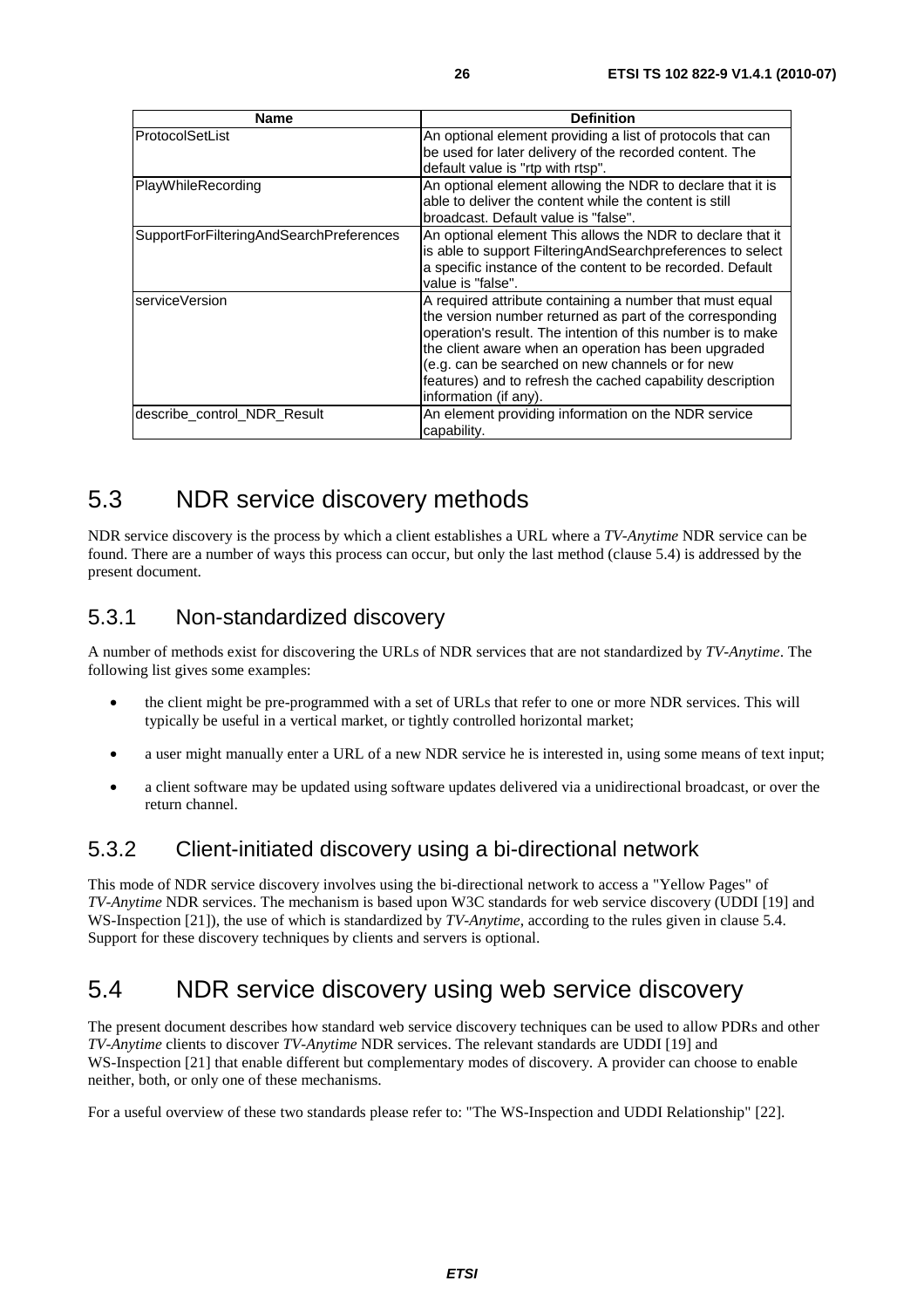### 5.4.1 Universal Description, Discovery and Integration (UDDI)

UDDI [19] allows PDRs, and other clients with Internet connectivity, to discover *TV-Anytime* NDR services without the client requiring any prior knowledge of the NDR service, nor any information from a unidirectional metadata service. NDR service providers may publish details of their *TV-Anytime* NDR service(s) to the UDDI Business Registry. Any client can then use a node in the UDDI Business Registry (which have well-known addresses) to browse and locate *TV-Anytime* NDR services.

The present document relies on the use of version 3 of the UDDI specification. Clients wishing to discover *TV-Anytime* web services using UDDI must conform to the behaviour described in the UDDI specification [19]. To assist NDR service providers in describing and categorizing their services, *TV-Anytime* has selected the UDDI tModel described in clauses 5.4.1.1 and 5.4.1.2 (see clause 1.6.4 of the UDDI specification [19] for a definition of "tModel").

#### 5.4.1.1 *TV-Anytime* web service tModel for NDR services

This tModel is used when a business publishes details of their bindingTemplate structures to indicate an NDR web service compliant with the present document. Clients issuing UDDI inquiry requests can use this tModel key to find only web services that are *TV-Anytime* NDR services.

This following technical model represents a "*TV-Anytime* control\_NDR tModel port" as described in clause 4.1.

| Name:                                                                                                                                                                                                             | TV-Anytime-org:control_NDR_v10.                        |
|-------------------------------------------------------------------------------------------------------------------------------------------------------------------------------------------------------------------|--------------------------------------------------------|
| <b>Description:</b>                                                                                                                                                                                               | <i>TV-Anytime</i> WSDL interface for control NDR port. |
| <b>UDDI</b> Key $(V3)$ :                                                                                                                                                                                          | uddi:TV-Anytime.org:control_NDR_v10.                   |
| Categorization:                                                                                                                                                                                                   | Specification, xmlSpec, soapSpec, wsdlSpec.            |
| <tmodel tmodelkey="uddi:TV-Anytime.org:control NDR v10"><br/><name>TV-Anytime-org:control NDR v10</name><br/><description xml:lanq="en">TV-Anytime WSDL interface for control NDR<br/>port</description></tmodel> |                                                        |

```
 <overviewDoc> 
     <overviewURL useType="text"> 
        http://Location_At_ETSI_Website/Filename_for_TS102822-9 
     </overviewURL> 
   </overviewDoc> 
   <categoryBag> 
     <keyedReference keyName="uddi-org:types:wsdl" keyValue="wsdlSpec" 
        tModelKey="uddi:uddi.org:categorization:types"/> 
     <keyedReference keyName="uddi-org:types:soap" keyValue="soapSpec" 
        tModelKey="uddi:uddi.org:categorization:types"/> 
     <keyedReference keyName="uddi-org:types:xml" keyValue="xmlSpec" 
        tModelKey="uddi:uddi.org:categorization:types"/> 
     <keyedReference keyName="uddi-org:types:specification" 
 keyValue="specification" tModelKey="uddi:uddi.org:categorization:types"/> 
   </categoryBag> 
 </tModel>
```
#### 5.4.1.2 *TV-Anytime* categorization tModel for NDR services

These tModels allow an NDR service provider to categorize their services. The NDR service provider assigns the categories at the point of publication (see clause 5.4.1.3). This enables clients to issue more refined UDDI searches for NDR services. By categorizing an NDR service as richly and accurately as possible, an NDR service provider maximizes the possibility of the NDR service being discovered using UDDI.

The use of this taxonomy is mandatory.

This taxonomy does not make strong guarantees about the behaviour of any services that use them. Therefore, having discovered an NDR service, a client should always retrieve a service capability description of that service. In some cases, this involves no extra steps as the capability description will be included inside the bindingTemplate for that operation.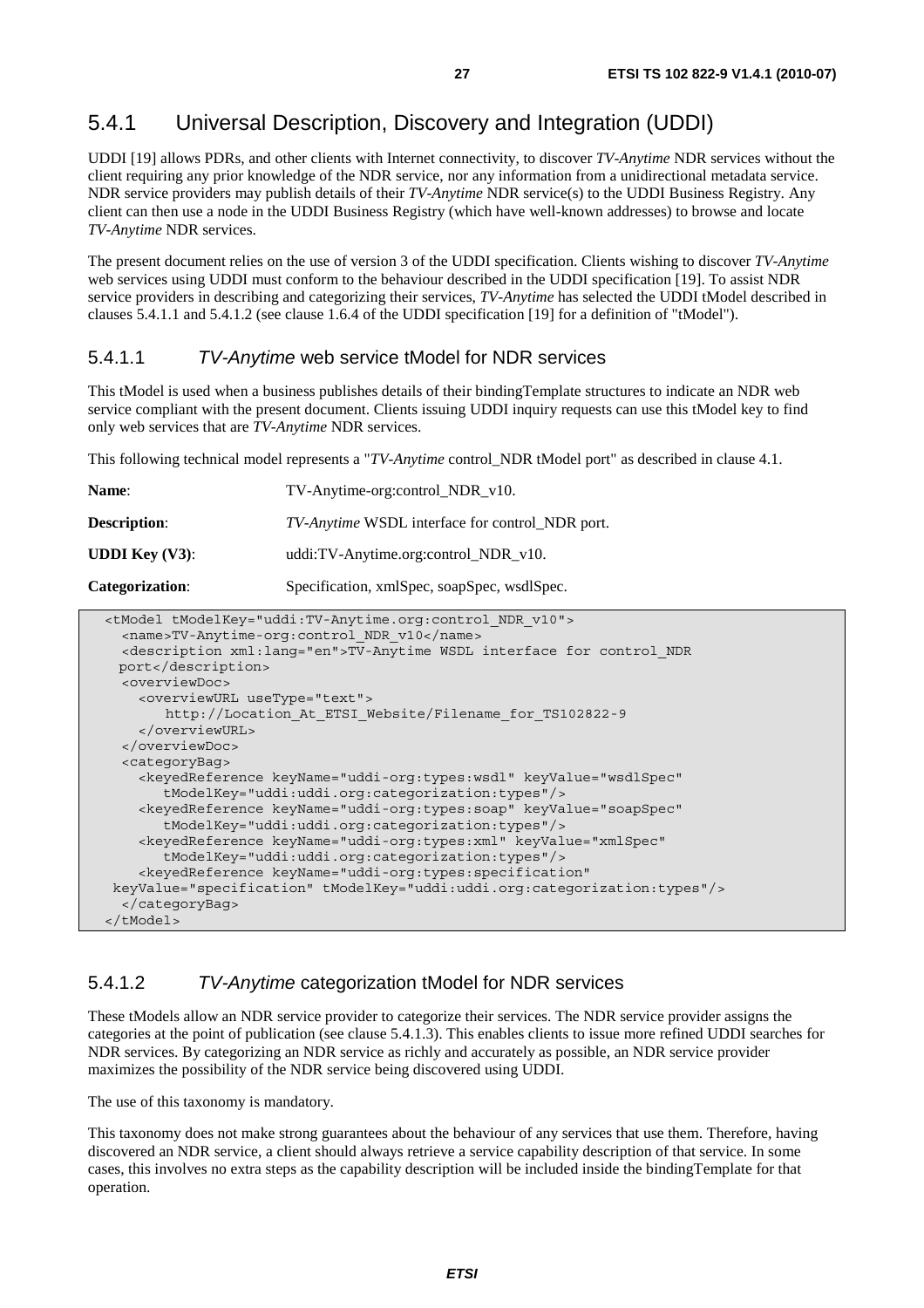#### 5.4.1.2.1 *TV-Anytime* serviceURL categorization system

The serviceURL tModel is used to represent the content delivery services (e.g. channels) for which this NDR service provides content recording.

This serviceURL tModel is already defined in TS 102 822-2 [2].

| Name:                    | TV-Anytime-org:serviceURL.                                                                                                                        |  |
|--------------------------|---------------------------------------------------------------------------------------------------------------------------------------------------|--|
| <b>Description:</b>      | Category system for the content services handled by an NDR service.                                                                               |  |
| <b>UDDI</b> Key $(V3)$ : | uddi:TV-Anytime.org:serviceURL.                                                                                                                   |  |
| Valid values:            | A valid value must comply with the rules defined in the Metadata Specification [12] for the<br>serviceURL element in the ServiceInformationTable. |  |
| <b>Example usage:</b>    | A client searches for <i>TV-Anytime</i> recording capability on a particular content service.                                                     |  |

| <tmodel tmodelkey="uddi:TV-Anytime.org:serviceURL"></tmodel>                                       |
|----------------------------------------------------------------------------------------------------|
| <name>TV-Anytime-org:serviceURL</name>                                                             |
| <description xml:lang="en">Category system for the content services handled by a NDR</description> |
| service                                                                                            |
| <overviewdoc></overviewdoc>                                                                        |
| <overviewurl usetype="text"></overviewurl>                                                         |
| http://Location At ETSI Website/Filename for TS102822-9                                            |
|                                                                                                    |
|                                                                                                    |
| <categorybag></categorybag>                                                                        |
| <keyedreference <="" keyname="uddi-org:types:categorization" td=""></keyedreference>               |
| keyValue="categorization" tModelKey="uddi:uddi.org:categorization:types"/>                         |
| <keyedreference <="" keyname="uddi-org:types:unchecked" td=""></keyedreference>                    |
| keyValue="unchecked" tModelKey="uddi:uddi.org:categorization:types"/>                              |
|                                                                                                    |
| $\langle$ /tModel>                                                                                 |

#### 5.4.1.2.2 Other categorizations

The other categorizations provided by Universal Business Registry are not used for NDR Service discovery.

#### 5.4.1.3 Publishing a *TV-Anytime* NDR service

A *TV-Anytime* NDR service provider can publish details of their service to any node in the UDDI Business Registry. The manner in which this is done will depend upon the operator of that node (see the UDDI specification [19]).

An example of the publication process can be found in annex A.

A businessService is created for each NDR service that needs to be registered by that business. The businessService element contains a bindingTemplate for the binding offered by that NDR service (control\_NDR).

When publishing a control\_NDR operation, it is recommended that the instanceParms element (inside the tModelInstanceInfo) contains a service capability description. This allows the client to acquire the service capability description of the NDR service (and so determine its usefulness), without having to issue a describe\_*X* request. Since the size of the instanceParms element is restricted, the service capability description will sometimes need truncating, in which case the capability description must remain schema valid.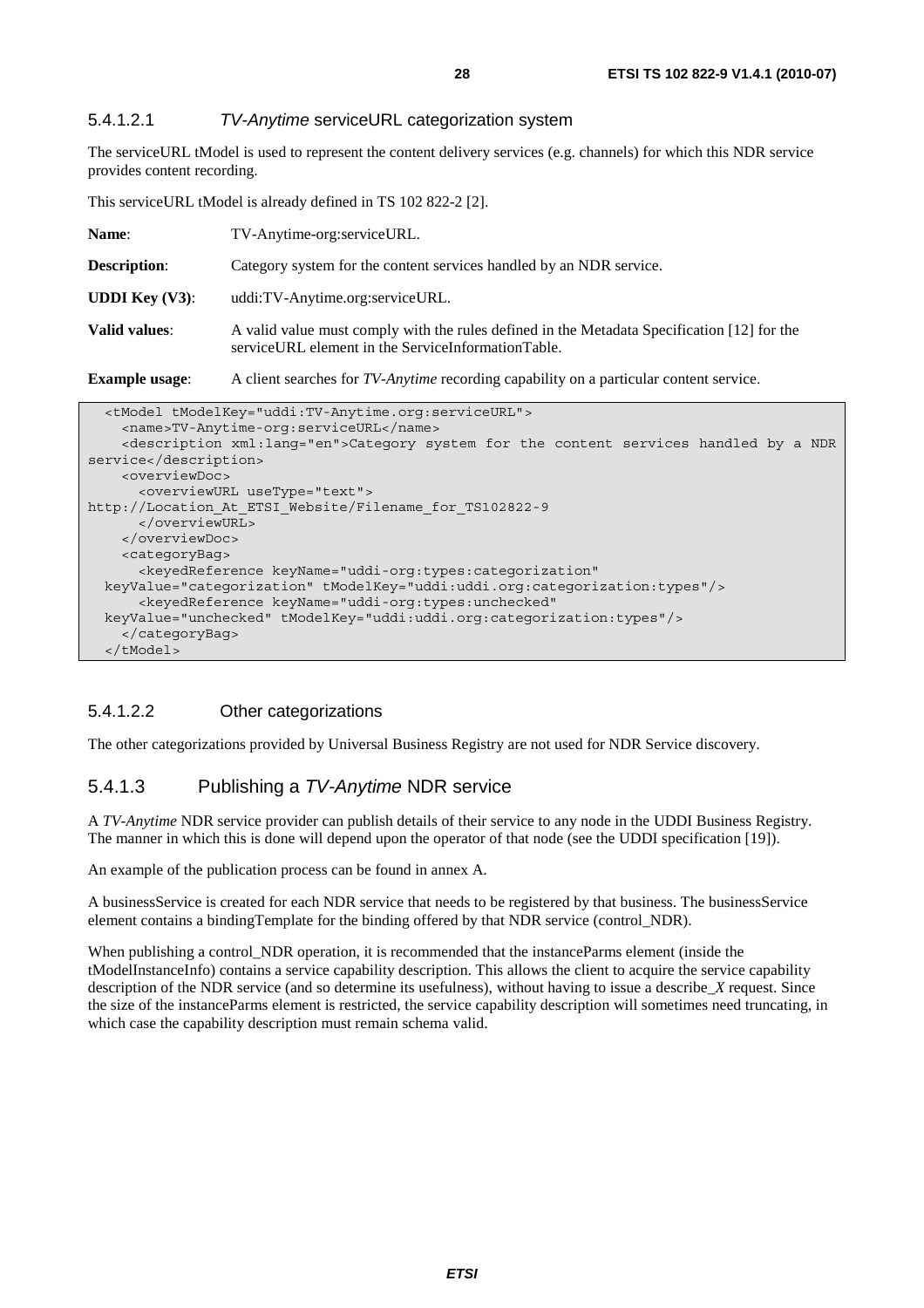### 5.4.2 Web Services Inspection language (WS-Inspection)

A *TV-Anytime* web server may declare the presence of its NDR service using WS-Inspection [21]. This allows clients to discover service descriptions (i.e. WSDL implementation definitions) for the web services available on that website. The WS-Inspection file may also lead to the discovery of other types of web services, as well as *TV-Anytime* NDR services available on other web sites.

It is recommended that each description element use a WSDL extensibility reference as follows:

- the endpointPresent attribute should be set to "true" (since a client is looking for existing services, and not abstract service definitions);
- an implementedBinding element should be included for each portType offered by the *TV-Anytime* service. In this way, the client can establish whether the corresponding service actually offers *TV-Anytime* ports and, if so, which portTypes are present, without having to download and parse the WSDL implementation description.

An example WS-Inspection file, along with its corresponding WSDL implementation definition, can be found in annex B.

To assist a client in finding a WS-Inspection file, clause 6.1 of the WS-Inspection specification [21] states that the document may have a well-known name (inspection.wsil) and be placed at a "common entry point" of the web-site. Because the term "common entry point" is vague, *TV-Anytime* has defined the following rule to make it easier for embedded clients to retrieve a WS-Inspection document.

An NDR service provided by a web server with machine name <hostname>, which wishes to provide a WS*-*Inspection file, should place the document at the root of its web server. As a consequence, an HTTP GET request to http://<hostname>/inspection.wsil will retrieve the file if it exists.

### 5.5 NDR subscription

The "SubscriptionURL" in the control\_NDR service capability description provides a way to access a server where the client can get information about the NDR service conditions such as storage capacity, recording allowance, storage duration and so on.

In addition to this, the subscription server allows the client to subscribe to the NDR service.

After NDR service description the client is invited to click on a link to get a file containing subscription information and in particular the "SubscriptionId" which is to be used later in the "RecordRequest" commands.

The "Content-Type" in the HTTP header of the response shall contain the following MIME type to launch the TVA recorder program: "application/x-tva-NDR-subscription".

The file extension "nst" is allocated to the NDR Subscription table.

The structure of the NDR Subscription table is as follows.

```
 <xs:element name="NDR_Subscription_data" type="ndr:NDR_Subscription_dataType"> 
 </xs:element> 
 <xs:complexType name="NDR_Subscription_dataType"> 
  <xs:sequence> 
    <xs:choice> 
      <xs:element name="Name" type="mpeg7:TextualType" maxOccurs="unbounded"/> 
      <xs:element name="SubscriptionURL" type="anyURI"/> 
    </xs:choice> 
     <xs:element name="SubscriptionId" type="string"/> 
  </xs:sequence> 
 </xs:complexType>
```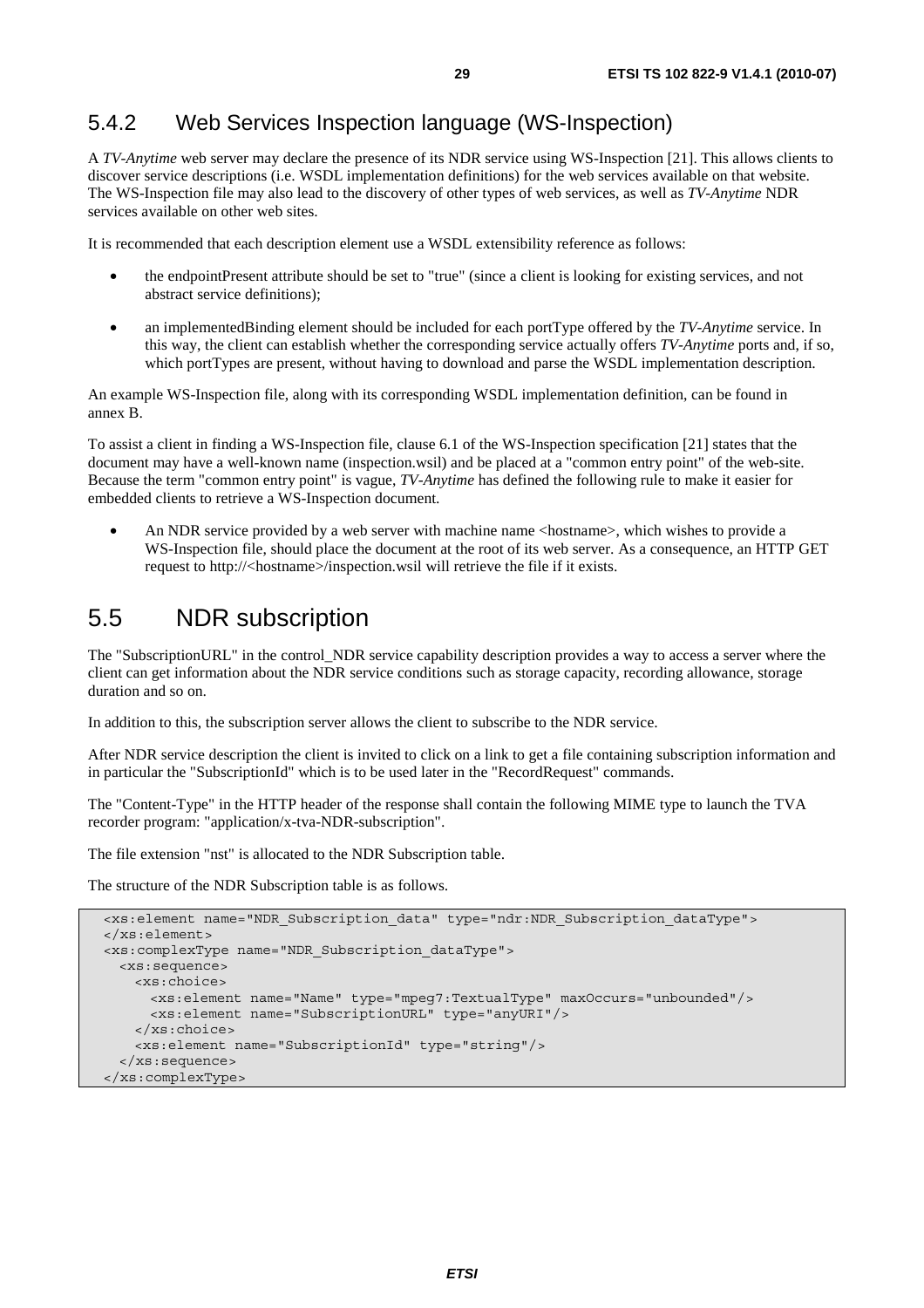| <b>Name</b>               | <b>Definition</b>                                                                                                                                                                                    |
|---------------------------|------------------------------------------------------------------------------------------------------------------------------------------------------------------------------------------------------|
| NDR_Subscription_data     | An element describing the subscription.                                                                                                                                                              |
| NDR Subscription dataType | A complex type describing the subscription.                                                                                                                                                          |
| <b>Name</b>               | Same element as in the NDR service capability<br>description.                                                                                                                                        |
| SubscriptionURL           | Same element as in the NDR service capability<br>description.                                                                                                                                        |
| SubscriptionId            | This mandatory element contains the identification of the<br>subscription made by the client to the referred NDR<br>Service. This "SubscriptionId" is to be used in the<br>"RecordRequest" commands. |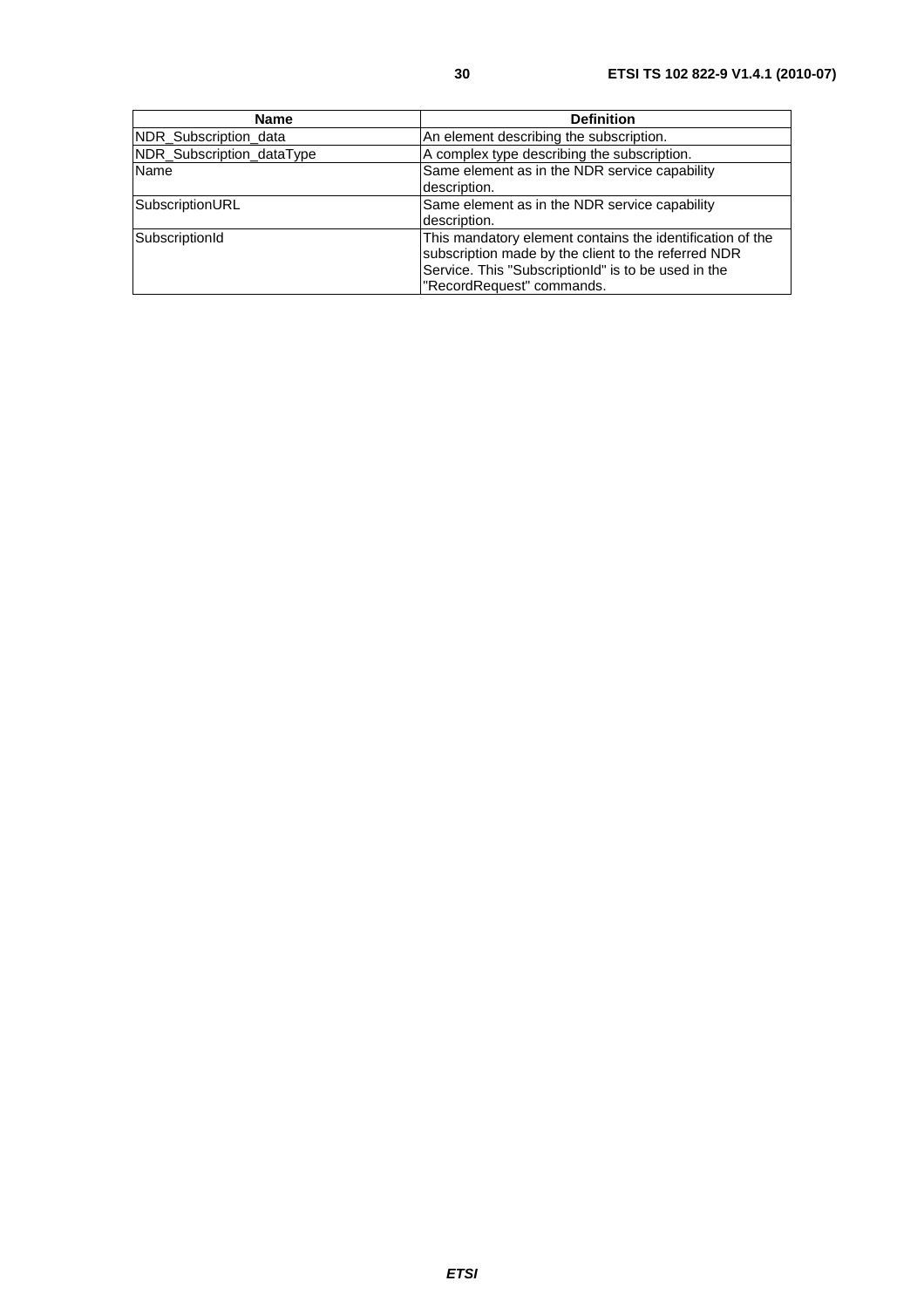# Annex A (normative): Formal definition of NDR services

This annex provides a WSDL [20] interface definition for all *TV-Anytime* NDR services. WSDL defines a number of terms used to describe web services. The way in which these relate to *TV-Anytime* NDR services is given below:

- **Operation.** All *TV-Anytime operations* are request-response based, so can be thought of as a type of remote procedure call. An example of a *TV-Anytime operation* is control\_NDR or describe\_control\_NDR.
- **PortType.** A collection of *operations*. When given a *binding* and a concrete endpoint the *portType* is known as a *port*. All *operations* in a given *port* must be present (i.e. it is not possible to offer only some of the *operations* in a *port*) and must have the same *binding*. The *TV-Anytime* Forum defines a *portType* for the NDR control (control\_NDR), which has two *operations*, the basic functionality (control\_NDR) and the corresponding describe *operation* (describe\_control\_NDR).
- **Binding.** A particular protocol binding (e.g. SOAP or HTTP GET) for a *portType*. There may be more than one *binding* for each *portType*. Each one is a different *port* and offers an alternative means for accessing the same *portType*. A *TV-Anytime* server could choose to provide other *bindings*, such as an HTTP POST implementation. By mandating a SOAP *binding*, a minimum level of interoperability is guaranteed.
- **Service.** A family of WSDL *ports* that are related in some way. A *TV-Anytime* NDR service contains a control\_NDR port. In practice, most *TV-Anytime* servers will have just one WSDL *service*.

The following document is a WSDL interface definition that defines the behaviour of all *TV-Anytime* defined NDR web services. It plays two roles:

- The WSDL interface formally specifies the inputs, outputs, encodings and transport bindings used by all *TV-Anytime* NDR web services. The definitions given correspond to the specification of *TV-Anytime* NDR services in the present document.
- NDR service providers wishing to provide WSDL implementation definitions for their NDR services can import this WSDL interface definition. Annex F gives an example of how such a WSDL implementation can be referenced from a WS-Inspection [21] description.

```
<definitions targetNamespace="urn:tva:transport_wsdl:2010" 
xmlns="http://schemas.xmlsoap.org/wsdl/" 
xmlns:soap="http://schemas.xmlsoap.org/wsdl/soap/" 
xmlns:tns="urn:tva:transport_wsdl:2010" xmlns:xsd="http://www.w3.org/2001/XMLSchema" 
xmlns:ndr="urn:tva:ndr:2010" elementFormDefault="qualified" 
attributeFormDefault="unqualified"> 
   <documentation>WSDL for TV-Anytime Recording Service</documentation> 
   <import namespace="urn:tva:ndr:2010" location="tva_ndr_9_v141.xsd"/> 
   <message name="control_NDR_Result"> 
     <part element="ndr:Control_NDR_Result" name="body"/> 
   </message> 
   <message name="control_NDR"> 
    <part element="ndr:Control_NDR" name="body"/> 
   </message> 
   <message name="describe_control_NDR_Result"> 
    <part element="ndr:describe_control_NDR_Result" name="body"/> 
   </message> 
   <message name="ErrorReportMessage"> 
     <part element="ndr:ErrorReport" name="body"/> 
   </message> 
   <message name="describe_control_NDR"> 
    <part element="ndr:describe_control_NDR" name="body"/> 
   </message> 
   <portType name="control_NDR_Port"> 
    <operation name="control_NDR"> 
      <input message="tns:control_NDR"/> 
      <output message="tns:control_NDR_Result"/> 
       <fault message="tns:ErrorReportMessage" name="error"/> 
    </operation>
```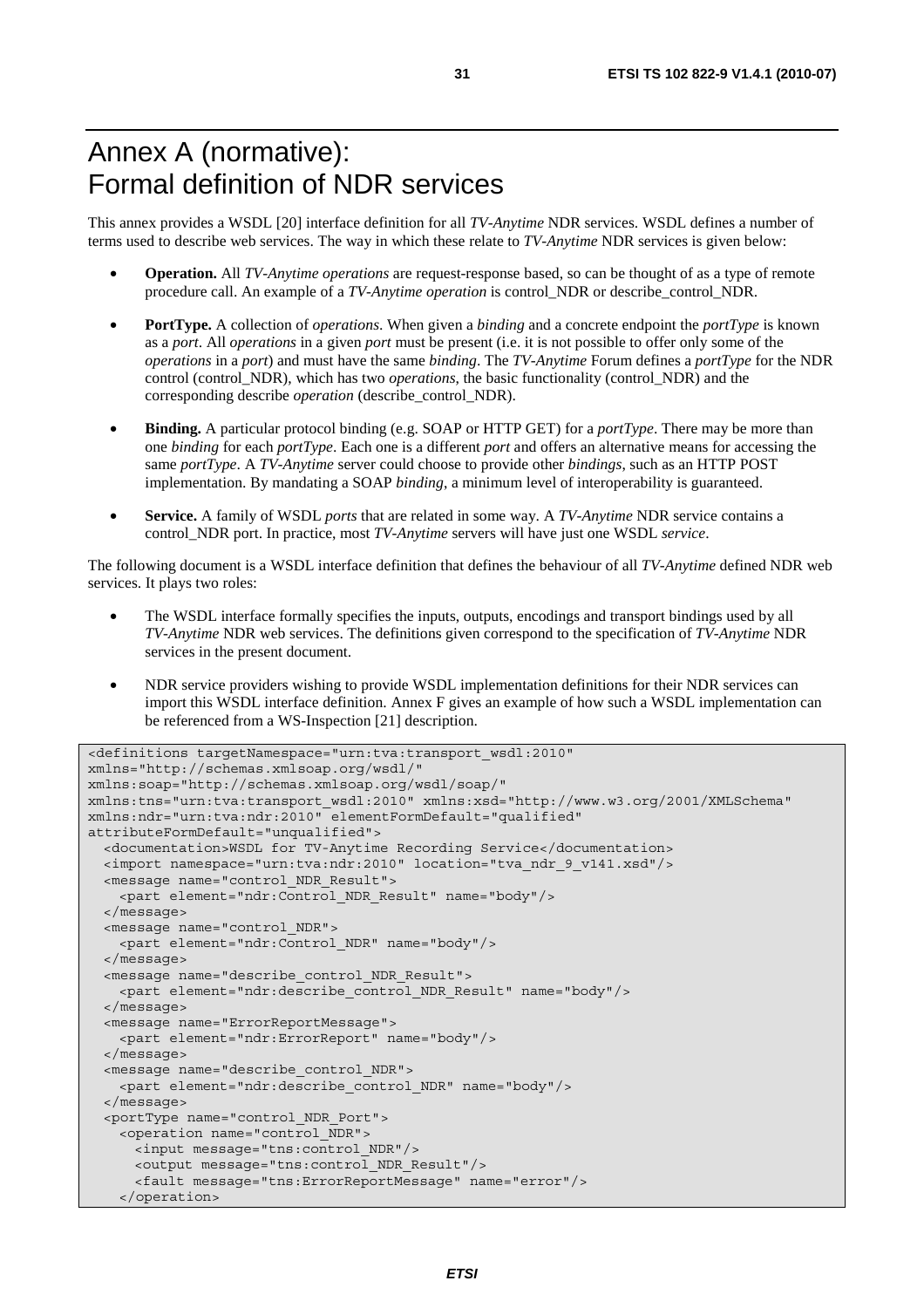```
 <operation name="describe_control_NDR"> 
      <input message="tns:describe_control_NDR"/> 
      <output message="tns:describe_control_NDR_Result"/> 
      <fault message="tns:ErrorReportMessage" name="error"/> 
    </operation> 
   </portType> 
  <binding name="control_NDR_SOAP" type="tns:control_NDR_Port"> 
    <documentation>TV Anytime control_NDR binding</documentation> 
    <soap:binding style="document" transport="http://schemas.xmlsoap.org/soap/http"/> 
    <operation name="control_NDR"> 
      <soap:operation soapAction="control_NDR"/> 
      <input> 
        <soap:body parts="body" use="literal"/> 
      </input> 
      <output> 
        <soap:body parts="body" use="literal"/> 
      </output> 
      <fault name="error"> 
        <soap:fault use="literal"/> 
      </fault> 
    </operation> 
    <operation name="describe_control_NDR"> 
     -<br><soap:operation soapAction="describe control NDR"/>
      <input> 
       <soap:body parts="body" use="literal"/>
      </input> 
      <output> 
        <soap:body parts="body" use="literal"/> 
      </output> 
      <fault name="error"> 
        <soap:fault use="literal"/> 
      </fault> 
     </operation> 
   </binding> 
</definitions>
```
*ETSI*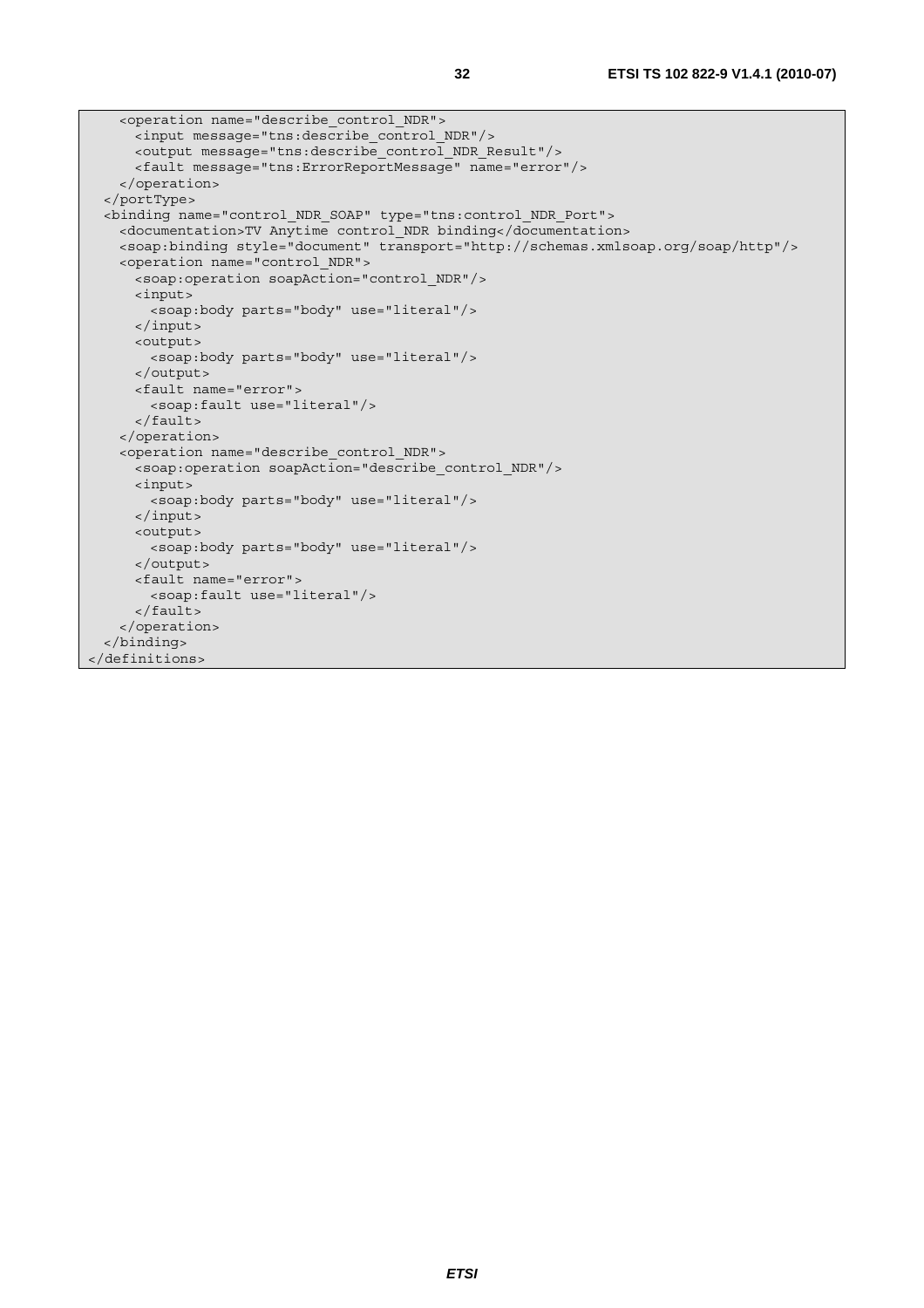# Annex B (informative): Examples of control\_NDR operation's service capability descriptions

This annex gives some examples of the different types of functionality a control\_NDR operation might offer in real*-*life *TV-Anytime* NDR service deployments.

# B.1 Simple NDR service

This clause contains the service capability description of an NDR Service provider which provides a simple store*-*and*-*forward content recording service.

```
<?xml version="1.0" encoding="UTF-8"?> 
<ndr:describe_control_NDR_Result xmlns:NDR="urn:tva:ndr:2010" 
xmlns:tva="urn:tva:metadata:2010" xmlns:mpeg7="urn:mpeg:mpeg7:2008" 
xmlns:xsi="http://www.w3.org/2001/XMLSchema-instance" 
xsi:schemaLocation="urn:tva:ndr:2010 tva_ndr_9_v141.xsd" serviceVersion="148"> 
   <Name xml:lang="en">Voila Recording Service</Name> 
   <Description xml:lang="fr">Le magnetoscope réseau de Voila.fr</Description> 
   <SubscriptionURL>http://www.voila.fr/subscription.php</SubscriptionURL> 
   <ServiceURLList> 
     <ServiceURL>dvb://1.2.a</ServiceURL> 
     <ServiceURL>dvb://1.2.f</ServiceURL> 
   </ServiceURLList> 
</ndr:describe_control_NDR_Result>
```
# B.2 NDR service with different conversion and delivery capabilities

This clause contains the service capability description of an NDR Service provider which provides content recording service with media format conversion features and different delivery protocols to be used to deliver the recorded contents.

```
<?xml version="1.0" encoding="UTF-8"?> 
<ndr:describe_control_NDR_Result xmlns:ndr="urn:tva:ndr:2010" 
xmlns:tva="urn:tva:metadata:2010" xmlns:mpeg7="urn:tva:mpeg7:2008" 
xmlns:xsi="http://www.w3.org/2001/XMLSchema-instance" 
xsi:schemaLocation="urn:tva:ndr:2010 tva_ndr_9_v141.xsd" serviceVersion="148"> 
   <Name xml:lang="en">Voila Recording Service</Name> 
   <Description xml:lang="fr">Le magnetoscope réseau de Voila.fr</Description> 
   <SubscriptionURL>http://www.voila.fr/subscription.php</SubscriptionURL> 
   <ServiceURLList> 
     <ServiceURL>dvb://1.2.a</ServiceURL> 
     <ServiceURL>dvb://1.2.f</ServiceURL> 
   </ServiceURLList> 
   <ConversionList> 
    <ConversionOffer> 
       <DeliveryMediaFormat> 
        <tva:BitRate variable="false">3500000</tva:BitRate> 
        <tva:AudioAttributes> 
          <tva:Coding href="urn:mpeg:mpeg7:cs:AudioCodingFormatCS:2001:6"> 
            <tva:Name xml:lang="en">AMR</tva:Name> 
           </tva:Coding> 
         </tva:AudioAttributes> 
         <tva:VideoAttributes> 
          <tva:Coding href="urn:mpeg:mpeg7:cs:VisualCodingFormatCS:2001:3.1"> 
            <tva:Name xml:lang="en">MPEG-4 Visual Simple Profile</tva:Name>
```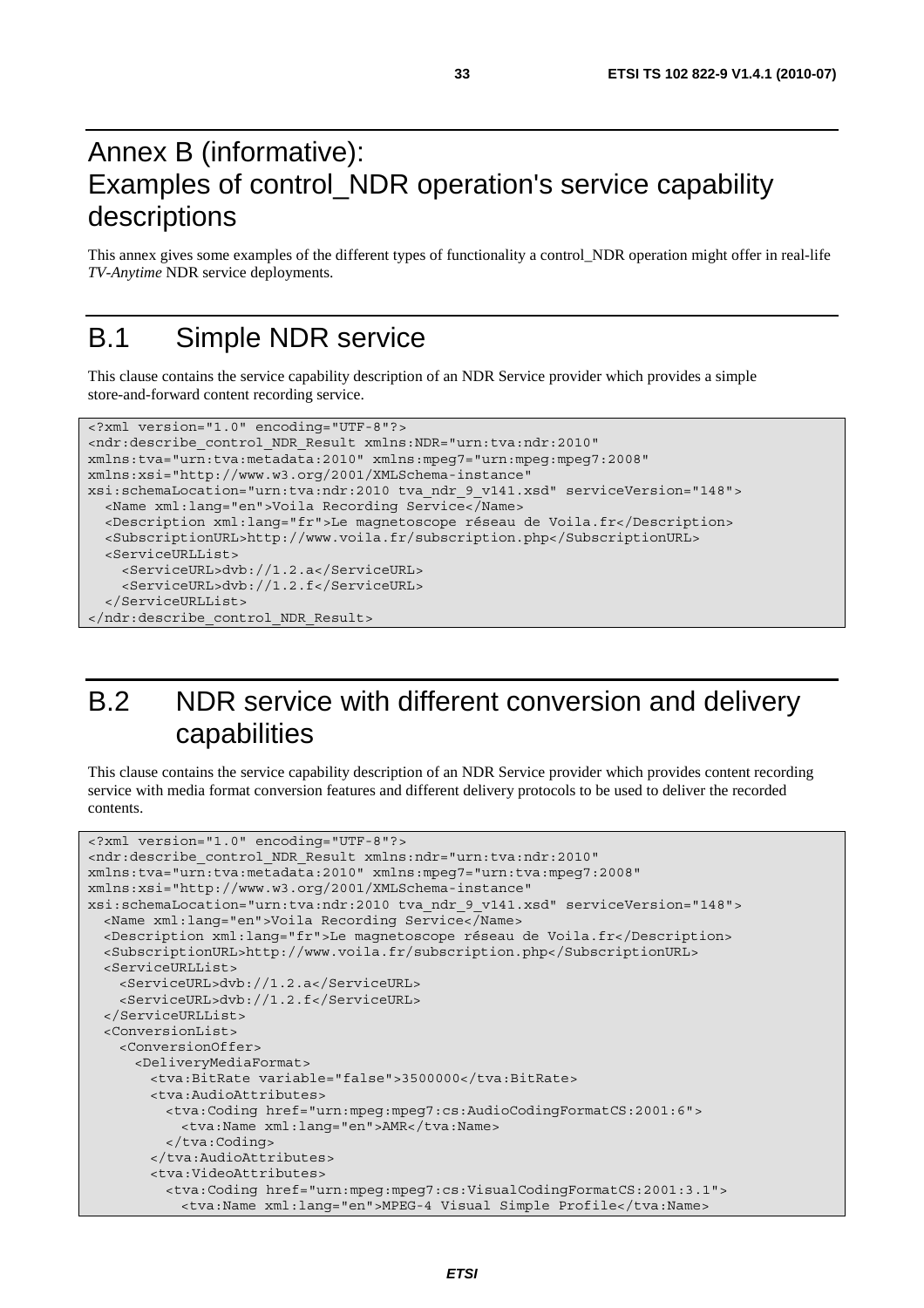</tva:Coding> </tva:VideoAttributes> </DeliveryMediaFormat> </ConversionOffer> </ConversionList> <ProtocolSetList> <ProtocolSet> <DeliveryProtocol href="urn:tva:ndr:cs:DeliveryProtocolTypeCS:2005:udp"/> <ControlProtocol href="urn:tva:ndr:cs:ControlProtocolTypeCS:2005:rtsp"/> </ProtocolSet> <ProtocolSet> <DeliveryProtocol version="1.1" href="urn:tva:ndr:cs:DeliveryProtocolTypeCS:2005:http"/> </ProtocolSet> </ProtocolSetList> <PlayWhileRecording>true</PlayWhileRecording> <SupportForFilteringAndSearchPreferences>true</SupportForFilteringAndSearchPreferences> </ndr:describe\_control\_NDR\_Result>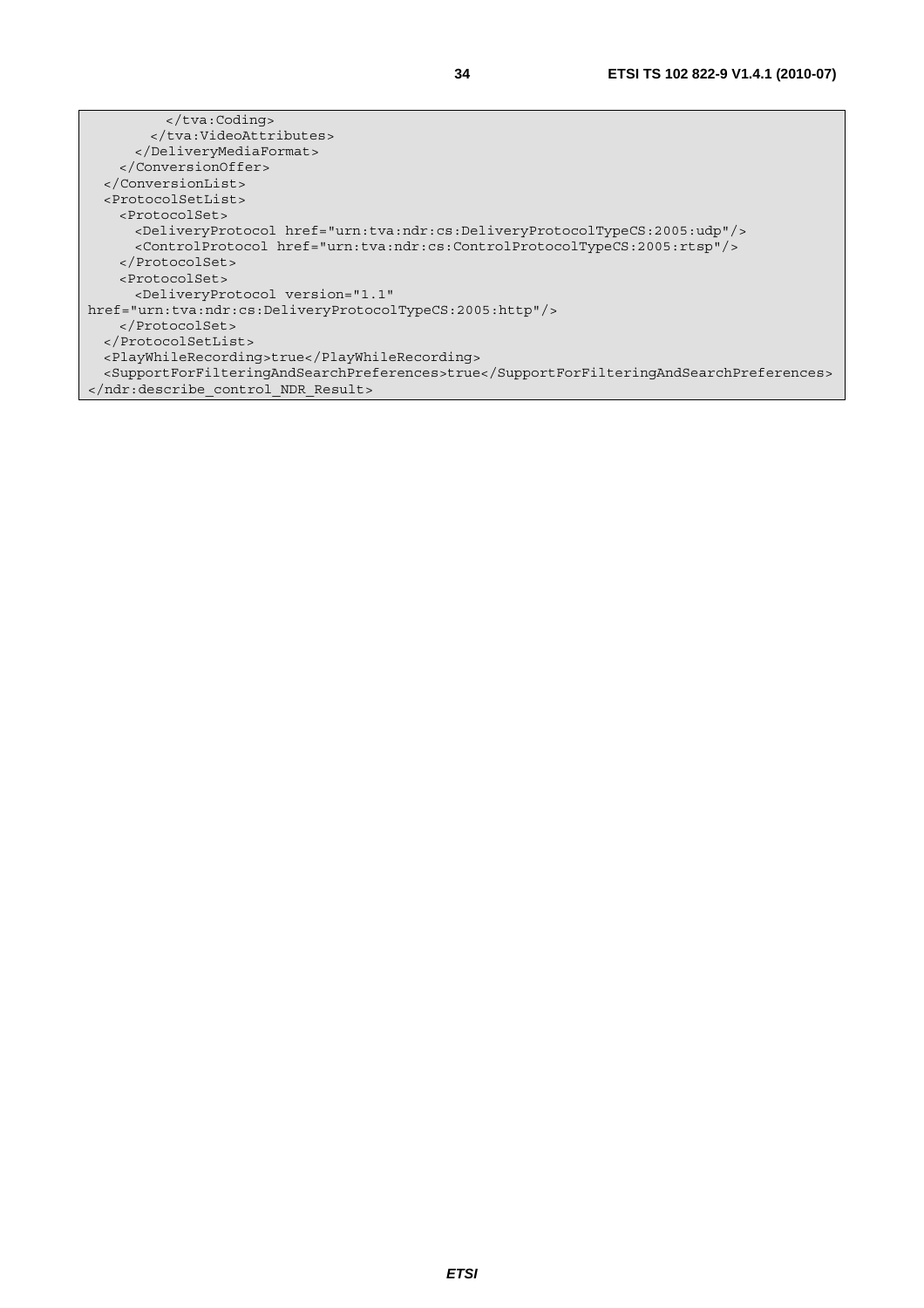# Annex C (normative): XML Schema for NDR operation

In this annex, we define the normative "Control\_NDR", "Control\_NDR\_Result" and "NDR\_Subscription" schemas. Instances of this schema are used to subscribe to NDR services and to control them.

# C.1 NDR subscription and operation schema

This clause contains the NDR subscription and operation schema (file "tva\_ndr\_9\_v121.xsd").

```
<?xml version="1.0" encoding="UTF-8"?> 
<schema targetNamespace="urn:tva:ndr:2010" xmlns:ndr="urn:tva:ndr:2010" 
xmlns:mpeg7="urn:tva:mpeg7:2008" xmlns="http://www.w3.org/2001/XMLSchema" 
xmlns:tva="urn:tva:metadata:2010" xmlns:cr="urn:tva:ContentReferencing:2010" 
elementFormDefault="qualified" attributeFormDefault="unqualified"> 
  <import namespace="urn:tva:metadata:2010" schemaLocation="tva_metadata_3-1_v161.xsd"/> 
  <import namespace="urn:tva:mpeg7:2008" schemaLocation="tva_mpeg7_2008.xsd"/> 
   <import namespace="urn:tva:ContentReferencing:2010" 
schemaLocation="tva_content_referencing_4_v151.xsd"/> 
   <annotation> 
    <documentation xml:lang="en">NDR schema</documentation> 
   </annotation> 
   <!-- ########### 
  Description of the requests from client to NDR and responses from NDR to client 
   ########### --> 
   <!-- ########### Description of the record request ########### --> 
   <complexType name="ContentIdType"> 
    <sequence> 
      <element name="InstanceMetadataId" type="tva:InstanceMetadataIdType" 
      minOccurs="0" maxOccurs="unbounded"/> 
    </sequence> 
    <attribute name="CRID" type="tva:CRIDType" use="required"/> 
   </complexType> 
   <complexType name="DeliveryProtocolType"> 
    <complexContent> 
      <extension base="tva:ControlledTermType"> 
        <attribute name="version" type="float" use="optional"/> 
       </extension> 
    </complexContent> 
   </complexType> 
   <complexType name="ControlProtocolType"> 
    <complexContent> 
      <extension base="tva:ControlledTermType"> 
         <attribute name="version" type="float" use="optional"/> 
       </extension> 
     </complexContent> 
   </complexType> 
    <complexType name="ProtocolSetType"> 
    <sequence> 
      <element name="DeliveryProtocol" type="ndr:DeliveryProtocolType" minOccurs="0"/> 
       <element name="ControlProtocol" type="ndr:ControlProtocolType" minOccurs="0"/> 
     </sequence> 
   </complexType> 
   <complexType name="RecordRequestType"> 
     <sequence> 
      <element name="SubscriptionId" type="string"/> 
       <element name="ContentId" type="ndrR:ContentIdType" minOccurs="0"/> 
      <element name="Locator" type="cr:LocatorType" minOccurs="0" maxOccurs="unbounded"/> 
      <element name="DeliveryMediaFormat" type="tva:AVAttributesType" minOccurs="0"/> 
      <element name="ProtocolSet" type="ndr:ProtocolSetType" minOccurs="0"/> 
      <element name="StartTime" type="dateTime" minOccurs="0"/> 
       <element name="EndTime" type="dateTime" minOccurs="0"/>
```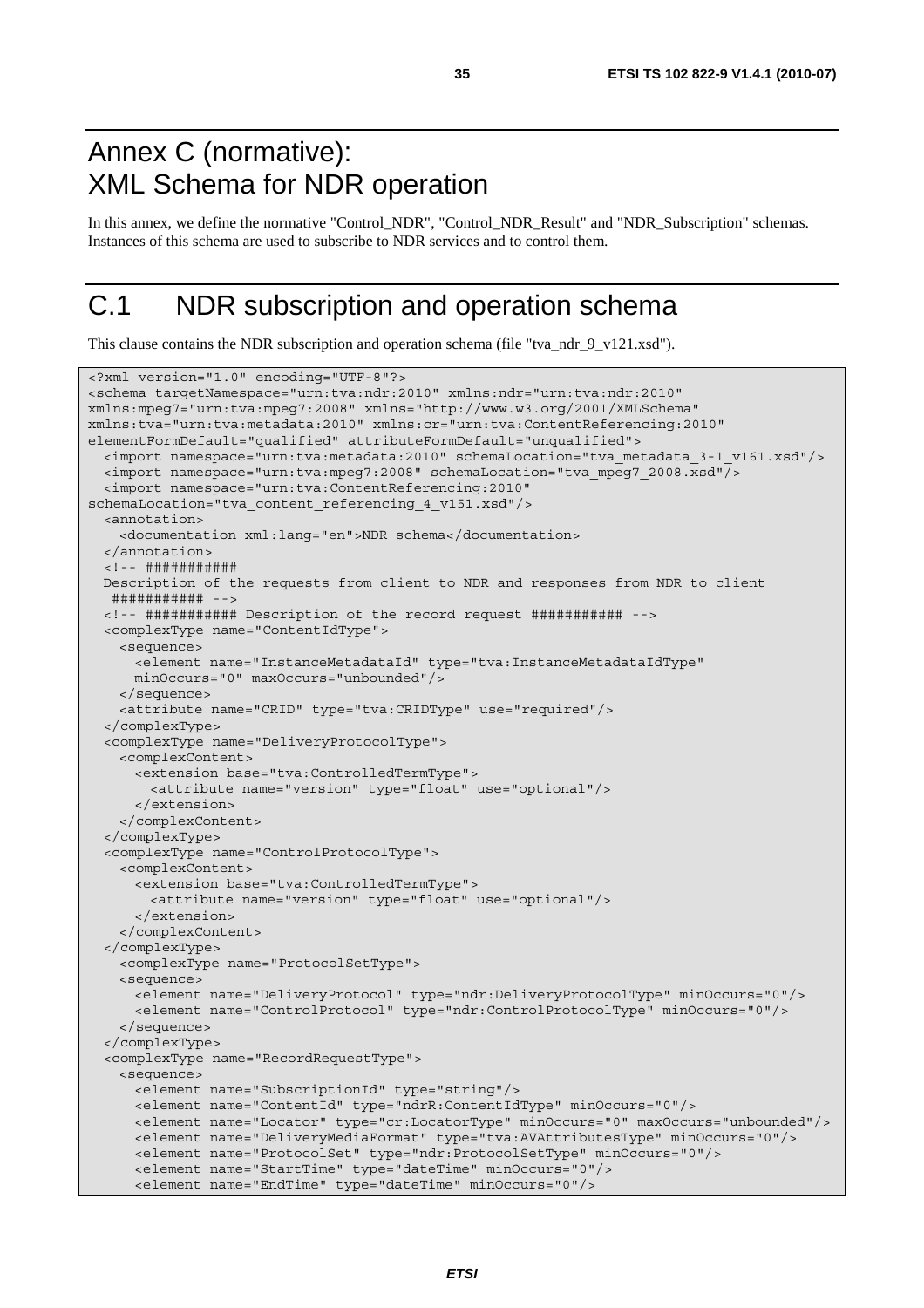```
 <element name="FilteringAndSearchPreferences" 
type="mpeg7:FilteringAndSearchPreferencesType" minOccurs="0"/> 
    </sequence> 
  </complexType> 
  <!-- ########### Description of the status request for a previously accepted record 
request ########### --> 
  <complexType name="RecordStatusType"> 
    <attribute name="requestId" type="string" use="required"/> 
  </complexType> 
  <!-- ########### Description of the cancel request for a previously accepted record 
request ########### --> 
  <complexType name="RecordCancelType"> 
    <attribute name="requestId" type="string" use="required"/> 
  </complexType> 
  <element name="Control_NDR_Result" type="ndr:ControlNDRResultType"/> 
  <complexType name="ControlNDRResultType"> 
    <choice> 
      <element name="RecordRequestResult" type="ndr:RecordRequestResultType"/> 
      <element name="RecordStatusResult" type="ndr:RecordStatusResultType"/> 
      <element name="RecordCancelResult" type="ndr:RecordCancelResultType"/> 
      <element name="RecordListRequestResult" type="ndr:RecordListRequestResultType"/> 
    </choice> 
   </complexType> 
  <complexType name="Control_NDRType"> 
    <choice> 
      <element name="RecordRequest" type="ndr:RecordRequestType"/> 
      <element name="RecordStatus" type="ndr:RecordStatusType"/> 
      <element name="RecordCancel" type="ndr:RecordCancelType"/> 
      <element name="RecordListRequest" type="ndr:RecordListRequestType"/> 
    </choice> 
   </complexType> 
  <element name="Control_NDR" type="ndr:Control_NDRType"/> 
  <complexType name="describe_control_NDRType"/> 
  <element name="describe_control_NDR" type="ndr:describe_control_NDRType"/> 
  <annotation> 
    <documentation xml:lang="en"> Control_NDR_Result schema </documentation> 
   </annotation> 
   <!-- ######## Description of the list of previously accepted record requests ######## -
->
     <complexType name="RecordListRequestType"> 
         <sequence> 
             <element name="SubscriptionId" type="string"/> 
         </sequence> 
     </complexType> 
     <complexType name="RecordListRequestResultType"> 
         <sequence> 
             <element name="RecordRequestStatus" 
                 type="ndr:RecordStatusResultType" minOccurs="0" maxOccurs="unbounded"/> 
         </sequence> 
         <attribute name="serviceVersion" type="unsignedInt" use="required"/> 
     </complexType> 
  <!-- ########### Description of the response to a record request ########### --> 
  <complexType name="RecordRequestOKType"> 
    <sequence> 
      <element name="RequestId" type="string"/> 
      <element name="Time2Call" type="dateTime"/> 
      <element name="RecordingCharge" type="tva:PriceType" minOccurs="0"/> 
      <element name="ConservationDelay" type="duration" minOccurs="0"/> 
    </sequence> 
   </complexType> 
  <simpleType name="RecordRequestErrorType"> 
    <restriction base="string"> 
      <enumeration value="unknownSubscriptionId"/> 
      <enumeration value="unknownCRID"/> 
      <enumeration value="unavailableServiceURL"/> 
      <enumeration value="unavailableNDRService"/> 
      <enumeration value="unknownDeliveryProtocol"/> 
      <enumeration value="unknownControlProtocol"/>
```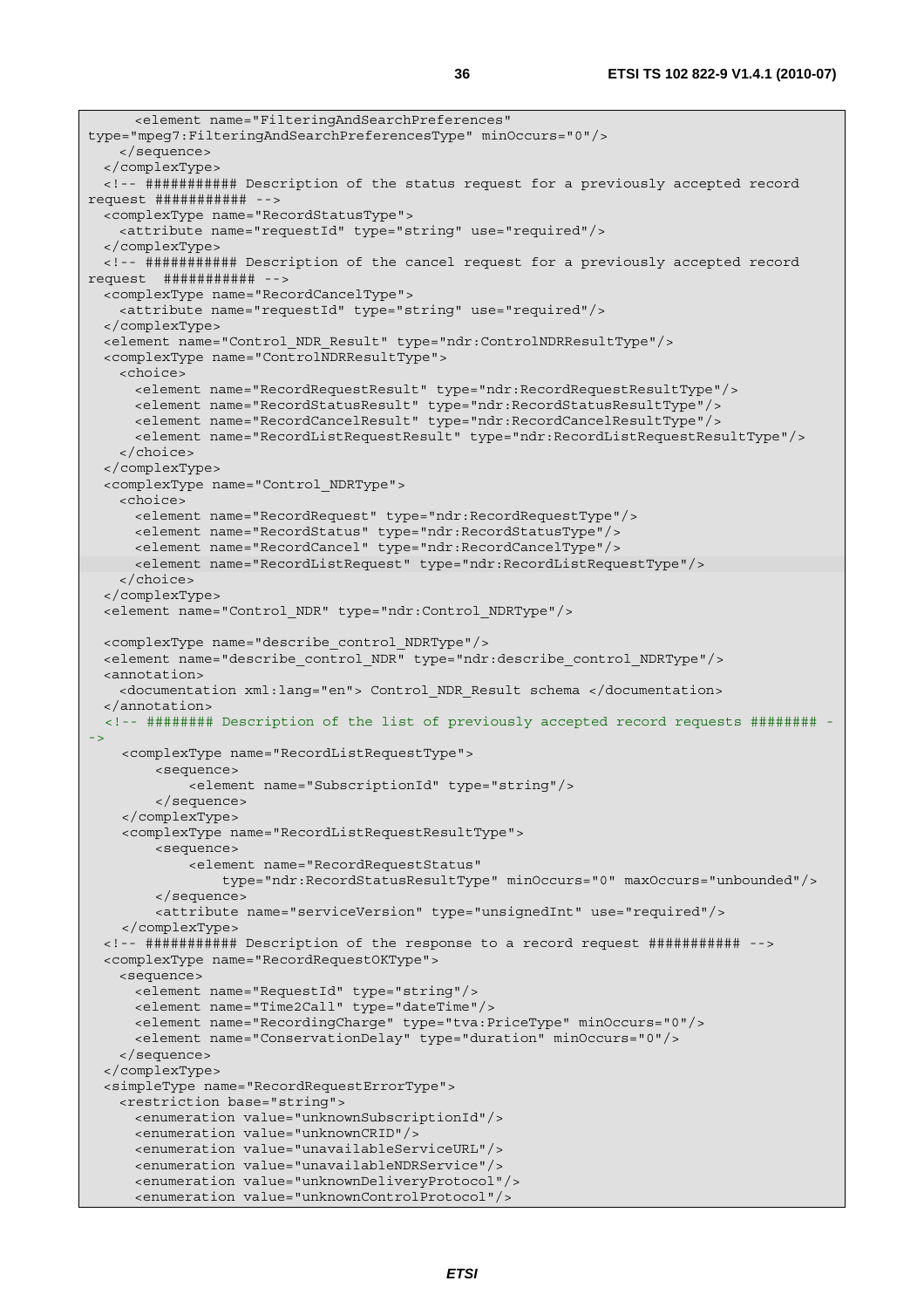```
 <enumeration value="unsupportedDeliveryProtocol"/> 
      <enumeration value="unsupportedControlProtocol"/> 
      <enumeration value="unknownOriginalMediaFormat"/> 
      <enumeration value="unsupportedOriginalMediaFormat"/> 
      <enumeration value="unknownDeliveryMediaFormat"/> 
       <enumeration value="unsupportedDeliveryMediaFormat"/> 
    </restriction> 
  </simpleType> 
  <complexType name="RecordRequestResultType"> 
    <sequence> 
      <choice> 
        <element name="RecordRequestOK" type="ndr:RecordRequestOKType"/> 
        <element name="RecordRequestError" type="ndr:RecordRequestErrorType"/> 
      </choice> 
    </sequence> 
     <attribute name="serviceVersion" type="unsignedInt" use="required"/> 
   </complexType> 
   <!-- ########### Description of the response to a record status request ########### --
\overline{ } <simpleType name="FailureType"> 
    <restriction base="string"> 
      <enumeration value="unknownRequest"/> 
      <enumeration value="cancelledBroadcast"/> 
      <enumeration value="cancelledByNDR"/> 
    </restriction> 
   </simpleType> 
   <complexType name="RecordStatusResultType"> 
     <choice> 
      <element name="Running"> 
        <complexType> 
          <sequence> 
            <element name="Time2Call" type="dateTime"/> 
           </sequence> 
        </complexType> 
      </element> 
       <element name="ContentAvailable"> 
        <complexType> 
          <sequence> 
             <element name="ContentURL" type="anyURI"/> 
             <element name="ConservationDeadline" type="dateTime" minOccurs="0"/> 
          </sequence> 
        </complexType> 
       </element> 
       <element name="Failure" type="ndr:FailureType"/> 
    </choice> 
    <attribute name="requestId" type="string" use="required"/> 
   </complexType> 
  <!-- ########### Description of the response to a cancel request ########### --> 
  <simpleType name="RecordCancelResultType"> 
    <restriction base="string"> 
      <enumeration value="unknownRequest"/> 
      <enumeration value="OK"/> 
      <enumeration value="removedAfterRecording"/> 
     </restriction> 
   </simpleType> 
   <!-- ########### Description of the general error reports ########### --> 
  <simpleType name="errorCodeType"> 
    <restriction base="string"> 
      <enumeration value="FatalError"/> 
      <enumeration value="InvalidRequest"/> 
      <enumeration value="Unsupported"/> 
      <enumeration value="UnrecognizedVersion"/> 
      <enumeration value="UnspecifiedError"/> 
    </restriction> 
   </simpleType> 
   <complexType name="ErrorType"> 
     <sequence> 
      <element name="Reason" type="mpeg7:TextualType" minOccurs="0" 
maxOccurs="unbounded"/>
```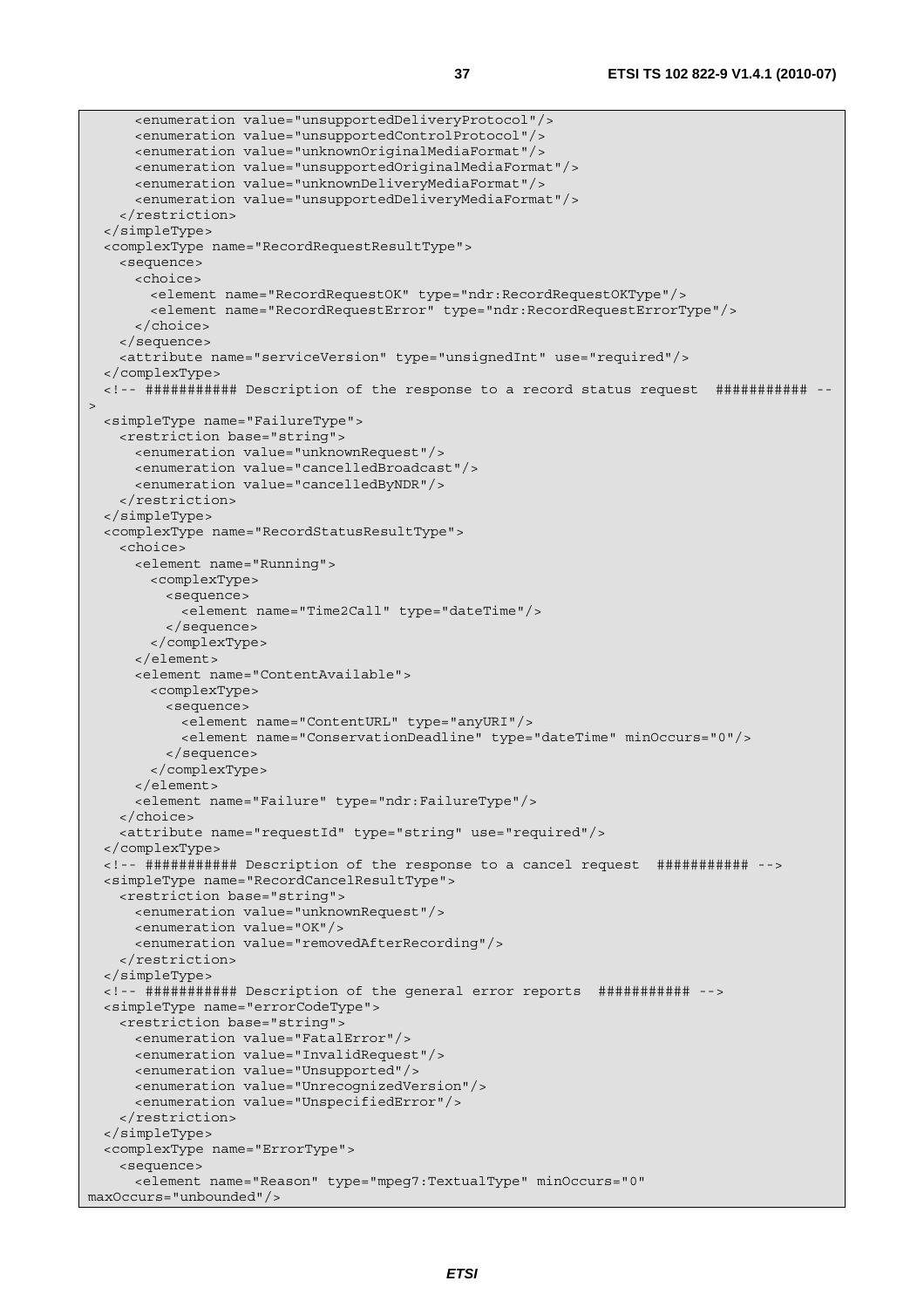```
 </sequence> 
     <attribute name="errorCode" type="ndr:errorCodeType" use="required"/> 
   </complexType> 
   <element name="ErrorReport" type="ndr:ErrorReportType"/> 
   <complexType name="ErrorReportType"> 
     <sequence> 
      <element name="Error" type="ndr:ErrorType" maxOccurs="unbounded"/> 
     </sequence> 
   </complexType> 
   <!-- ########### 
  Description of the network digital recorder capabilities 
   ########### --> 
   <complexType name="ServiceURLListType"> 
    <sequence> 
      <element name="ServiceURL" type="anyURI" maxOccurs="unbounded"/> 
     </sequence> 
   </complexType> 
   <complexType name="ConversionListType"> 
     <sequence> 
      <element name="ConversionOffer" type="ndr:ConversionOfferType" 
maxOccurs="unbounded"/> 
     </sequence> 
   </complexType> 
   <complexType name="ConversionOfferType"> 
     <sequence> 
      <element name="OriginalMediaFormat" type="tva:AVAttributesType" minOccurs="0"/> 
       <element name="DeliveryMediaFormat" type="tva:AVAttributesType" minOccurs="0"/> 
     </sequence> 
   </complexType> 
   <complexType name="ProtocolSetListType"> 
    <sequence> 
      <element name="ProtocolSet" type="ndr:ProtocolSetType" maxOccurs="unbounded"/> 
     </sequence> 
   </complexType> 
   <complexType name="describe_control_NDR_ResultType"> 
     <sequence> 
      <element name="Name" type="mpeg7:TextualType" minOccurs="0" maxOccurs="unbounded"/> 
      <element name="Description" type="mpeg7:TextualType" minOccurs="0" 
maxOccurs="unbounded"/> 
      <element name="SubscriptionURL" type="anyURI" minOccurs="0"/> 
      <element name="ServiceURLList" type="ndr:ServiceURLListType"/> 
      <element name="ConversionList" type="ndr:ConversionListType" minOccurs="0"/> 
      <element name="ProtocolSetList" type="ndr:ProtocolSetListType" minOccurs="0"/> 
      <element name="PlayWhileRecording" type="boolean" default="false" minOccurs="0"/> 
      <element name="SupportForFilteringAndSearchPreferences" type="boolean" 
default="false" minOccurs="0"/> 
     </sequence> 
     <attribute name="serviceVersion" type="unsignedInt" use="required"/> 
   </complexType> 
   <element name="describe_control_NDR_Result" 
type="ndr:describe_control_NDR_ResultType"/> 
   <!-- ########### 
  Description of the subscription structure returned from the NDR Web site after 
subscription to an NDR Service 
   ########### --> 
   <complexType name="NDR_Subscription_dataType"> 
    <sequence> 
      <choice> 
        <element name="Name" type="mpeg7:TextualType" maxOccurs="unbounded"/> 
         <element name="SubscriptionURL" type="anyURI"/> 
       </choice> 
      <element name="SubscriptionId" type="string"/> 
     </sequence> 
   </complexType> 
   <element name="NDR_Subscription_data" type="ndr:NDR_Subscription_dataType"/> 
</schema>
```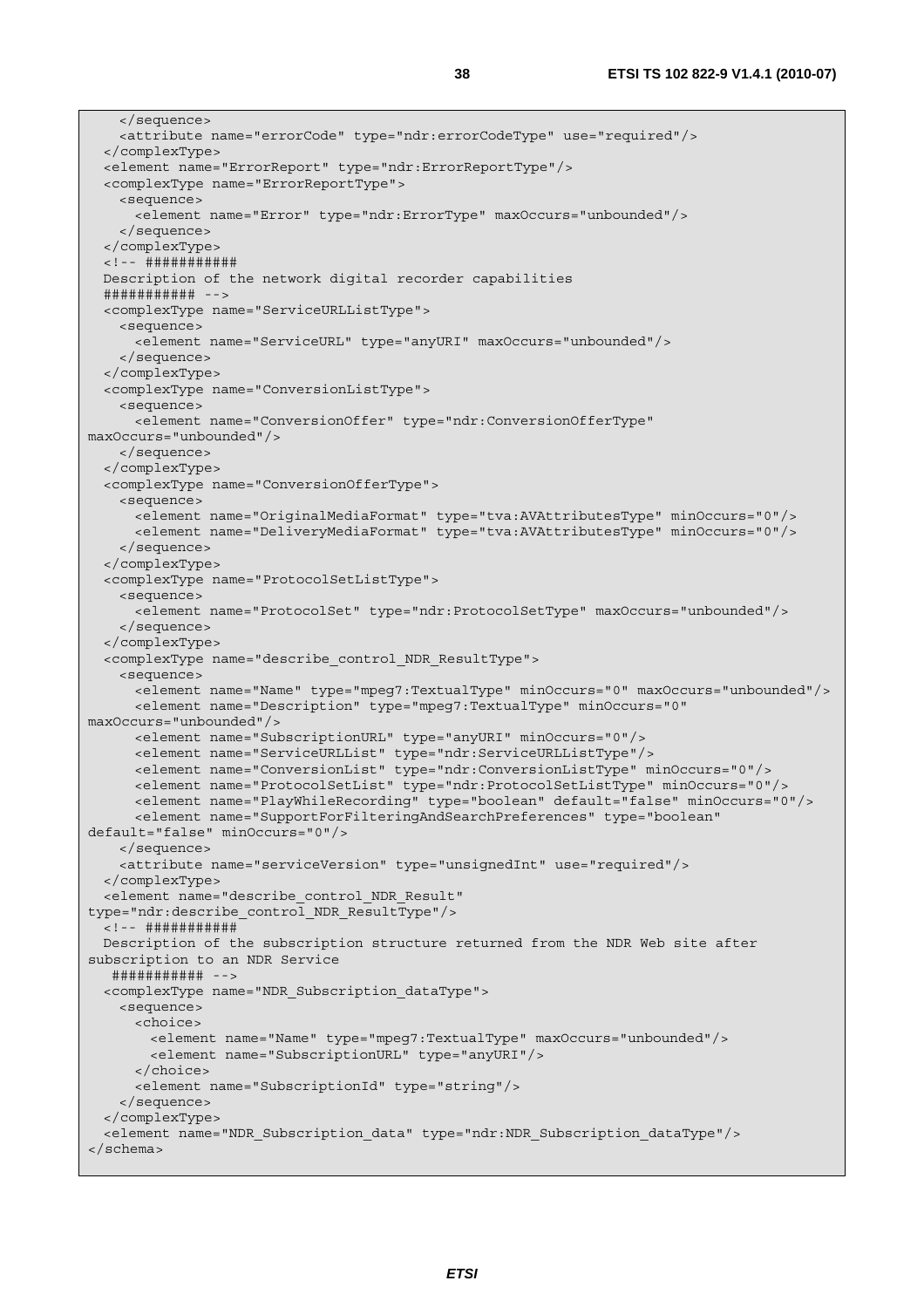# C.2 Classification scheme for DeliveryProtocolType (DeliveryProtocolTypeCS.xml)

```
<?xml version="1.0" encoding="UTF-8"?> 
<ClassificationScheme uri="urn:tva:ndr:cs:DeliveryProtocolTypeCS:2005"> 
  <annotation>Terms for recorded content delivery protocol</annotation> 
  <Term termID="rtp"> 
    <Name xml:lang="en">rtp</Name> 
    <Definition>Real-Time Transport Protocol</Definition> 
   </Term> 
  <Term termID="udp"> 
    <Name xml:lang="en">udp</Name> 
     <Definition>User Datagram Protocol</Definition> 
  </Term> 
  <Term termID="http"> 
    <Name xml:lang="en">http</Name> 
    <Definition>Hypertext Transfer Protocol</Definition> 
  </Term> 
  <Term termID="ftp"> 
    <Name xml:lang="en">ftp</Name> 
    <Definition>File Transfer Protocol</Definition> 
   </Term> 
</ClassificationScheme>
```
# C.3 Classification scheme for ControlProtocolType (ControlProtocolTypeCS.xml)

```
<?xml version="1.0" encoding="UTF-8"?> 
<ClassificationScheme uri="urn:tva:ndr:cs:ControlProtocolTypeCS:2005"> 
  <annotation>Terms for recorded content control protocol</annotation> 
  <Term termID="rtsp"> 
    <Name xml:lang="en">rtsp</Name> 
    <Definition>Real Time Streaming Protocol</Definition> 
   </Term> 
</ClassificationScheme>
```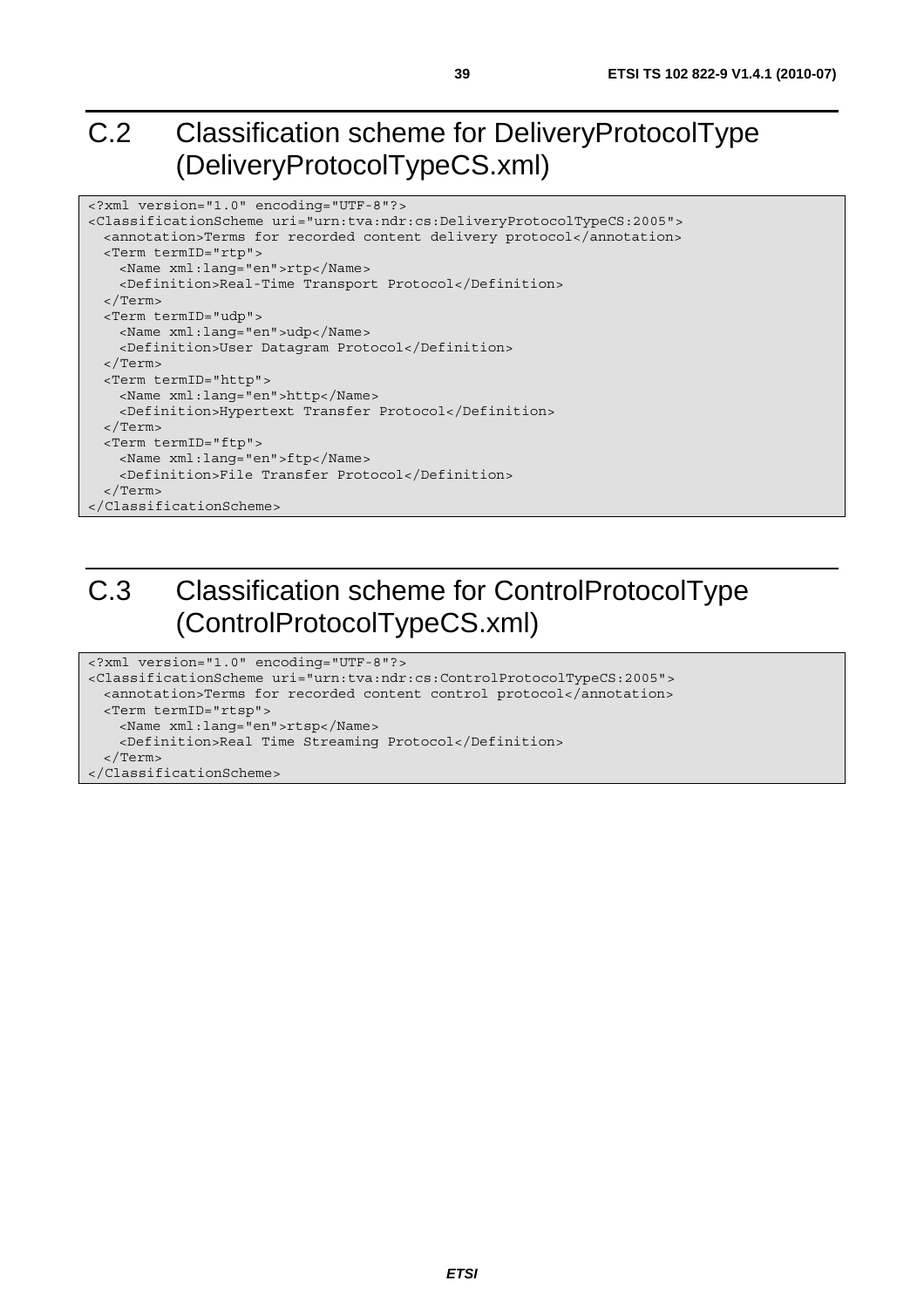# Annex D (informative): Examples of Control\_NDR requests

This annex gives some examples of how the different NDR Service requests can be used to control the NDR operation.

# D.1 Record request for a currently broadcast Content on a specific channel

To obtain content currently broadcast over a TV channel, the following command might be used.

```
<RecordRequest> 
   <SubscriptionId>3456-4567-5677-4321</SubscriptionId> 
   <Locator>dvb://1.4ee2.3fa;4f5</Locator> 
</RecordRequest>
```
The response might be negative if the NDR service has no access to the TV channel indicated by "Locator".

```
<RecordRequestResult serviceVersion="12"> 
   <RecordRequestError>unavailableServiceURL</RecordRequestError> 
</RecordRequestResult>
```
The response might be positive as follows.

```
<RecordRequestResult serviceVersion="12"> 
  <RecordRequestOK> 
     <RequestId>45U753-452</RequestId> 
     <Time2Call>2009-07-15T20:35:00.00</Time2Call> 
     <RecordingCharge currency="EUR">2</RecordingCharge> 
     <ConservationDelay>PT12H</ConservationDelay> 
   </RecordRequestOK> 
</RecordRequestResult>
```
# D.2 Record request for content identified by a CRID

To obtain content recorded by an NDR service limiting the CRID resolution to a set of specific channels, the following command might be used.

```
<RecordRequest> 
   <SubscriptionId>3456-4567-5677-4321</SubscriptionId> 
   <ContentId CRID="crid://broadcaster.com/ajcnd"/> 
   <Locator>dvb://1.4ee2.3fa;4f5</Locator> 
   <Locator>dvb://1.3fc4.431;9bC</Locator> 
</RecordRequest>
```
The response might be negative if the NDR service cannot find a location for the requested content on the specified TV channel(s).

*ETSI* 

```
<RecordRequestResult serviceVersion="12"> 
   <RecordRequestError>unknownCRID</RecordRequestError> 
</RecordRequestResult>
```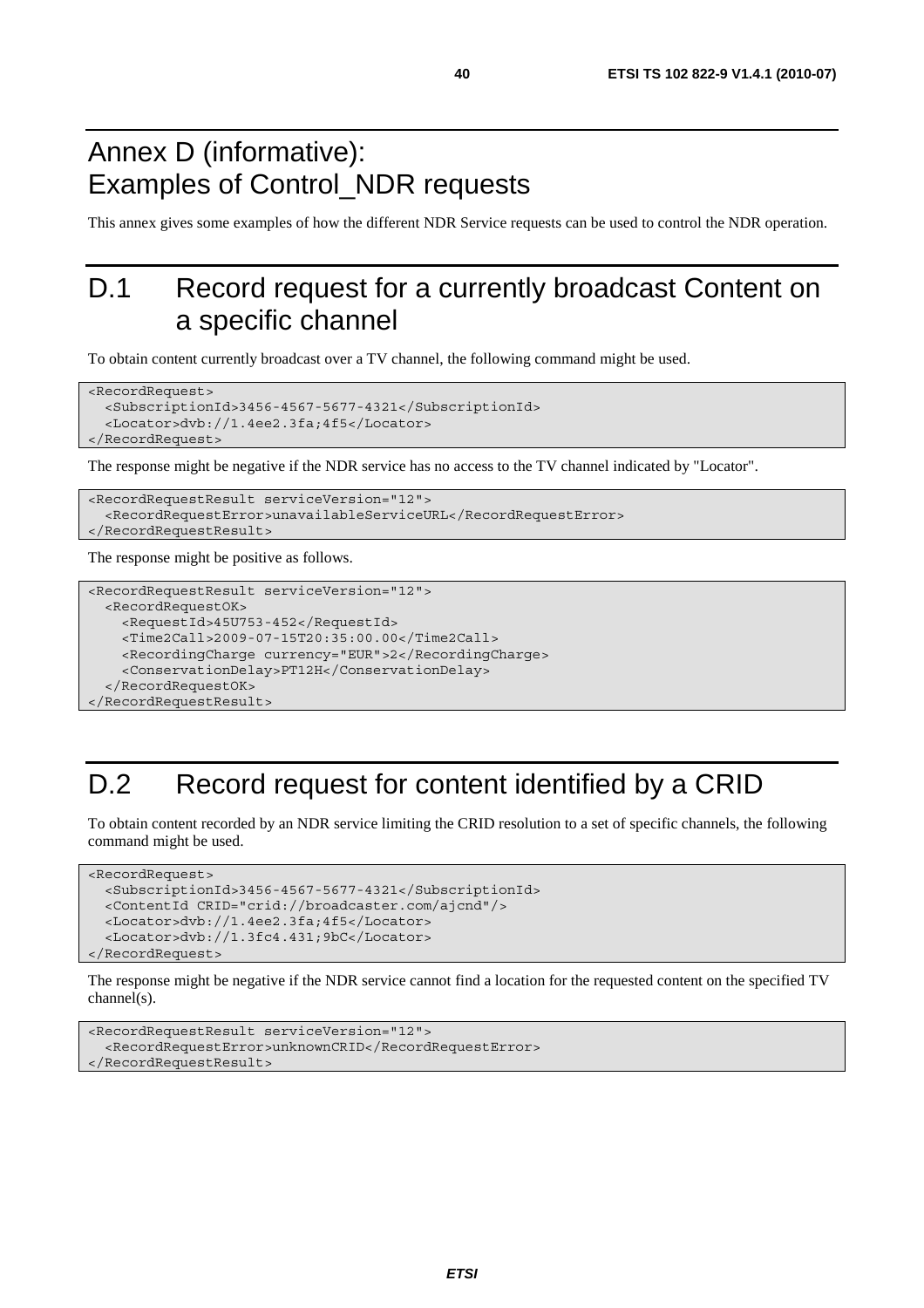# D.3 Requesting status of a previously accepted record request

To obtain the status of a previously accepted record request, the following command might be used.

<RecordStatus requestId="45U753-452"/>

Here is a possible response when the requested content is available from the NDR Service.

```
<RecordStatusResult requestId="45U753-452"> 
  <ContentAvailable> 
   <ContentURL>ftp://ccett.fr/content1.mp2</ContentURL> 
   <ConservationDeadline>2009-07-17T20:30:00.00</ConservationDeadline> 
  </ContentAvailable> 
</RecordStatusResult>
```
Here is a possible response when the requested content is not yet available.

```
<RecordStatusResult requestId="45U753-452"> 
  <Running> 
   <Time2Call>2009-07-15T22:30:00.00</Time2Call> 
  </Running> 
</RecordStatusResult>
```
Here is a possible response when the Record Request Identifier is unknown.

```
<RecordStatusResult requestId="45U753-452"> 
  <UnknownRequest/> 
</RecordStatusResult>
```
Here is a possible response when the content broadcast has been cancelled.

```
<RecordStatusResult requestId="45U753-452"> 
  <CancelledBroadcast/> 
</RecordStatusResult>
```
Here is a possible response when the NDR Service has not been able to execute the previously accepted Record Request.

```
<RecordStatusResult requestId="45U753-452"> 
  <CancelledByNDR/> 
</RecordStatusResult>
```
# D.4 Requesting cancellation of a previously accepted record request

To cancel a previously accepted record request, the following command might be used.

<RecordCancel requestId="45U753-452"/>

The response might be negative if the Record Request Identifier provided in the record cancel request is unknown.

<RecordCancelResult>unknownRequest</RecordCancelResult>

The response might be positive as follows.

<RecordCancelResult>OK</RecordCancelResult>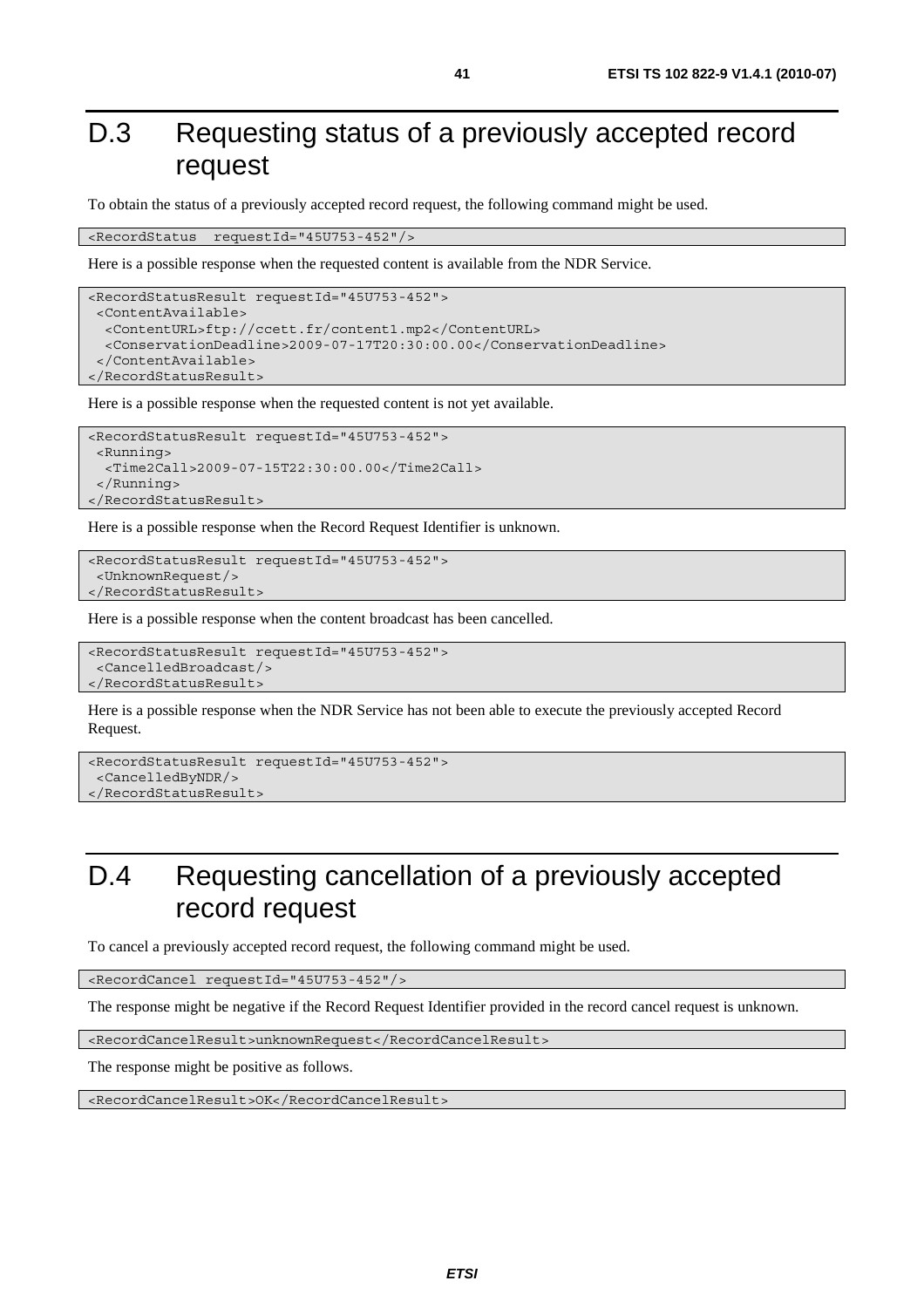# Annex E (informative): Example of UDDI usage

# E.1 Example publication of control\_NDR operation

The NDR service provider registers the new operation using the UDDI save\_binding publication API (assuming that the appropriate parent businessEntity and businessService structures have already been registered).

```
<save binding xmlns="urn:uddi-org:api v3">
   <bindingTemplate> 
     <description xml:lang="en">Recording service</description> 
     <accessPoint useType="endPoint"> 
             http://www.tf1.fr/services/enregistrement</accessPoint> 
    <tModelInstanceDetails> 
       <tModelInstanceInfo tModelKey="uddi:TV-Anytime.org:control_NDR"> 
         <instanceDetails> 
           <instanceParms><![CDATA[ 
                  <?xml version="1.0" encoding="utf-8"?> 
                    <describe_control_NDR_Result serviceVersion="3" 
                          xmlns="urn:tva:transport:2005"> 
                      <!—- see describe_control_NDR_result --> 
                    </describe_control_NDR_Result> 
                  ]]></instanceParms> 
         </instanceDetails> 
       </tModelInstanceInfo> 
    </tModelInstanceDetails> 
    <categoryBag> 
       <keyedReference tModelKey="uddi:TV-Anytime.org:serviceURL" 
                        keyValue="dvb://1.2.a"/> 
       <keyedReference tModelKey="uddi:TV-Anytime.org:serviceURL" 
                        keyValue="dvb://1.2.f"/> 
     </categoryBag> 
   </bindingTemplate> 
</save_binding>
```
The bindingTemplate structure contains a reference to the tModel for the control\_NDR operation. In this way, the tModel behaves as a technical fingerprint that formally indicates the *TV-Anytime* compliance of the web service.

The categorization information allows a client to establish the following:

• The NDR service can record contents available on channels dvb://1.2.a and dvb://1.2.f.

# E.2 Example search for *TV-Anytime* NDR service

Consider the example of an end-user with a newly purchased PDR trying to get a movie broadcast tonight on channel A while a football match is broadcast on channel B.

The PDR wishes to discover NDRs able to record contents broadcast on channel A.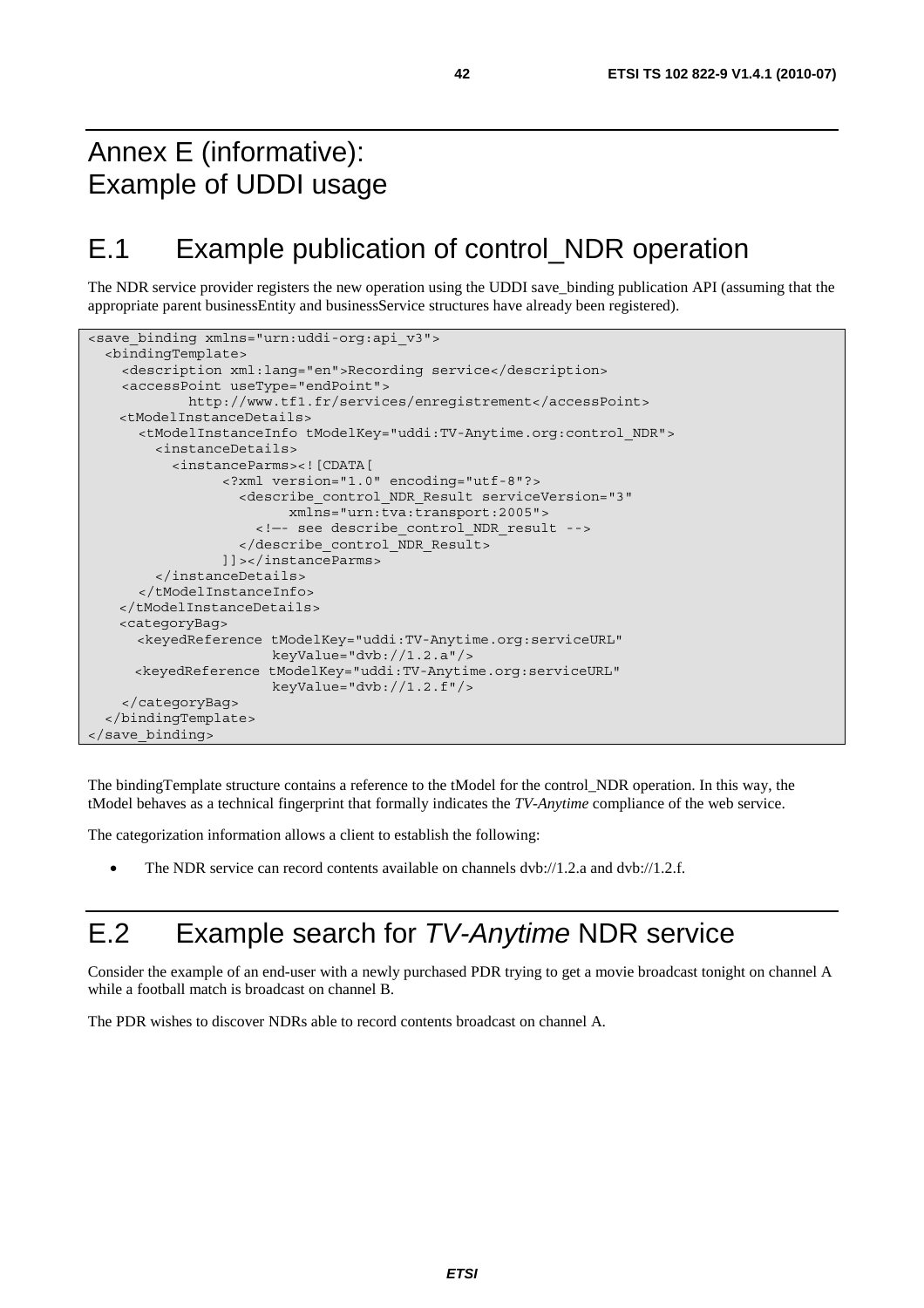The following search could be used to find appropriate bindings.

```
<find_binding xmlns="urn:uddi-org:api_v3"> 
   <tModelBag> 
     <tModelKey>uddi:TV-Anytime.org:control_NDR_v10</tModelKey> 
   </tModelBag> 
   <categoryBag> 
     <keyedReference tModelKey="uddi:TV-Anytime.org:serviceURL" 
                      keyValue="dvb://1.2.a"/> 
     <keyedReference tModelKey="uddi:TV-Anytime.org:serviceURL" 
                      keyValue="dvb://1.2.b"/> 
     <keyedReference tModelKey="uddi:TV-Anytime.org:serviceURL" 
                      keyValue="dvb://1.2.c"/> 
   </categoryBag> 
</find_binding>
```
The data structure returned to the device will contain a list of bindingTemplate elements that satisfy the above query. The list can then be refined by the user (based on brand preferences, recommendations, languages used, etc.), or automatically by the PDR (based on the capability description, and other taxonomies provided in each bindingTemplate element).

*TV-Anytime* clients may also register their interest in a particular type of NDR service, by registering with a node using the subscription API (see clause 5.5 of the UDDI specification [19]). In this case, the same find\_binding element above could be used in the subscriptionFilter of the subscription message, thus defining the types of services that the PDR is interested in being notified about.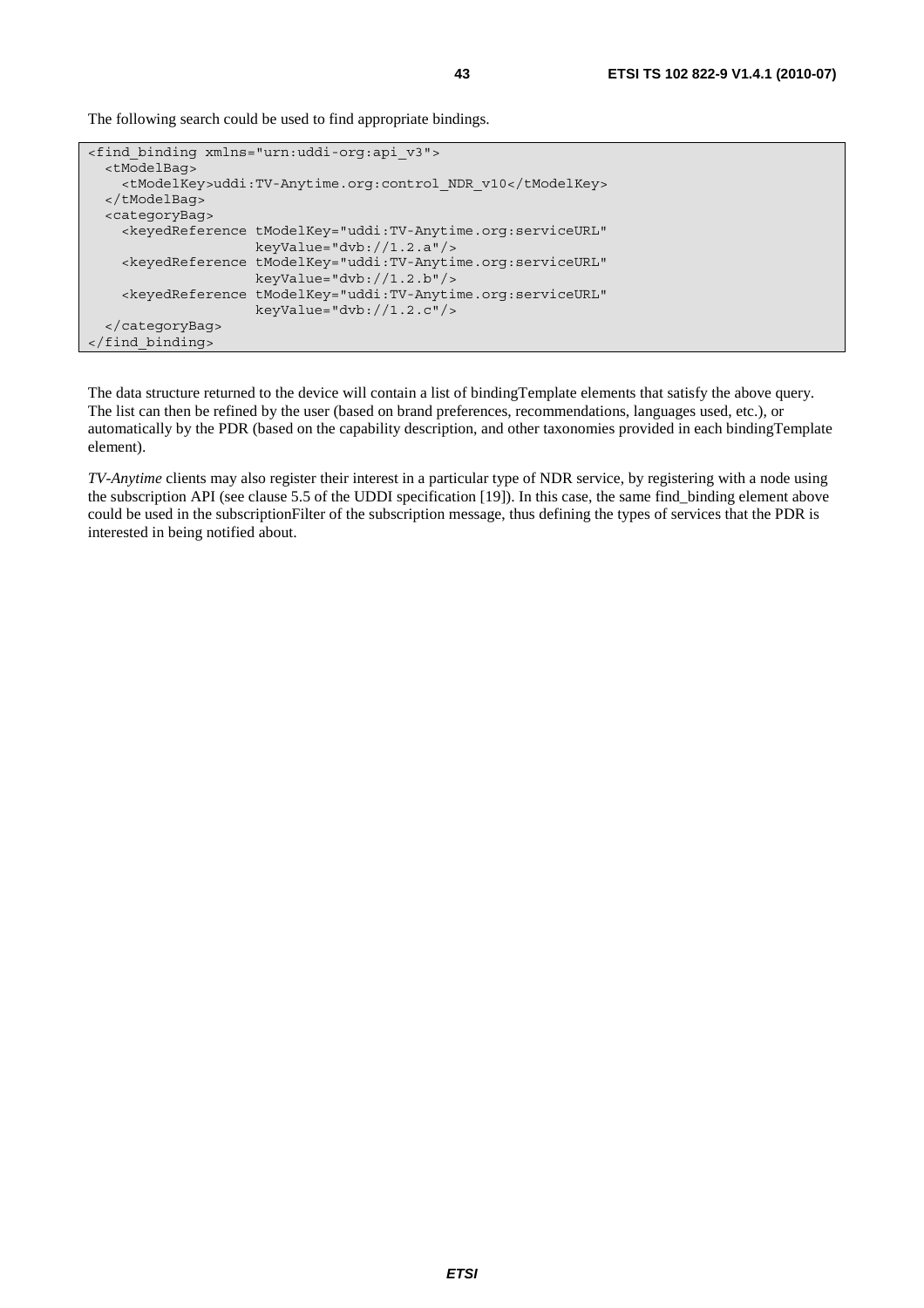# Annex F (informative): Referencing a WSDL implementation description using WS-Inspection

The following WS-Inspection [21] file contains a reference to a *TV-Anytime* NDR service providing a control\_NDR port.

www.dummy.com/inspection.wsil

```
<inspection xmlns="http://schemas.xmlsoap.org/ws/2001/10/inspection/" 
    xmlns:wsdl="http://schemas.xmlsoap.org/ws/2001/10/inspection/wsdl/" 
    xmlns:tns="urn:tva:transport_wsdl:2010"> 
 <service> 
   <description referencedNamespace="http://schemas.xmlsoap.org/wsdl/" 
            location="http://www.channel1.com/services/record/record.wsdl"> 
   <wsdl:reference endpointPresent="true"> 
    <wsdl:implementedBinding>tva:control_NDR_SOAP</wsdl:implementedBinding> 
    </wsdl:reference> 
  </description> 
  </service> 
</inspection>
```
The location attribute in the above description allows a client to download a WSDL implementation description.

http://www.dummy.com/services/record/record.wsdl

```
<definitions targetNamespace="http://example.com/tva" 
     xmlns:tns="urn:tva:transport_wsdl:2010" 
    xmlns:soap="http://schemas.xmlsoap.org/wsdl/soap/" 
     xmlns="http://schemas.xmlsoap.org/wsdl/"> 
   <import namespace="urn:tva:transport_wsdl:2010"/> 
      location=" http://www.channel1.com/services/record/TVAGeneralRecord.wsdl"> 
   <service name="Channel1RecordingService"> 
     <port name="control_NDR_Port" binding="tva:control_NDR_SOAP"> 
       <soap:address location="http://www.channel1.com/services/record"/> 
     </port> 
   </service> 
</definitions>
```
The referenced WSDL implementation definition is simple, and allows a client to establish the URL of the *TV-Anytime* control NDR port. Also, the technical version of the port is indicated via the namespace of the fully qualified binding name.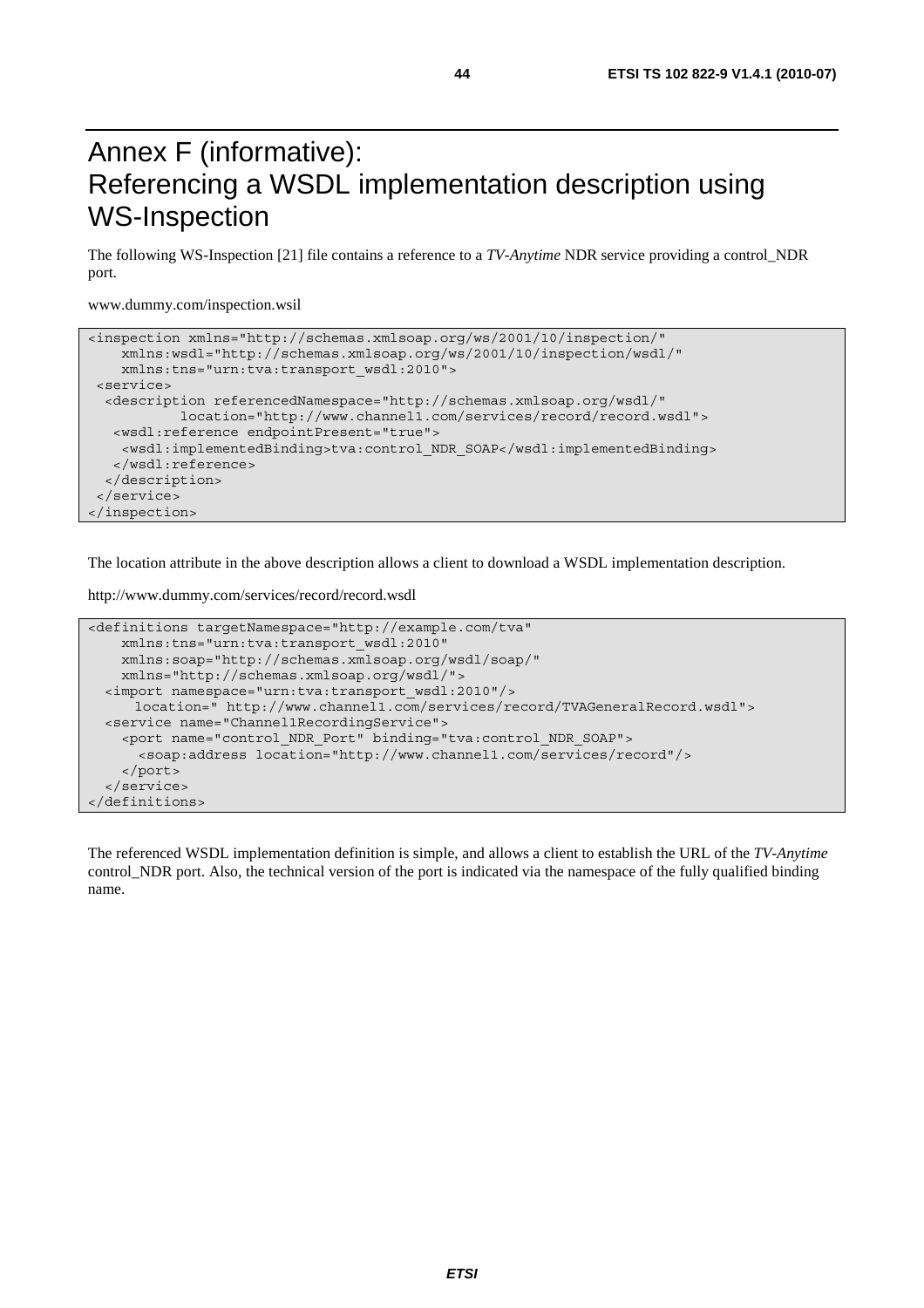# Annex G (normative): *TV-Anytime* description schemes and classification schemes

The *TV-Anytime* DSs listed in the present document have been aggregated into several **xsd files identified by the Description Schemes' names**, forming the reference documentation, contained in archive ts\_10282209v010401p0.zip which accompanies the present document:

- tva\_ndr\_9\_v141.xsd is the NDR subscription and operation schema defined in clause C.1.
- DeliveryProtocolTypeCS.xml is the Delivery Protocol Type Classification Scheme defined in clause C.2.
- ControlProtocolTypeCS.xml is the Control Protocol Type Classification Scheme defined in clause C.3.

In order to validate, tva\_ndr\_9\_v141.xsd imports several description schemes from other parts of the *TV-Anytime*  specification:

- tva\_metadata\_3-1\_v161.xsd and tva\_mpeg7\_2008.xsd and can be found in ts\_1028220301v010601p0.zip, which is a file attached to ts  $1028220301v010601$ .
- tva\_content\_referencing\_4\_v151.xsd can be found in ts\_10282204v010501p0.zip, which is a file attached to ts\_10282204v010501.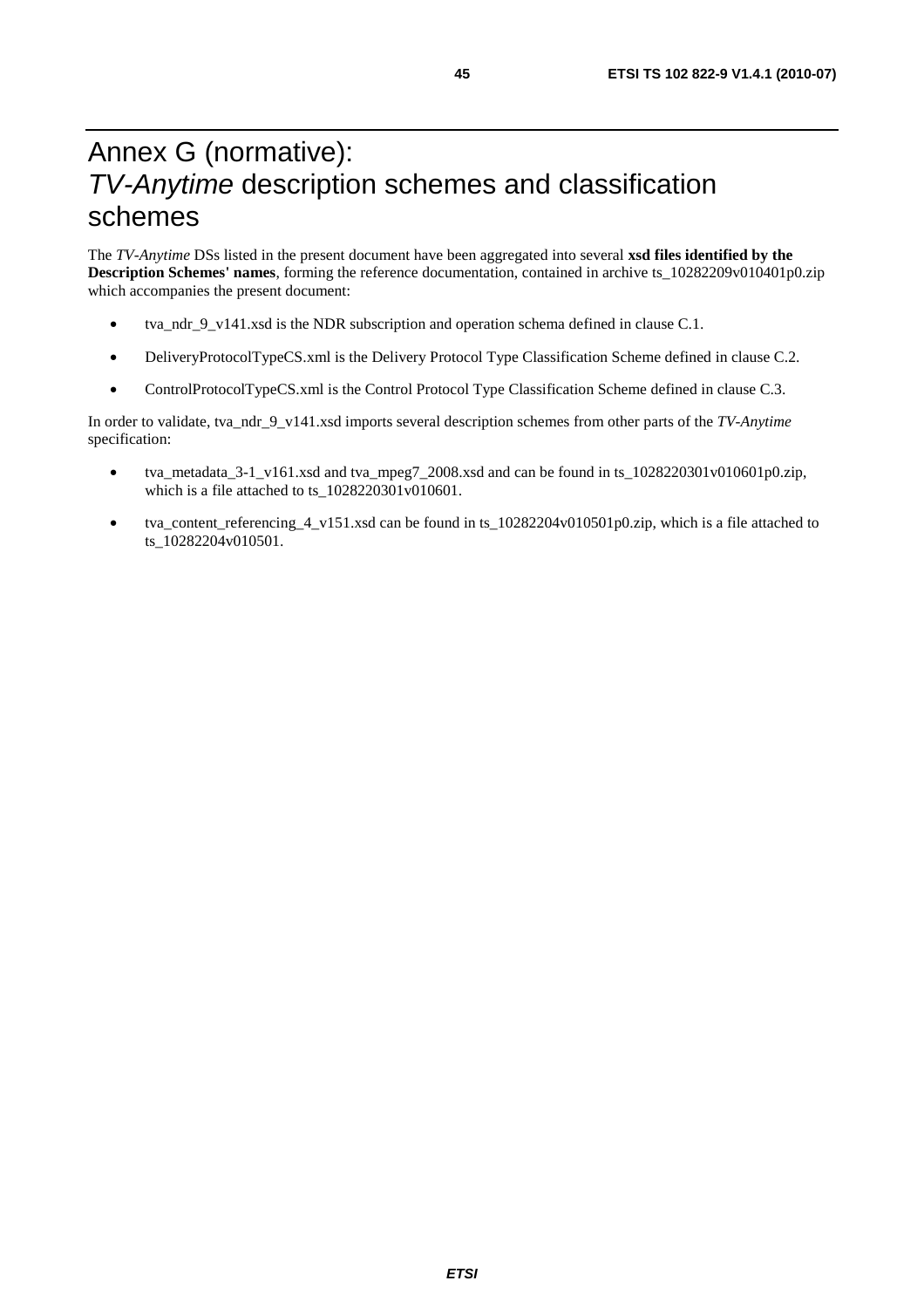- The Platform for Privacy Preferences 1.0 (P3P1.0) Specification, M. Marchiori et. al. <http://www.w3.org/TR/P3P/>
- IETF RFC 2119: "Key words for use in RFCs to Indicate Requirement Levels", S. Bradner. <http://www.ietf.org/rfc/rfc2119.txt>
- IETF RFC 2396: "Uniform Resource Identifiers (URI): Generic Syntax", T. Berners-Lee, R. Fielding, L. Masinter. <http://www.ietf.org/rfc/rfc2396.txt>
- Unicode Collation Algorithm, Unicode Technical Report #10, M. Davis, K. Whistler. <http://www.unicode.org/unicode/reports/tr10>
- Unicode Normalization Forms, Unicode Standard Annex #15, M. Davis, M. Dürst. <http://www.unicode.org/unicode/reports/tr15>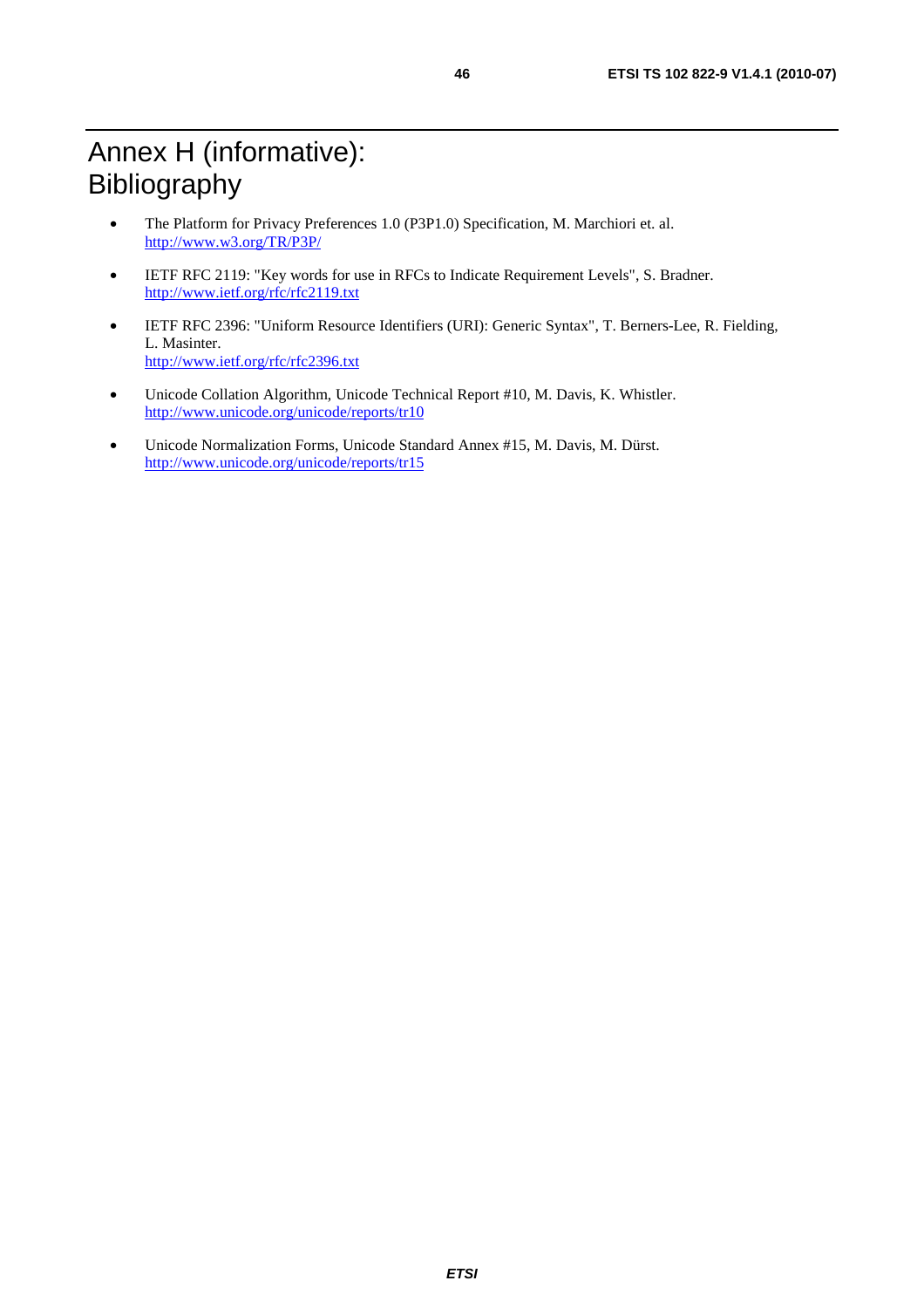# List of figures